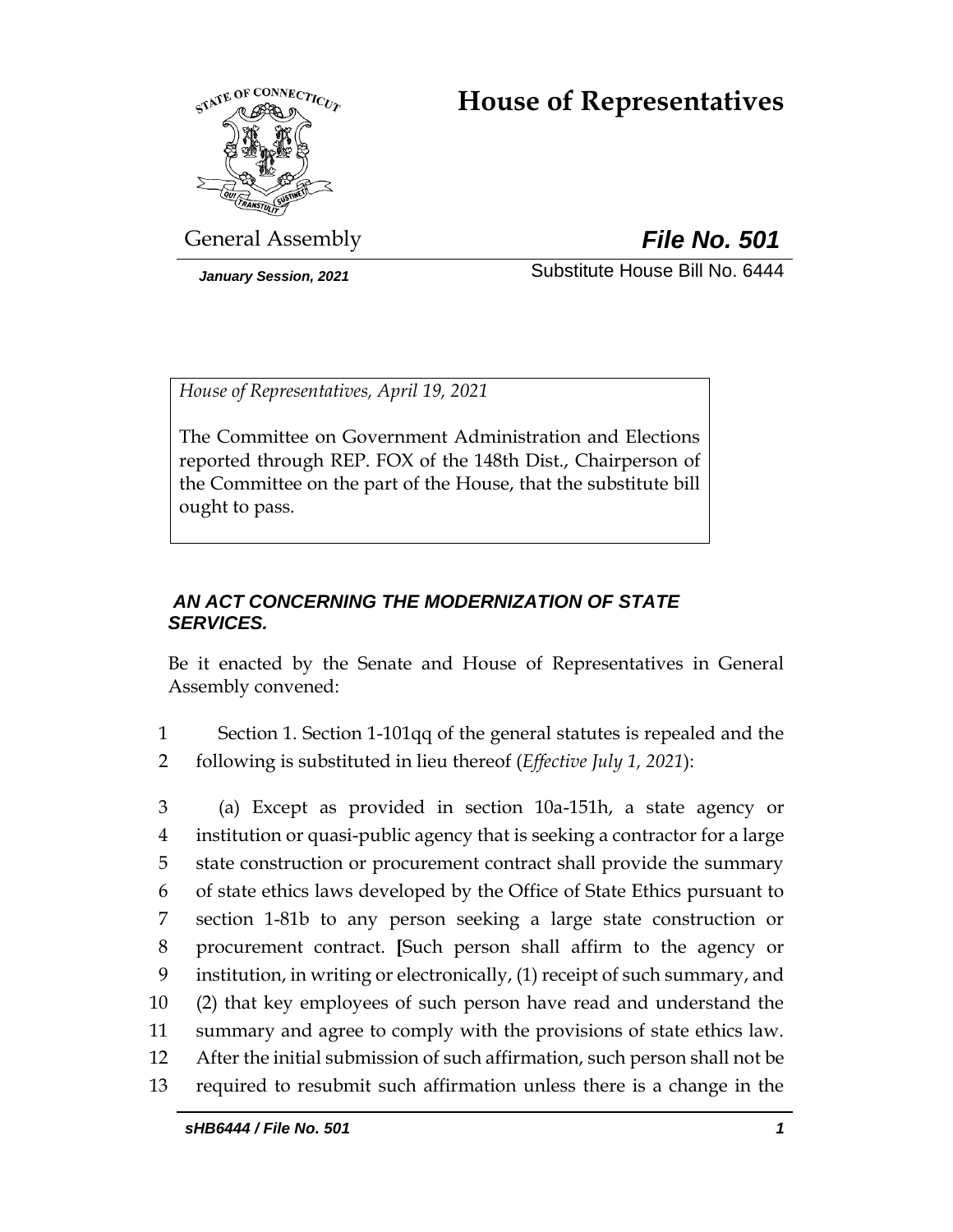information contained in the affirmation. If there is any change in the information contained in the most recently filed affirmation, such person shall submit an updated affirmation either (A) not later than thirty days after the effective date of any such change, or (B) upon the submittal of any new bid or proposal, whichever is earlier.**]** No state agency or institution or quasi-public agency shall **[**accept a bid or proposal for**]** enter into a large state construction or procurement contract **[**without such affirmation**]** unless such contract contains a representation that the chief executive officer or authorized signatory of 23 the contract and all key employees of such officer or signatory have read 24 and understood the summary and agree to comply with the provisions of state ethics law.

 (b) Except as provided in section 10a-151h, prior to entering into a contract with any subcontractors or consultants, each large state construction or procurement contractor shall **[**(1)**]** provide the summary of state ethics laws described in subsection (a) of this section to all subcontractors and consultants. **[**, and (2) obtain an affirmation from each subcontractor and consultant that such subcontractor and consultant has received such summary and key employees of such subcontractor and consultant have read and understand the summary and agree to comply with its provisions. The contractor shall provide such affirmations to the state agency, institution or quasi-public agency not later than fifteen days after the request of such agency, institution or quasi-public agency for such affirmation.**]** Each contract entered into 38 with a subcontractor or consultant on or after July 1, 2021, shall include 39 a representation that each subcontractor or consultant and the key employees of such subcontractor or consultant have read and 41 understood the summary and agree to comply with the provisions of state ethics law. Failure to **[**submit such affirmations in a timely manner**]** include such representations in such contracts with subcontractors or consultants shall be cause for termination of the large state construction or procurement contract.

 (c) Each contract with a contractor, subcontractor or consultant described in subsection (a) or (b) of this section shall incorporate such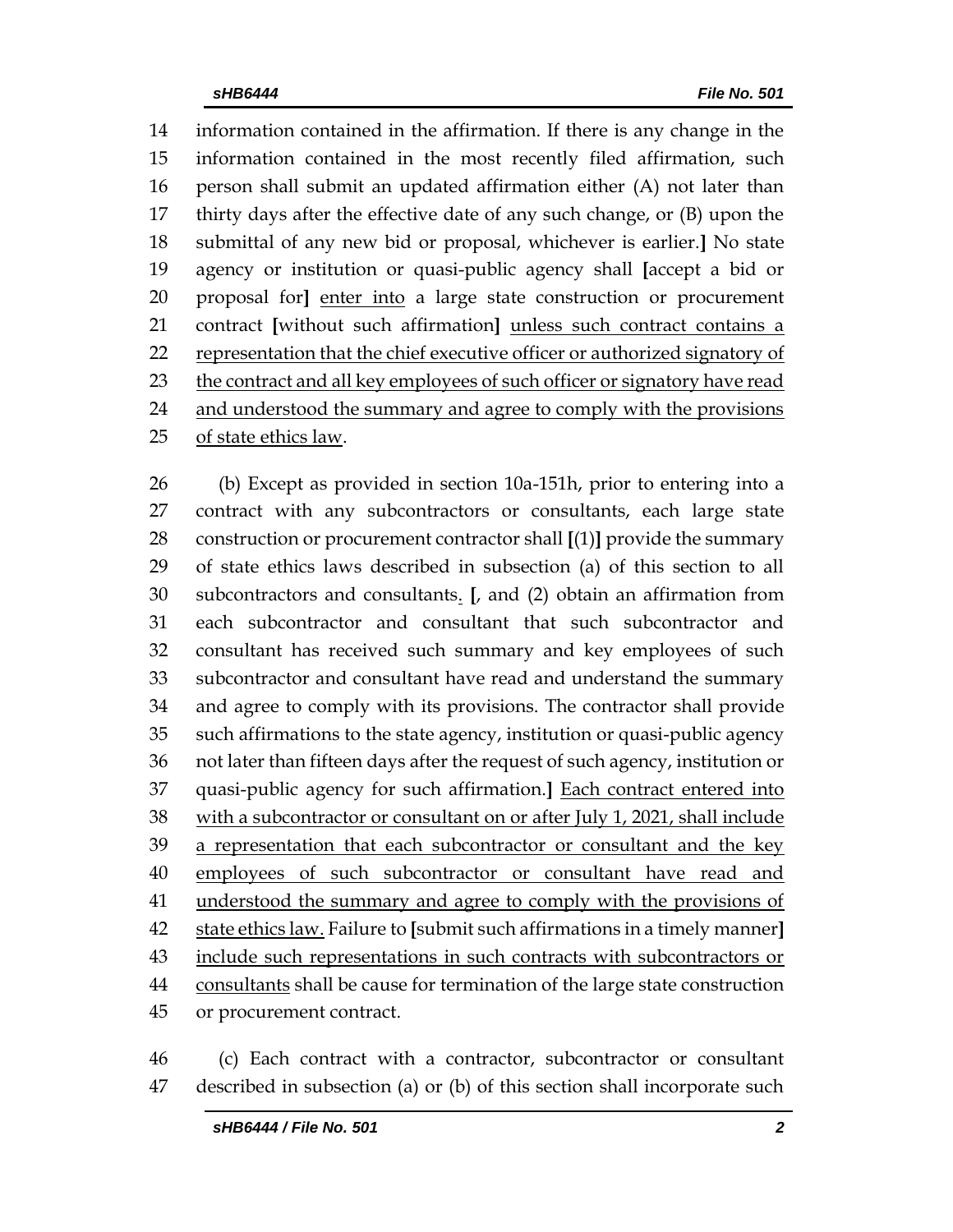summary by reference as a part of the contract terms.

 Sec. 2. Section 4-252 of the general statutes is repealed and the following is substituted in lieu thereof (*Effective July 1, 2021*):

 (a) Except as provided in section 10a-151f, on and after July 1, **[**2006**]** 52 2021, no state agency or quasi-public agency shall execute a large state contract unless **[**the state agency or quasi-public agency obtains the written or electronic certification**]** such contract contains the representation described in this section. **[**Each such certification shall be sworn as true to the best knowledge and belief of the person signing the certification, subject to the penalties of false statement. If there is any change in the information contained in the most recently filed certification, such person shall submit an updated certification either (1) not later than thirty days after the effective date of any such change, or (2) upon the submittal of any new bid or proposal for a large state contract, whichever is earlier. Such person shall also submit to the state agency or quasi-public agency an accurate, updated certification not later than fourteen days after the twelve-month anniversary of the most recently filed certification or updated certification.**]**

 (b) The official or employee of such state agency or quasi-public agency who is authorized to execute state contracts shall **[**certify**]** represent that the selection of the most qualified or highest ranked person, firm or corporation was not the result of collusion, the giving of a gift or the promise of a gift, compensation, fraud or inappropriate influence from any person.

 (c) Any principal or key personnel of the person, firm or corporation submitting a bid or proposal for a large state contract shall **[**certify**]** represent:

75 (1) That no gifts were made by  $(A)$  such person, firm, corporation,  $(B)$  any principals and key personnel of the person, firm or corporation, who participate substantially in preparing bids, proposals or negotiating state contracts, or (C) any agent of such person, firm, corporation or principals and key personnel, who participates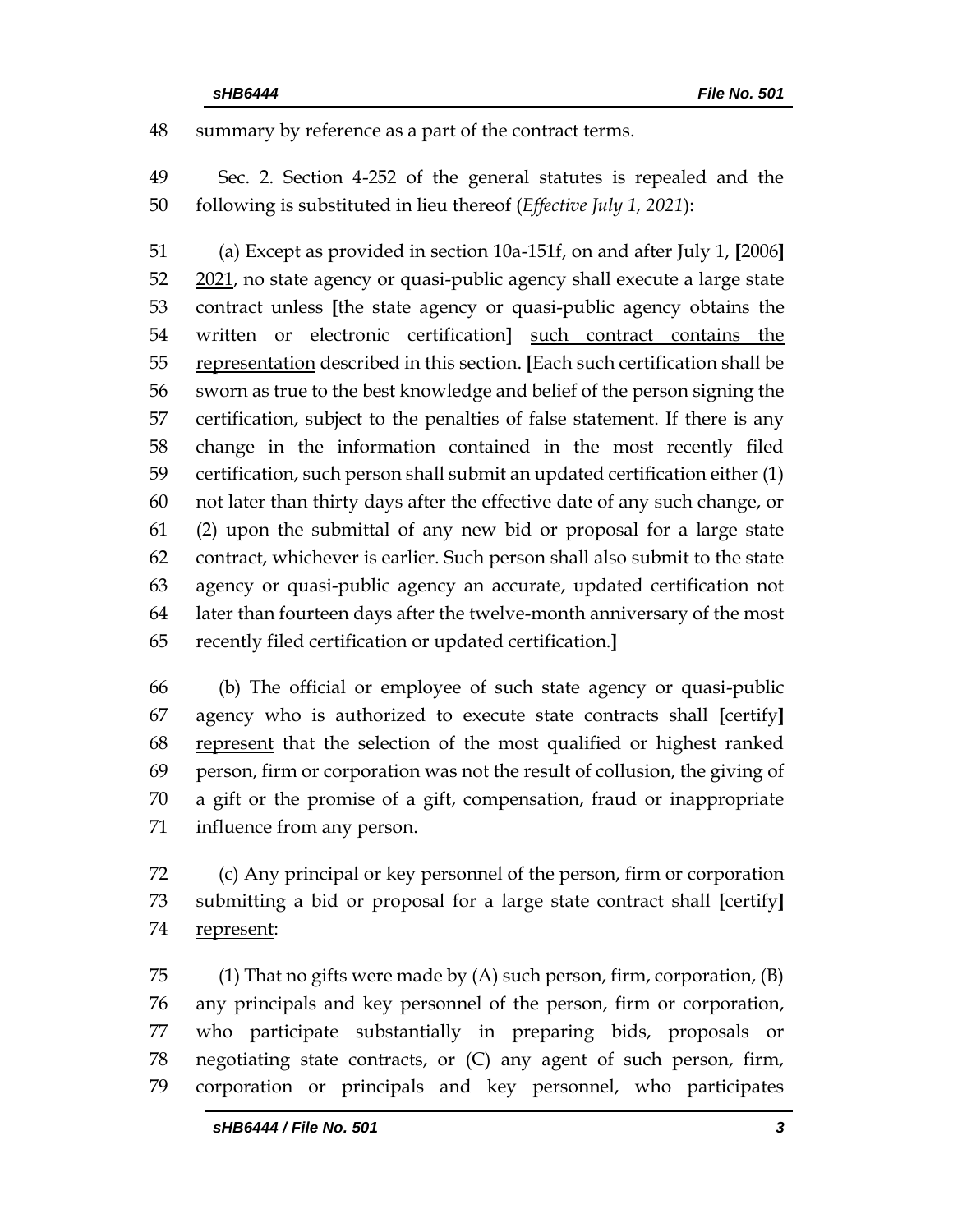substantially in preparing bids, proposals or negotiating state contracts, to (i) any public official or state employee of the state agency or quasi- public agency soliciting bids or proposals for state contracts, who participates substantially in the preparation of bid solicitations or requests for proposals for state contracts or the negotiation or award of state contracts, or (ii) any public official or state employee of any other state agency, who has supervisory or appointing authority over such state agency or quasi-public agency;

 (2) That no such principals and key personnel of the person, firm or corporation, or agent of such person, firm or corporation or principals and key personnel, knows of any action by the person, firm or corporation to circumvent such prohibition on gifts by providing for any other principals and key personnel, official, employee or agent of the person, firm or corporation to provide a gift to any such public official or state employee; and

 (3) That the person, firm or corporation is submitting bids or proposals without fraud or collusion with any person.

 (d) Any bidder or proposer that does not **[**make the certification**]** agree to the representations required under this section shall be **[**disqualified**]** rejected and the state agency or quasi-public agency shall award the contract to the next highest ranked proposer or the next lowest responsible qualified bidder or seek new bids or proposals.

 (e) Each state agency and quasi-public agency shall include in the bid specifications or request for proposals for a large state contract a notice of the **[**certification**]** representation requirements of this section.

 Sec. 3. Section 4-252a of the general statutes is repealed and the following is substituted in lieu thereof (*Effective July 1, 2021*):

 (a) For purposes of this section, "state agency" and "quasi-public agency" have the same meanings as provided in section 1-79, "large state contract" has the same meaning as provided in section 4-250 and "entity" means any corporation, general partnership, limited partnership,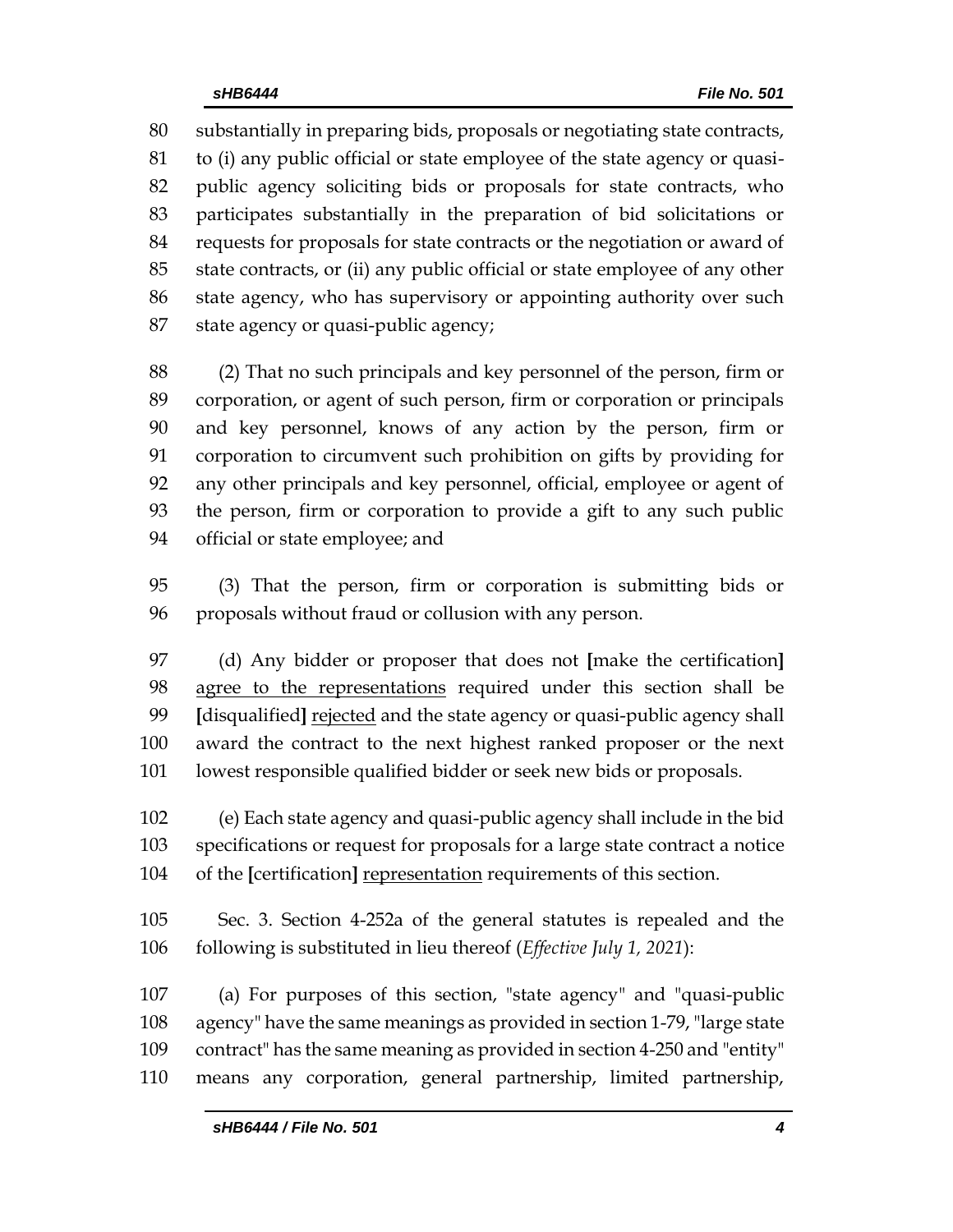limited liability partnership, joint venture, nonprofit organization or other business organization whose principal place of business is located outside of the United States, but excludes any United States subsidiary of a foreign corporation.

 (b) No state agency or quasi-public agency shall enter into any large state contract, or amend or renew any such contract with any entity **[**who (1) has failed to submit a written certification indicating whether or not such entity has**]** unless such contract contains a certification that such entity has not made a direct investment of twenty million dollars or more in the energy sector of Iran on or after October 1, 2013, as described in Section 202 of the Comprehensive Iran Sanctions, Accountability and Divestment Act of 2010, **[**or has**]** and has not increased or renewed such investment on or after said date. **[**, or (2) has submitted a written certification indicating that such entity has made such an investment on or after October 1, 2013, or has increased or renewed such an investment on or after said date. Each such certification shall be sworn as true to the best knowledge and belief of the entity signing the certification, subject to the penalties of false statement.**]**

 (c) Each state agency and quasi-public agency shall include in the bid specifications or request for proposals for a large state contract a notice of the certification requirements of this section. **[**Prior to submitting a bid or proposal for a large state contract, each bidder or proposer who is an entity shall submit a certification that such bidder or proposer has or has not made an investment as described in subsection (b) of this section.**]**

 (d) Any entity **[**who**]** that makes a good faith effort to determine whether such entity has made an investment described in subsection (b) of this section shall not be subject to the penalties of false statement pursuant to this section. A "good faith effort" for purposes of this subsection includes a determination that such entity is not on the list of persons who engage in certain investment activities in Iran created by the Department of General Services of the state of California pursuant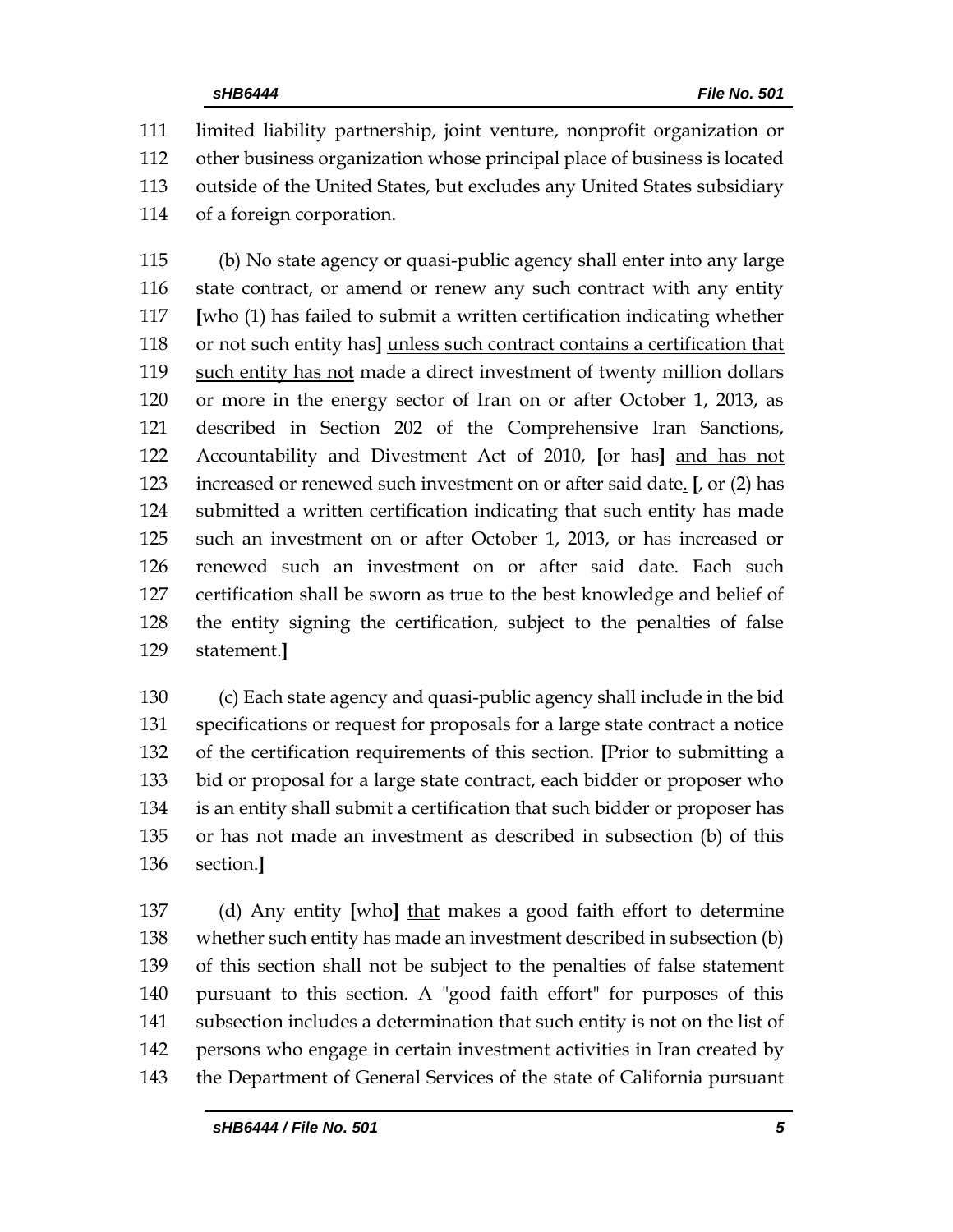| 144 | to Division 2, Chapter 2.7 of the California Public Contract Code.          |
|-----|-----------------------------------------------------------------------------|
| 145 | Nothing in this subsection shall be construed to impair the ability of the  |
| 146 | state agency or quasi-public agency to pursue a breach of contract action   |
| 147 | for any violation of the provisions of the contract.                        |
| 148 | (e) The provisions of this section shall not apply to any contract of the   |
| 149 | Treasurer as trustee of the Connecticut retirement plans and trust funds,   |
| 150 | as defined in section 3-13c, provided nothing in this subsection shall be   |
| 151 | construed to prevent the Treasurer from performing his or her fiduciary     |
| 152 | duties under section 3-13g.                                                 |
| 153 | Sec. 4. Section 4a-81 of the general statutes is repealed and the           |
| 154 | following is substituted in lieu thereof (Effective July 1, 2021):          |
| 155 | (a) Except as provided in section 10a-151f, no state agency or quasi-       |
| 156 | public agency shall execute a contract for the purchase of goods or         |
| 157 | services, which contract has a total value to the state of fifty thousand   |
| 158 | dollars or more in any calendar or fiscal year, unless [the state agency or |
| 159 | quasi-public agency obtains the affidavit] such contract contains the       |
| 160 | representations described in subsection (b) of this section.                |
| 161 | (b) (1) [Any principal or key personnel of a person, firm or                |

 corporation who submit bids or proposals for a**]** Each contract described in subsection (a) of this section shall **[**attest in an affidavit as to**]** include 164 a representation whether any consulting agreement has been entered into in connection with any such contract. Such **[**affidavit**]** 166 representation shall be required if any duties of the consultant included communications concerning business of a state or quasi-public agency, whether or not direct contact with a state agency, state or public official or state employee was expected or made. As used in this section, "consulting agreement" means any written or oral agreement to retain the services, for a fee, of a consultant for the purposes of (A) providing counsel to a contractor, vendor, consultant or other entity seeking to conduct, or conducting, business with the state, (B) contacting, whether in writing or orally, any executive, judicial, or administrative office of the state, including any department, institution, bureau, board, commission, authority, official or employee for the purpose of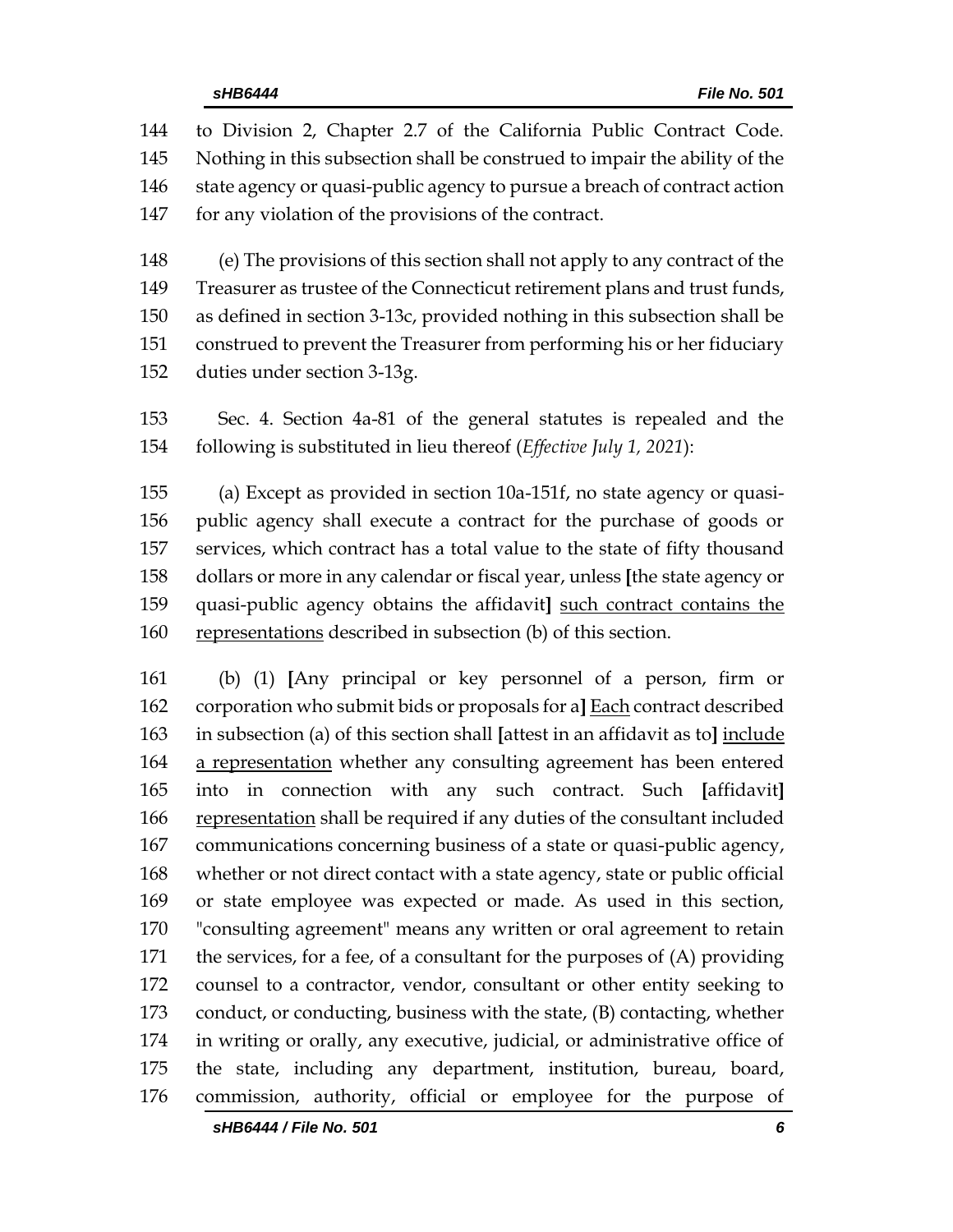solicitation, dispute resolution, introduction, requests for information, or (C) any other similar activity related to such contracts. "Consulting agreement" does not include any agreements entered into with a consultant who is registered under the provisions of chapter 10 as of the date such **[**affidavit is submitted**]** contract is executed in accordance with the provisions of this section.

 (2) Such **[**affidavit**]** representation shall be sworn as true to the best knowledge and belief of the person signing the **[**certification on the affidavit**]** contract and shall be subject to the penalties of false statement.

 (3) Such **[**affidavit**]** representation shall include the following information for each consulting agreement listed: The name of the consultant, the consultant's firm, the basic terms of the consulting agreement, a brief description of the services provided, and an indication as to whether the consultant is a former state employee or public official. If the consultant is a former state employee or public official, such **[**affidavit**]** representation shall indicate his or her former agency and the date such employment terminated.

 **[**(4) After the initial submission of such affidavit, the principal or key personnel of the person, firm or corporation shall not be required to resubmit such affidavit unless there is a change in the information contained in such affidavit. If there is any change in the information contained in the most recently filed affidavit required under this section, the principal or key personnel of a person, firm or corporation who submit bids or proposals for a contract described in subsection (a) of this section shall submit an updated affidavit either (A) not later than thirty days after the effective date of any such change, or (B) upon the submittal of any new bid or proposal, whichever is earlier.**]**

 (c) Each state agency and quasi-public agency shall include a notice of the **[**affidavit**]** representation requirements of this section in the bid specifications or request for proposals for any contract that is described in subsection (a) of this section.

(d) If a bidder or vendor refuses to **[**submit the affidavit**]** agree to the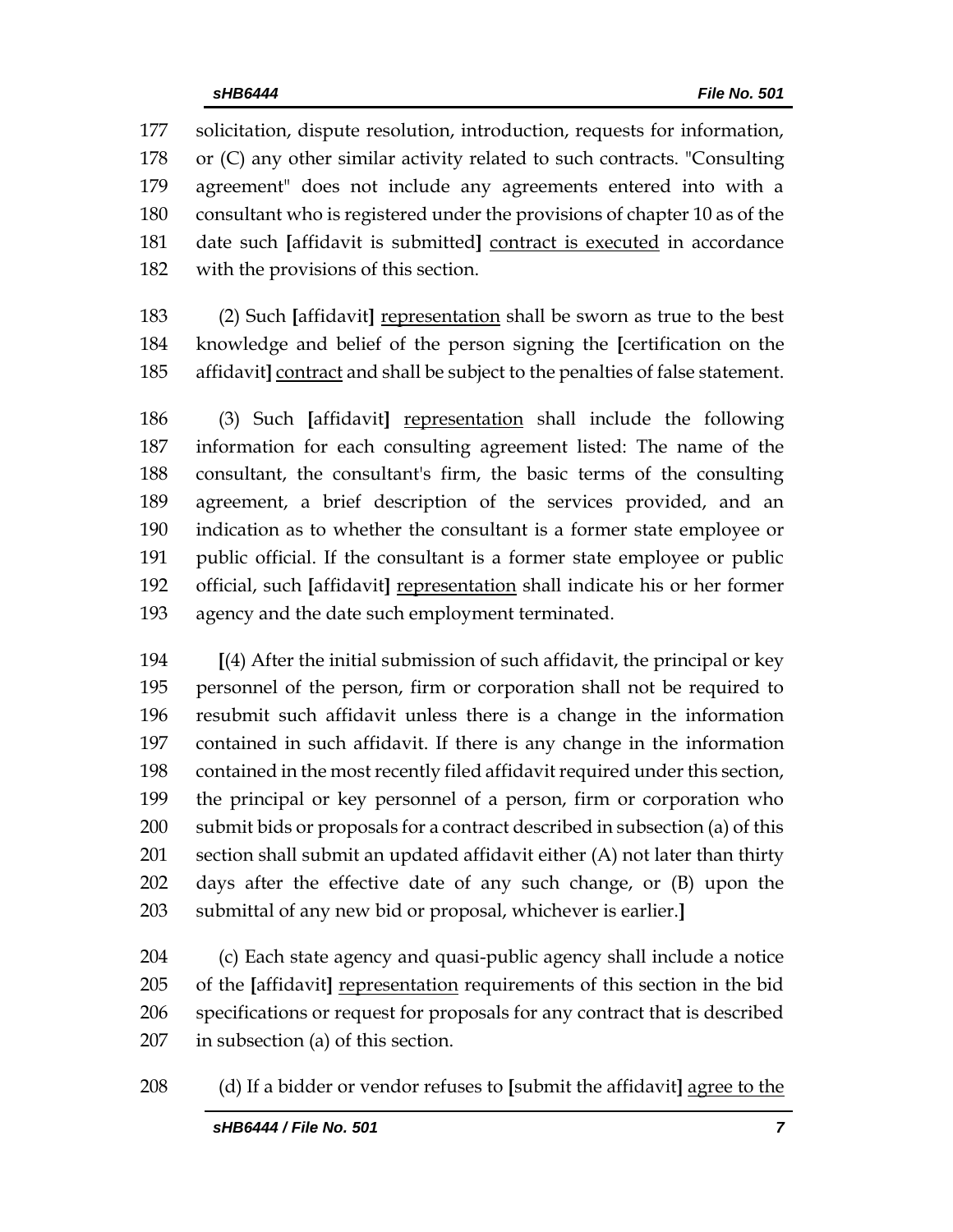representations required under **[**subsection**]** subsections (a) and (b) of this section, such bidder or vendor shall be **[**disqualified**]** rejected and the state agency or quasi-public agency shall award the contract to the next highest ranked vendor or the next lowest responsible qualified bidder or seek new bids or proposals.

 Sec. 5. Subdivision (2) of subsection (f) of section 9-612 of the general statutes is repealed and the following is substituted in lieu thereof (*Effective July 1, 2021*):

 (2) (A) No state contractor, prospective state contractor, principal of a state contractor or principal of a prospective state contractor, with regard to a state contract or a state contract solicitation with or from a state agency in the executive branch or a quasi-public agency or a holder, or principal of a holder, of a valid prequalification certificate, shall make a contribution to, or, on and after January 1, 2011, knowingly solicit contributions from the state contractor's or prospective state contractor's employees or from a subcontractor or principals of the subcontractor on behalf of (i) an exploratory committee or candidate committee established by a candidate for nomination or election to the office of Governor, Lieutenant Governor, Attorney General, State Comptroller, Secretary of the State or State Treasurer, (ii) a political committee authorized to make contributions or expenditures to or for the benefit of such candidates, or (iii) a party committee;

 (B) No state contractor, prospective state contractor, principal of a state contractor or principal of a prospective state contractor, with regard to a state contract or a state contract solicitation with or from the General Assembly or a holder, or principal of a holder, of a valid prequalification certificate, shall make a contribution to, or, on and after January 1, 2011, knowingly solicit contributions from the state contractor's or prospective state contractor's employees or from a subcontractor or principals of the subcontractor on behalf of (i) an exploratory committee or candidate committee established by a candidate for nomination or election to the office of state senator or state representative, (ii) a political committee authorized to make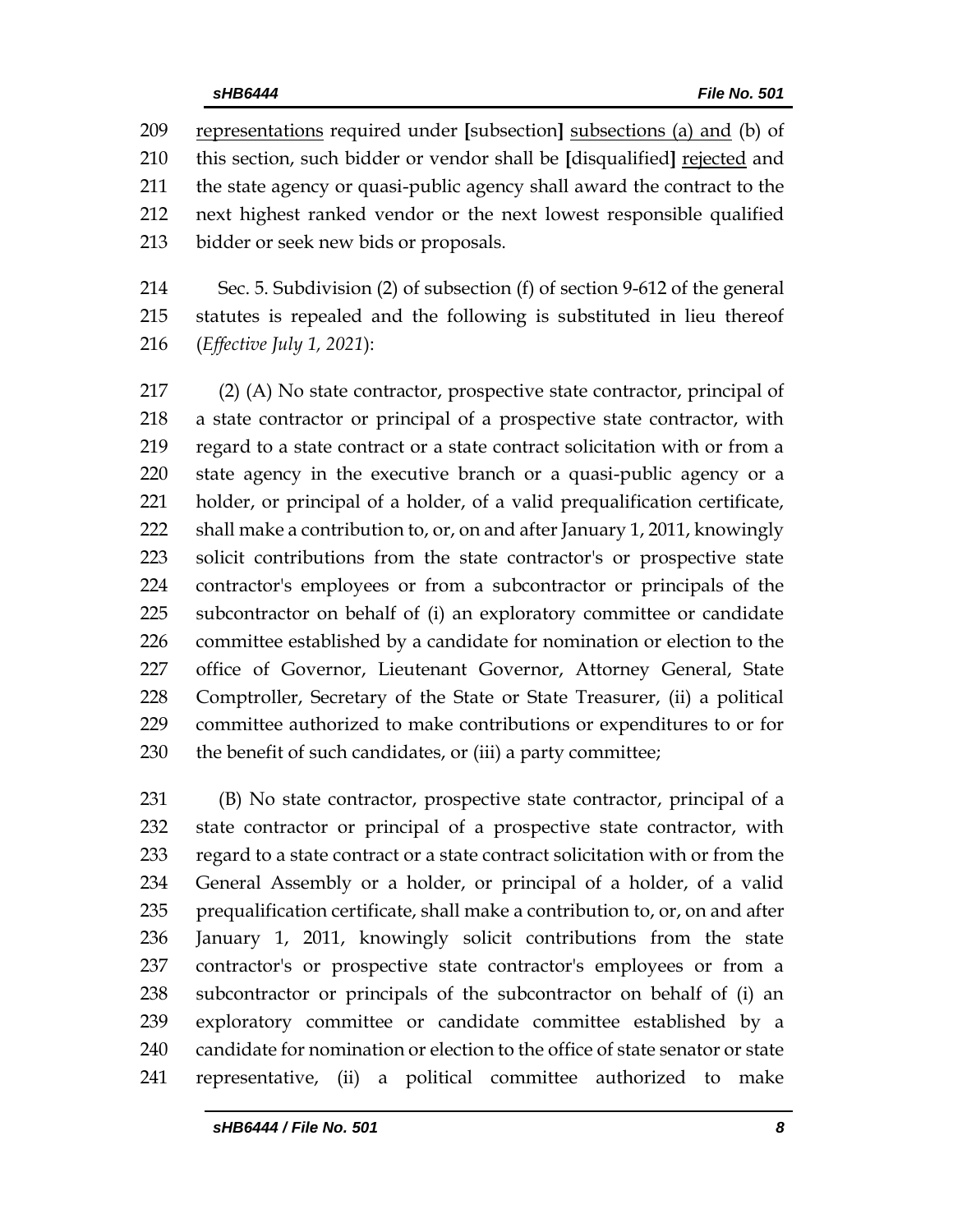contributions or expenditures to or for the benefit of such candidates, or (iii) a party committee;

 (C) If a state contractor or principal of a state contractor makes or solicits a contribution as prohibited under subparagraph (A) or (B) of this subdivision, as determined by the State Elections Enforcement Commission, the contracting state agency or quasi-public agency may, 248 in the case of a state contract executed on or after February 8, 2007, void 249 the existing contract with such contractor, and no state agency or quasi- public agency shall award the state contractor a state contract or an extension or an amendment to a state contract for one year after the election for which such contribution is made or solicited unless the commission determines that mitigating circumstances exist concerning such violation. No violation of the prohibitions contained in subparagraph (A) or (B) of this subdivision shall be deemed to have occurred if, and only if, the improper contribution is returned to the principal by the later of thirty days after receipt of such contribution by the recipient committee treasurer or the filing date that corresponds with the reporting period in which such contribution was made;

 (D) If a prospective state contractor or principal of a prospective state contractor makes or solicits a contribution as prohibited under subparagraph (A) or (B) of this subdivision, as determined by the State Elections Enforcement Commission, no state agency or quasi-public agency shall award the prospective state contractor the contract described in the state contract solicitation or any other state contract for one year after the election for which such contribution is made or solicited unless the commission determines that mitigating circumstances exist concerning such violation. The Commissioner of Administrative Services shall notify applicants of the provisions of this subparagraph and subparagraphs (A) and (B) of this subdivision during the prequalification application process; **[**and**]**

 (E) The State Elections Enforcement Commission shall make available to each state agency and quasi-public agency a written notice advising state contractors and prospective state contractors of the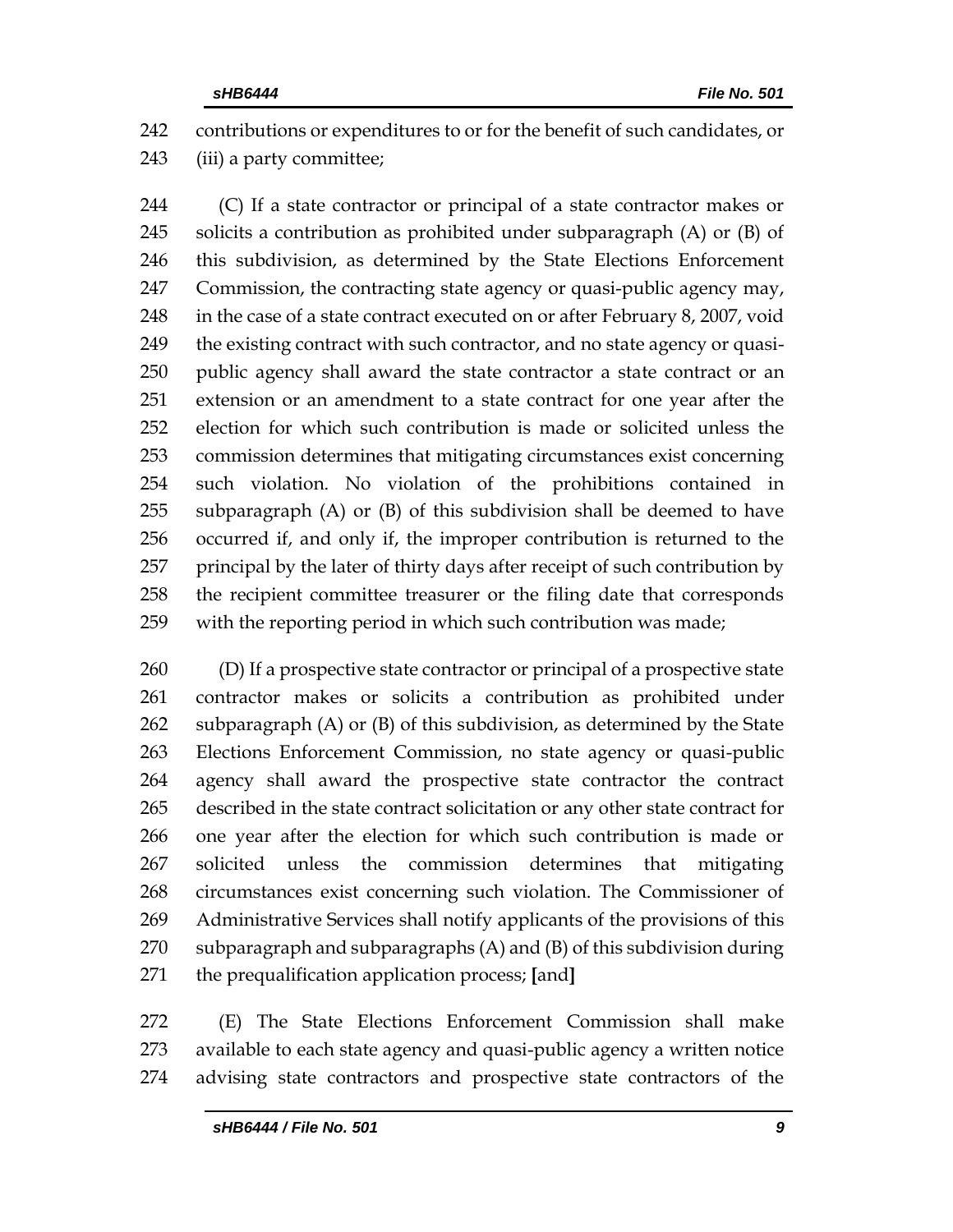contribution and solicitation prohibitions contained in subparagraphs (A) and (B) of this subdivision. Such notice shall: (i) Direct each state contractor and prospective state contractor to inform each individual described in subparagraph (F) of subdivision (1) of this subsection, with regard to such state contractor or prospective state contractor, about the 280 provisions of subparagraph  $(A)$  or  $(B)$  of this subdivision, whichever is applicable, and this subparagraph; (ii) inform each state contractor and prospective state contractor of the civil and criminal penalties that could be imposed for violations of such prohibitions if any such contribution is made or solicited; (iii) inform each state contractor and prospective state contractor that, in the case of a state contractor, if any such contribution is made or solicited, the contract may be voided; (iv) inform each state contractor and prospective state contractor that, in the case of a prospective state contractor, if any such contribution is made or solicited, the contract described in the state contract solicitation shall not be awarded, unless the commission determines that mitigating circumstances exist concerning such violation; and (v) inform each state contractor and prospective state contractor that the state will not award any other state contract to anyone found in violation of such prohibitions for a period of one year after the election for which such contribution is made or solicited, unless the commission determines that mitigating circumstances exist concerning such violation. Each state agency and quasi-public agency shall **[**distribute such notice to the chief executive officer of its contractors and prospective state contractors, or an authorized signatory to a state contract, and shall obtain a written acknowledgment of the receipt of such notice.**]** include in the bid specifications or request for proposals for a state contract, a copy of or Internet link to such notice. No state agency or quasi-public agency shall execute a state contract unless such contract contains a representation that the chief executive officer or authorized signatory of the contract has received such notice; and (F) (i) Any principal of the state contractor or prospective state

 contractor submitting a bid or proposal for a state contract shall certify that neither the contractor or prospective state contractor, nor any of its principals, have made any contributions to, or solicited any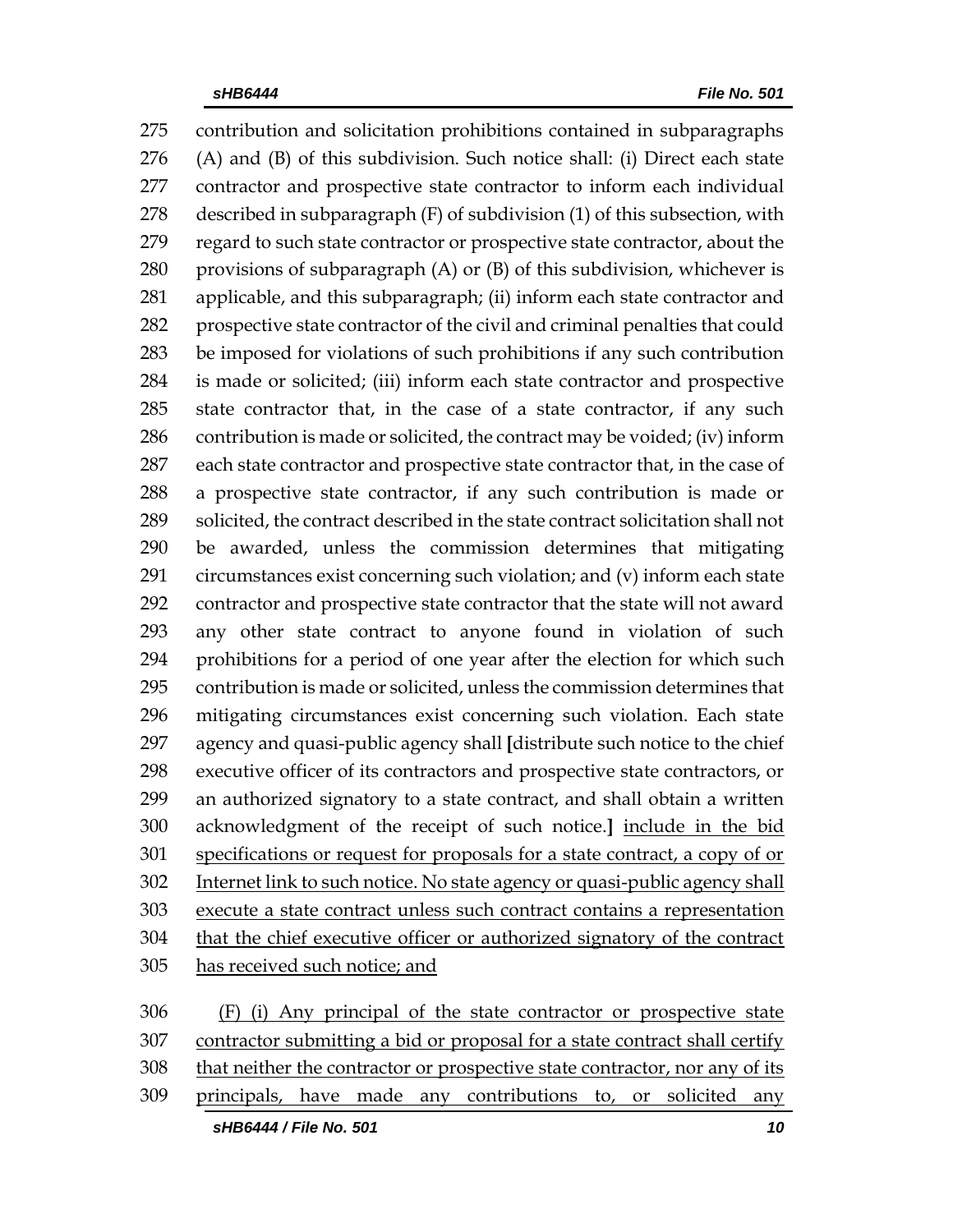contributions on behalf of, any party committee, exploratory committee, candidate for state-wide office or for the General Assembly, or political committee authorized to make contributions to or expenditures to or for, the benefit of such candidates, in the previous four years, that were determined by the State Elections Enforcement Commission to be in violation of subparagraph (A) or (B) of this subdivision, without mitigating circumstances having been found to exist concerning such violation. Each such certification shall be sworn as true to the best knowledge and belief of the person signing the certification, subject to the penalties of false statement. If there is any change in the information contained in the most recently filed certification, such person shall submit an updated certification not later than thirty days after the effective date of any such change or upon the submittal of any new bid or proposal for a state contract, whichever is earlier. (ii) Each state agency and quasi-public agency shall include in the bid specifications or request for proposals for a state contract a notice of the certification requirements of this subparagraph. No state agency or quasi-public agency shall execute a state contract unless the state agency or quasi-public agency obtains the written certification described in this subparagraph. (iii) Any principal of the state contractor or prospective state contractor submitting a bid or proposal for a state contract shall disclose on the certification all contributions made by any of its principals to any party committee, exploratory committee, candidate for state-wide office or for the General Assembly, or political committee authorized to make contributions to or expenditures to or for the benefit of such candidates for a period of four years prior to the signing of the contract or date of the response to the bid, whichever is longer, and certify that all such contributions have been disclosed. Sec. 6. Subsection (c) of section 4a-60 of the general statutes is repealed and the following is substituted in lieu thereof (*Effective July 1, 2021*): (c) Except as provided in section 10a-151i: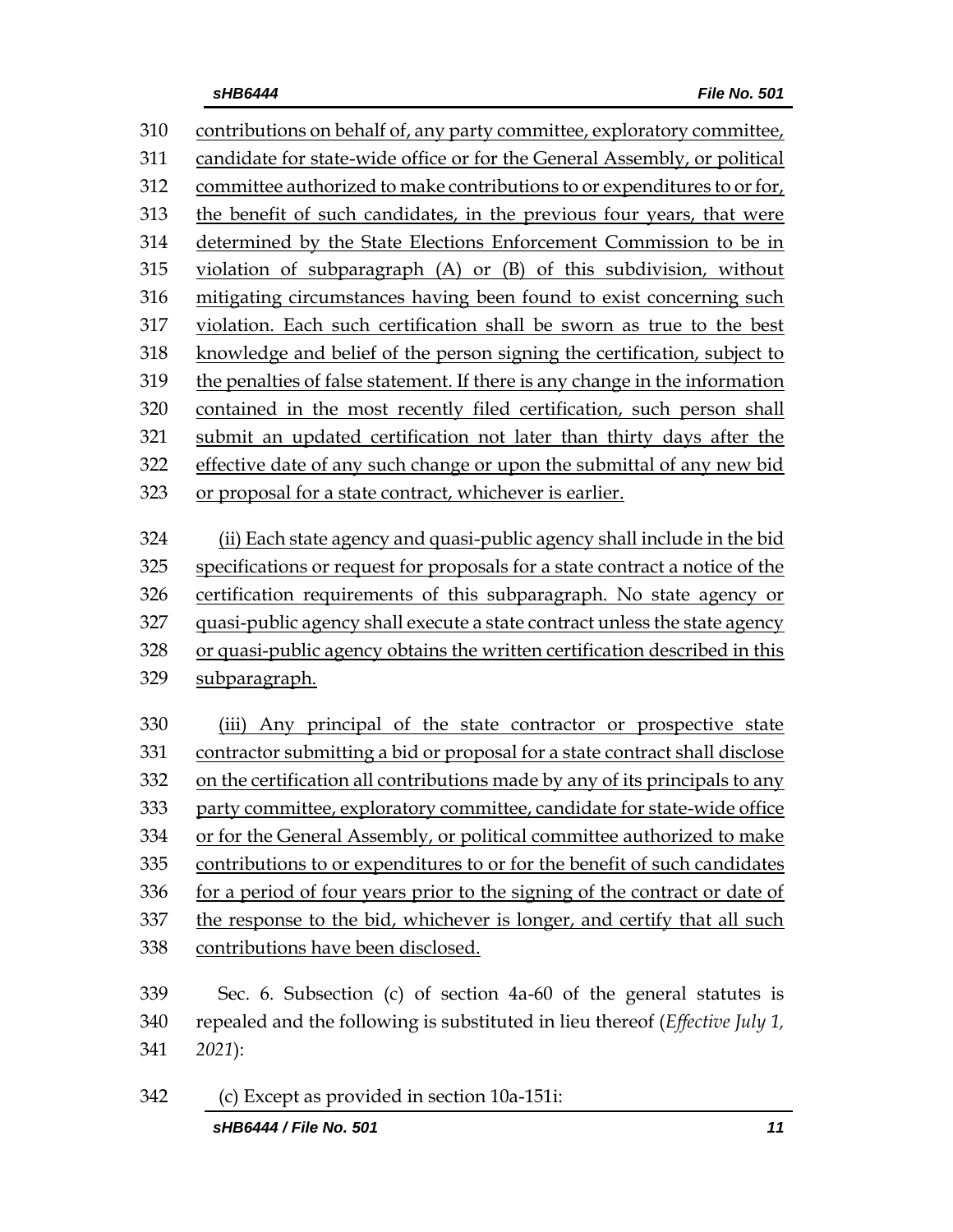(1) Any contractor who has one or more contracts with an awarding agency or who is a party to a municipal public works contract or a contract for a quasi-public agency project **[**, where any such contract is valued at less than fifty thousand dollars for each year of the contract, shall provide the awarding agency, or in the case of a municipal public works or quasi-public agency project contract, the Commission on Human Rights and Opportunities, with a written or electronic representation that complies with the nondiscrimination agreement and warranty under subdivision (1) of subsection (a) of this section, provided if there is any change in such representation, the contractor shall provide the updated representation to the awarding agency or commission not later than thirty days after such change**]** shall include a nondiscrimination affirmation provision certifying that the contractor understands the obligations of this section and will maintain a policy for 357 the duration of the contract to assure that the contract will be performed in compliance with the nondiscrimination requirements of subsection (a) of this section. The authorized signatory of the contract shall demonstrate his or her understanding of this obligation by either (A) initialing the nondiscrimination affirmation provision in the body of the contract, or (B) providing an affirmative response in the required online bid or response to a proposal question which asks if the contractor understands its obligations.

 **[**(2) Any contractor who has one or more contracts with an awarding agency or who is a party to a municipal public works contract or a contract for a quasi-public agency project, where any such contract is valued at fifty thousand dollars or more for any year of the contract, shall provide the awarding agency, or in the case of a municipal public works or quasi-public agency project contract, the Commission on Human Rights and Opportunities, with any one of the following:

 (A) Documentation in the form of a company or corporate policy adopted by resolution of the board of directors, shareholders, managers, members or other governing body of such contractor that complies with the nondiscrimination agreement and warranty under subdivision (1) of subsection (a) of this section;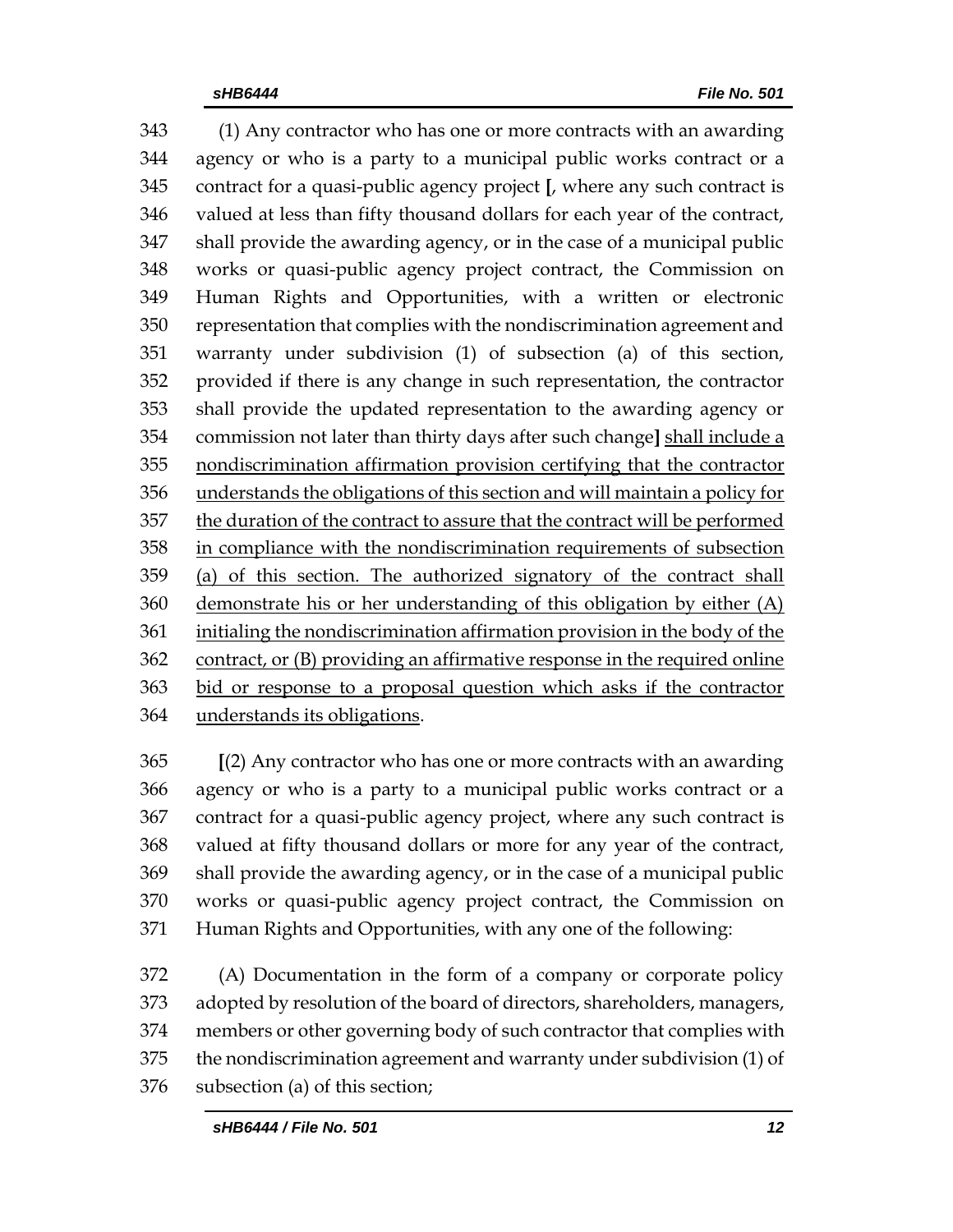(B) Documentation in the form of a company or corporate policy adopted by a prior resolution of the board of directors, shareholders, managers, members or other governing body of such contractor if (i) the prior resolution is certified by a duly authorized corporate officer of such contractor to be in effect on the date the documentation is submitted, and (ii) the head of the awarding agency, or a designee, or in the case of a municipal public works or quasi-public agency project contract, the executive director of the Commission on Human Rights and Opportunities or a designee, certifies that the prior resolution complies with the nondiscrimination agreement and warranty under subdivision (1) of subsection (a) of this section; or

 (C) Documentation in the form of an affidavit signed under penalty of false statement by a chief executive officer, president, chairperson or other corporate officer duly authorized to adopt company or corporate policy that certifies that the company or corporate policy of the contractor complies with the nondiscrimination agreement and warranty under subdivision (1) of subsection (a) of this section and is in effect on the date the affidavit is signed.**]**

 **[**(3)**]** (2) No awarding agency, or in the case of a municipal public works contract, no municipality, or in the case of a quasi-public agency project contract, no entity, shall award a contract to a contractor **[**who**]** that has not **[**provided the representation or documentation**]** included the nondiscrimination affirmation provision in the contract and demonstrated its understanding of such provision as required under **[**subdivisions**]** subdivision (1) **[**and (2)**]** of this subsection. **[**, as applicable. After the initial submission of such representation or documentation, the contractor shall not be required to resubmit such representation or documentation unless there is a change in the information contained in such representation or documentation. If there is any change in the information contained in the most recently filed representation or updated documentation, the contractor shall submit an updated representation or documentation, as applicable, either (A) not later than thirty days after the effective date of such change, or (B) upon the execution of a new contract with the awarding agency,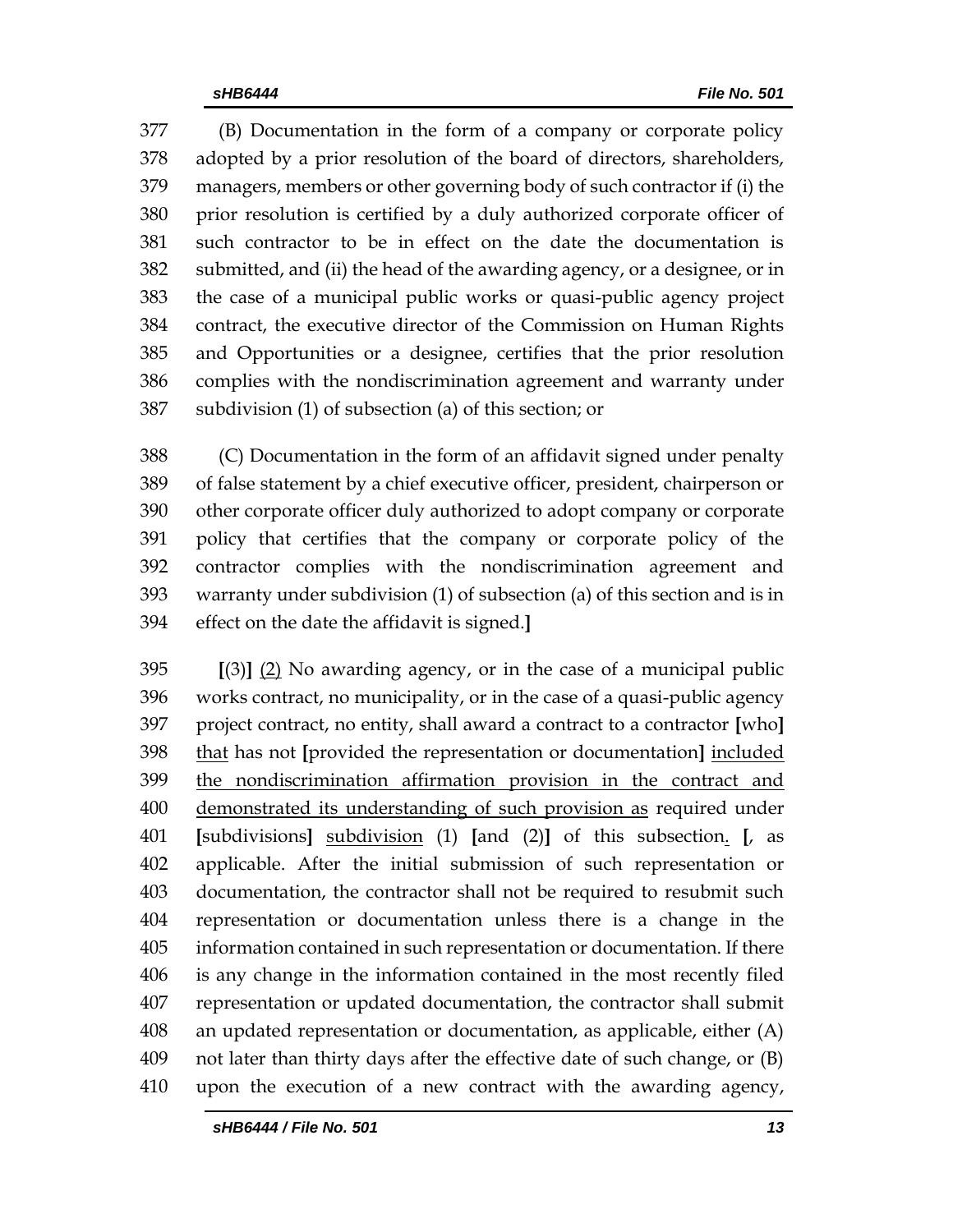municipality or entity, as applicable, whichever is earlier. Such contractor shall also certify, in accordance with subparagraph (B) or (C) of subdivision (2) of this subsection, to the awarding agency or commission, as applicable, not later than fourteen days after the twelve- month anniversary of the most recently filed representation, documentation or updated representation or documentation, that the representation on file with the awarding agency or commission, as applicable, is current and accurate.**]**

 Sec. 7. Subsection (b) of section 4a-60a of the general statutes is repealed and the following is substituted in lieu thereof (*Effective July 1, 2021*):

(b) Except as provided in section 10a-151i:

 (1) Any contractor who has one or more contracts with an awarding agency or who is a party to a municipal public works contract or a contract for a quasi-public agency project **[**, where any such contract is valued at less than fifty thousand dollars for each year of the contract, shall provide the awarding agency, or in the case of a municipal public works or quasi-public agency project contract, the Commission on Human Rights and Opportunities, with a written representation that complies with the nondiscrimination agreement and warranty under subdivision (1) of subsection (a) of this section**]** shall include a nondiscrimination affirmation provision in the contract certifying that the contractor understands the obligations of this section and will maintain a policy for the duration of the contract to assure that the contract will be performed in conformance with the nondiscrimination requirements of this section. The authorized signatory of the contract shall demonstrate his or her understanding of this obligation by either 438 (A) initialing the nondiscrimination affirmation provision in the body of 439 the contract, or (B) providing an affirmative response in the required online bid or response to a proposal question which asks if the contractor understands its obligations.

 **[**(2) Any contractor who has one or more contracts with an awarding agency or who is a party to a municipal public works contract or a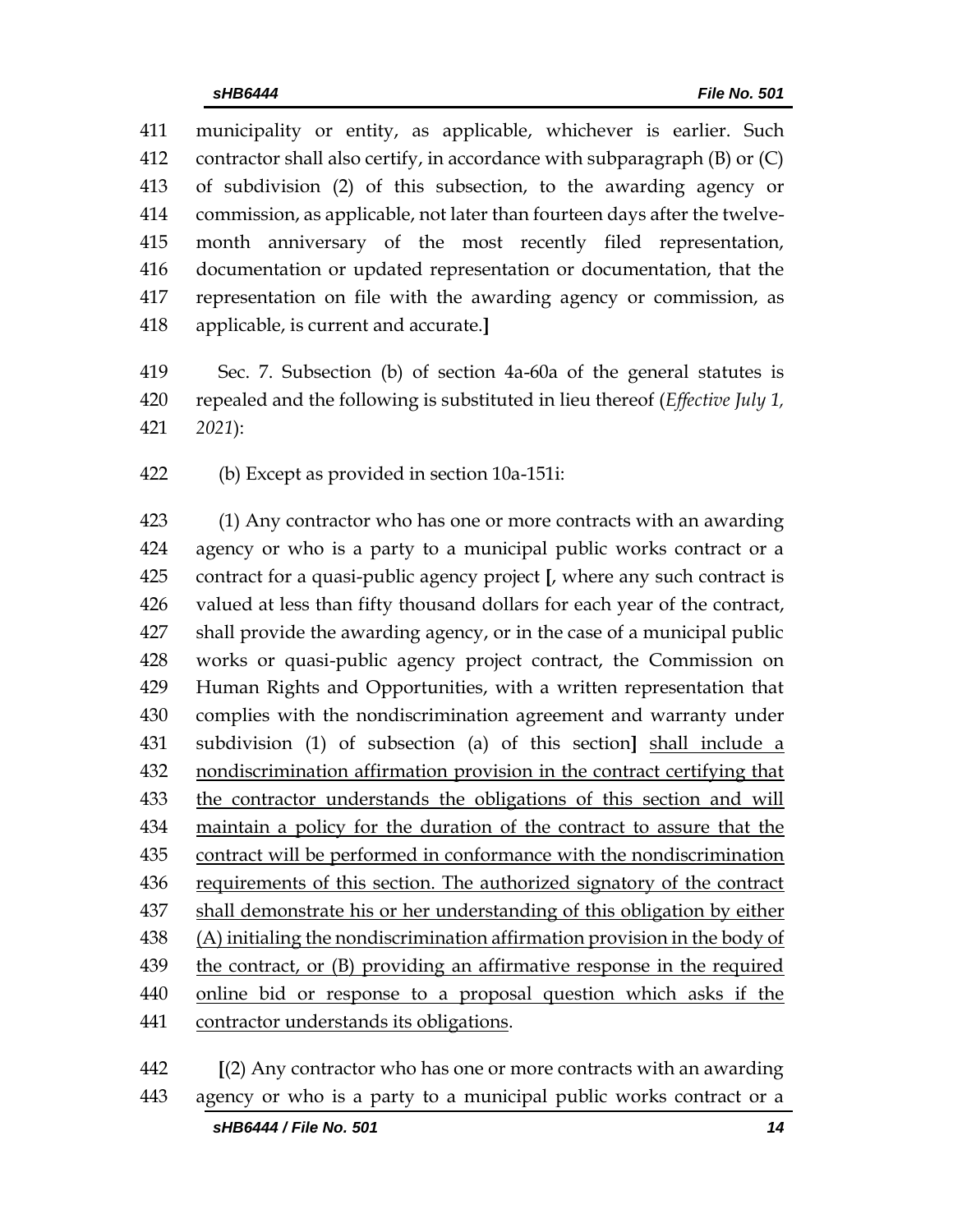contract for a quasi-public agency project, where any such contract is valued at fifty thousand dollars or more for any year of the contract, shall provide such awarding agency, or in the case of a municipal public works or quasi-public agency project contract, the Commission on Human Rights and Opportunities, with any of the following:

 (A) Documentation in the form of a company or corporate policy adopted by resolution of the board of directors, shareholders, managers, members or other governing body of such contractor that complies with the nondiscrimination agreement and warranty under subdivision (1) of subsection (a) of this section;

 (B) Documentation in the form of a company or corporate policy adopted by a prior resolution of the board of directors, shareholders, managers, members or other governing body of such contractor if (i) the prior resolution is certified by a duly authorized corporate officer of such contractor to be in effect on the date the documentation is submitted, and (ii) the head of the awarding agency, or a designee, or in the case of a municipal public works or quasi-public agency project contract, the executive director of the Commission on Human Rights and Opportunities or a designee, certifies that the prior resolution complies with the nondiscrimination agreement and warranty under subdivision (1) of subsection (a) of this section; or

 (C) Documentation in the form of an affidavit signed under penalty of false statement by a chief executive officer, president, chairperson or other corporate officer duly authorized to adopt company or corporate policy that certifies that the company or corporate policy of the contractor complies with the nondiscrimination agreement and warranty under subdivision (1) of subsection (a) of this section and is in effect on the date the affidavit is signed.**]**

 **[**(3)**]** (2) No awarding agency, or in the case of a municipal public works contract, no municipality, or in the case of a quasi-public agency project contract, no entity, shall award a contract to a contractor who has not **[**provided the representation or documentation**]** included the nondiscrimination affirmation provision in the contract and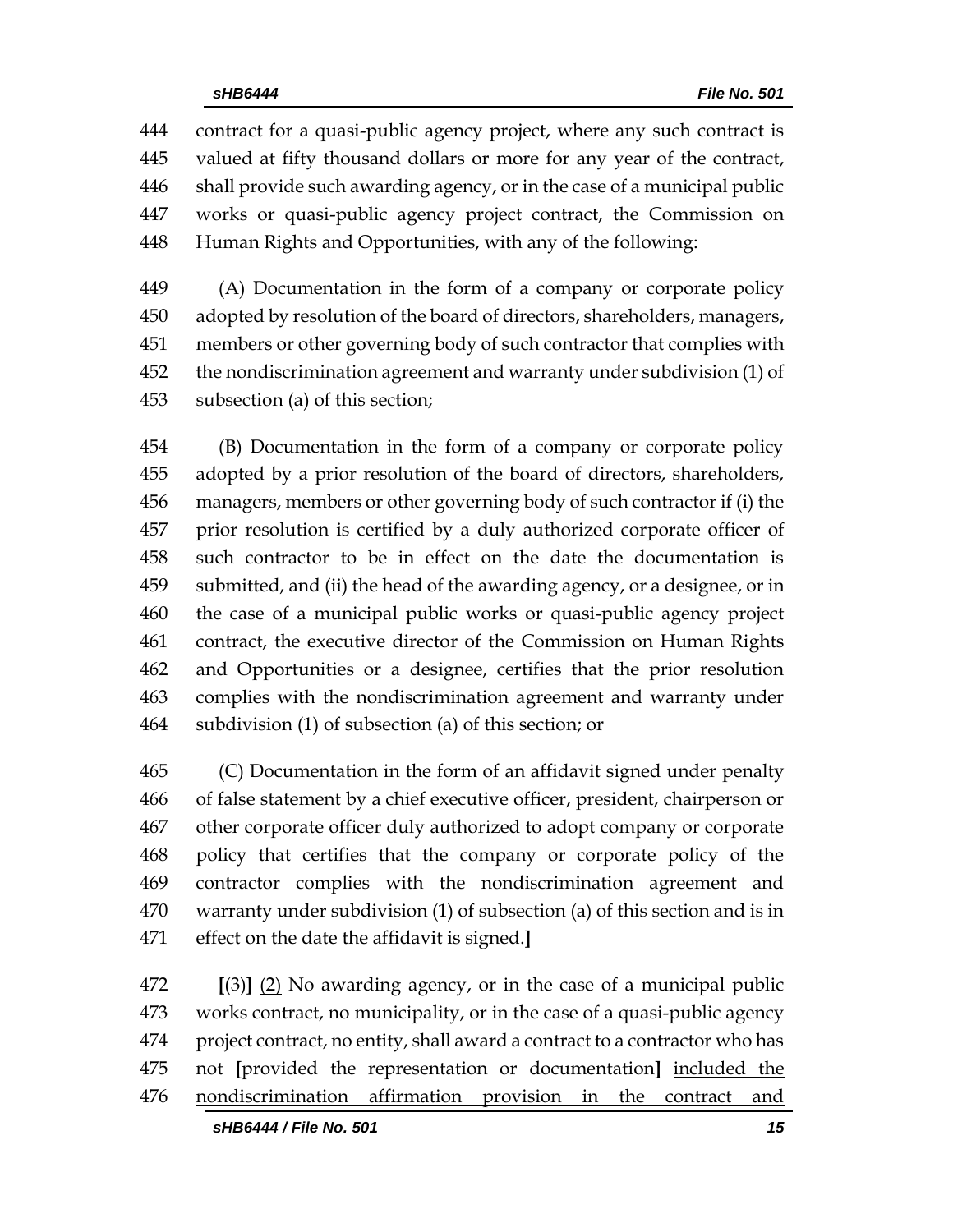demonstrated its understanding of such provision as required under **[**subdivisions**]** subdivision (1) **[**and (2)**]** of this subsection. **[**, as applicable. After the initial submission of such representation or documentation, the contractor shall not be required to resubmit such representation or documentation unless there is a change in the information contained in such representation or documentation. If there is any change in the information contained in the most recently filed representation or updated documentation, the contractor shall submit an updated representation or documentation, as applicable, either (A) not later than thirty days after the effective date of such change, or (B) upon the execution of a new contract with the awarding agency, municipality, or entity, as applicable, whichever is earlier. Such contractor shall also certify, in accordance with subparagraph (B) or (C) of subdivision (2) of this subsection, to the awarding agency or commission, as applicable, not later than fourteen days after the twelve- month anniversary of the most recently filed representation, documentation or updated representation or documentation, that the representation on file with the awarding agency or commission, as applicable, is current and accurate.**]**

 Sec. 8. Subdivision (1) of subsection (a) of section 4a-60g of the general statutes is repealed and the following is substituted in lieu thereof (*Effective October 1, 2021, and applicable to certifications issued or renewed on or after said date*):

 (1) "Small contractor" means (A) any contractor, subcontractor, manufacturer, service company or **[**nonprofit**]** corporation that **[**(A) that**]** (i) maintains its principal place of business in the state, **[**(B) that had gross revenues not exceeding twenty million dollars in the most recently completed fiscal year prior to such application, and (C) that is independent. "Small contractor" does not include any person who is affiliated with another person if both persons considered together have a gross revenue exceeding twenty million dollars**]** and (ii) is certified as a small business with the United States Small Business Administration, or (B) any nonprofit corporation that (i) maintains its principal place of business in the state, (ii) had gross revenues not exceeding twenty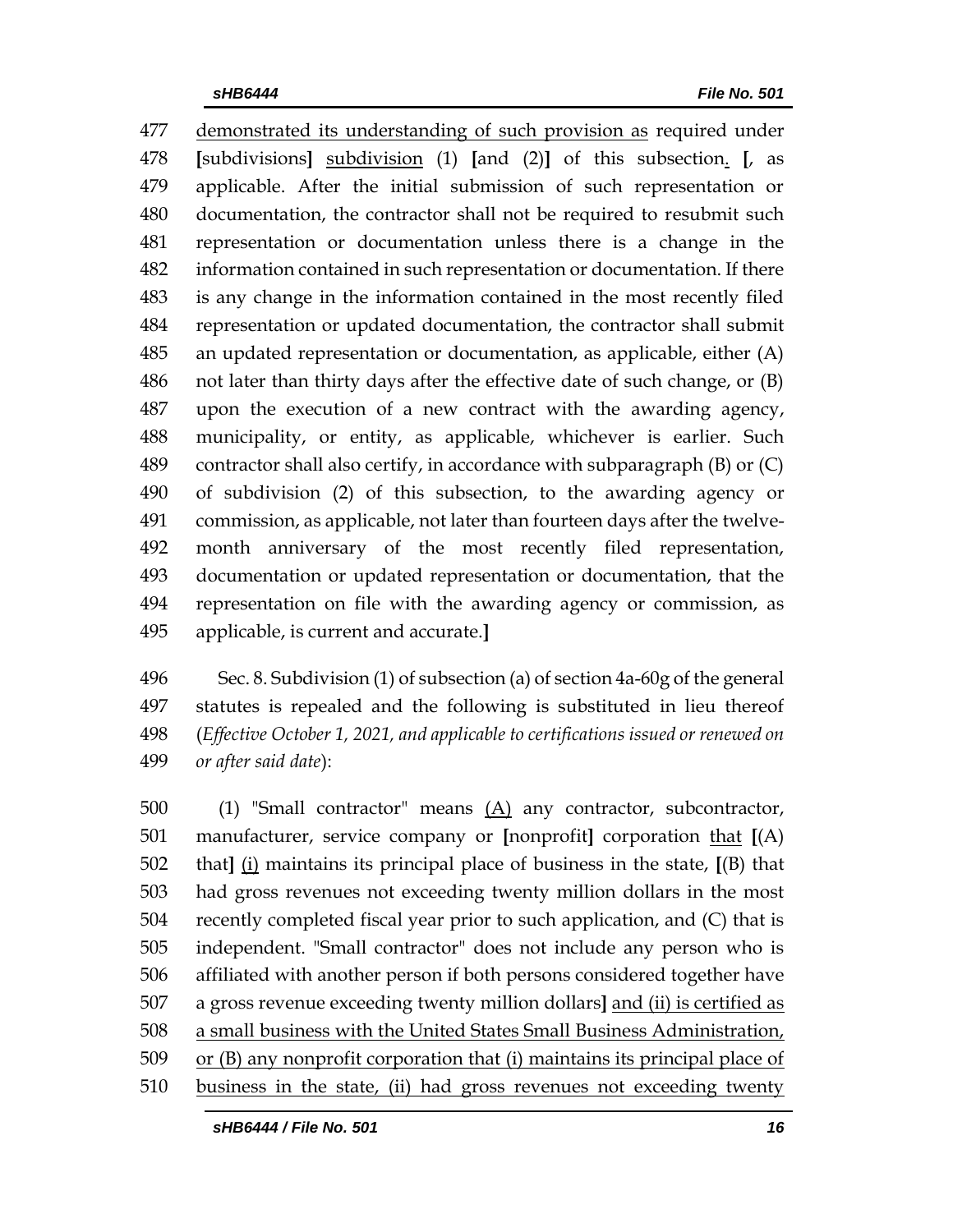million dollars in the most recently completed fiscal year prior to such application, and (iii) is independent. Sec. 9. Subdivision (9) of subsection (a) of section 4a-60g of the general statutes is repealed and the following is substituted in lieu thereof (*Effective October 1, 2021, and applicable to certifications issued or renewed on or after said date*): (9)"Nonprofit corporation" means a **[**nonprofit**]** nonstock corporation incorporated pursuant to chapter 602 or any predecessor statutes thereto, which is exempt from taxation under any provision of section 501 of the Internal Revenue Code of 1986, or any subsequent corresponding internal revenue code of the United States, as amended from time to time. Sec. 10. Subsection (f) of section 4a-60g of the general statutes is

 repealed and the following is substituted in lieu thereof (*Effective October 1, 2021*):

 (f) The awarding authority may require that a contractor or subcontractor awarded a contract or a portion of a contract under this section furnish the following documentation: (1) A copy of the certificate of incorporation, certificate of limited partnership, partnership agreement or other organizational documents of the contractor or subcontractor; (2) a copy of federal income tax returns filed by the contractor or subcontractor for the previous year; **[**and**]** (3) evidence of payment of fair market value for the purchase or lease by the contractor or subcontractor of property or equipment from another contractor who is not eligible for set-aside contracts under this section; (4) evidence that the principal place of business of the contractor or subcontractor is located in the state; and (5) for any contractor or subcontractor certified under subsection (k) of this section on or after October 1, 2021, evidence of certification with the United States Small Business Administration as a small business.

 Sec. 11. Subdivision (1) of subsection (k) of section 4a-60g of the general statutes is repealed and the following is substituted in lieu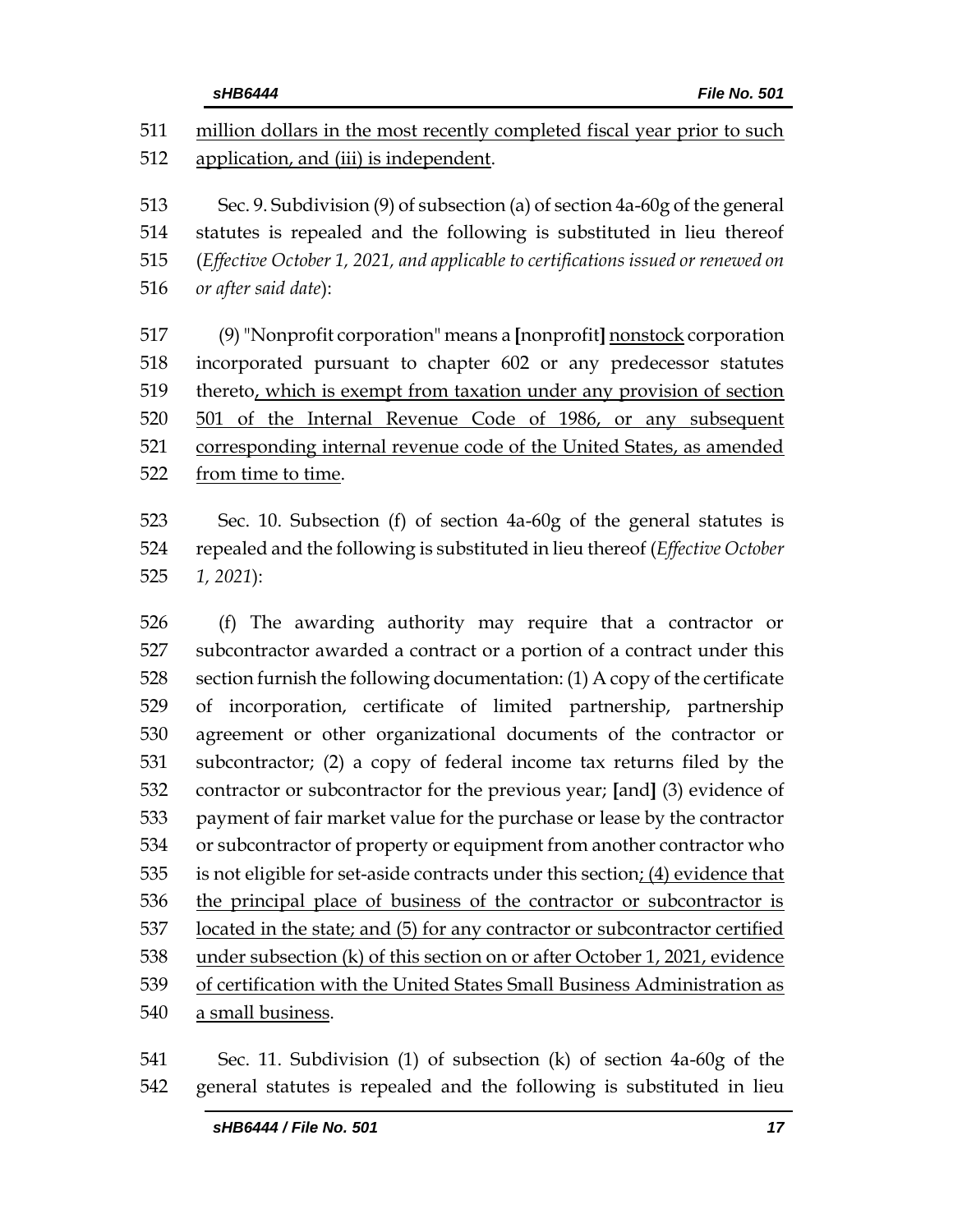thereof (*Effective October 1, 2021*):

 (k) (1) On or before January 1, 2000, the Commissioner of Administrative Services shall establish a process for certification of small contractors and minority business enterprises as eligible for set- aside contracts. Each certification shall be valid for a period not to exceed two years, unless the Commissioner of Administrative Services determines that an extension of such certification is warranted, provided any such extension shall not exceed a period of six months from such certification's original expiration date. **[**Any paper application for certification shall be no longer than six pages.**]** Any certification issued prior to October 1, 2021, shall remain valid for the term listed on such certification unless revoked pursuant to subdivision (2) of this subsection. The Department of Administrative Services shall maintain on its web site an updated directory of small contractors and minority business enterprises certified under this section.

 Sec. 12. Subsection (b) of section 4a-57 of the general statutes is repealed and the following is substituted in lieu thereof (*Effective July 1, 2021*):

 (b) The commissioner may, at **[**his**]** the commissioner's discretion, waive the requirement of competitive bidding or competitive negotiation in the case of minor nonrecurring **[**and**]** or emergency purchases of ten thousand dollars or less in amount.

 Sec. 13. Section 4a-60b of the general statutes is repealed and the following is substituted in lieu thereof (*Effective July 1, 2021*):

(a) For the purposes of this section:

 (1) "Reverse auction" means an on-line bidding process in which qualified bidders or qualified proposers, anonymous to each other, submit bids or proposals to provide goods, **[**or**]** supplies or services pursuant to an invitation to bid or request for proposals; **[**and**]**

 (2) "Contracting agency" means a state agency with statutory authority to award contracts for goods, **[**or**]** supplies or services, or a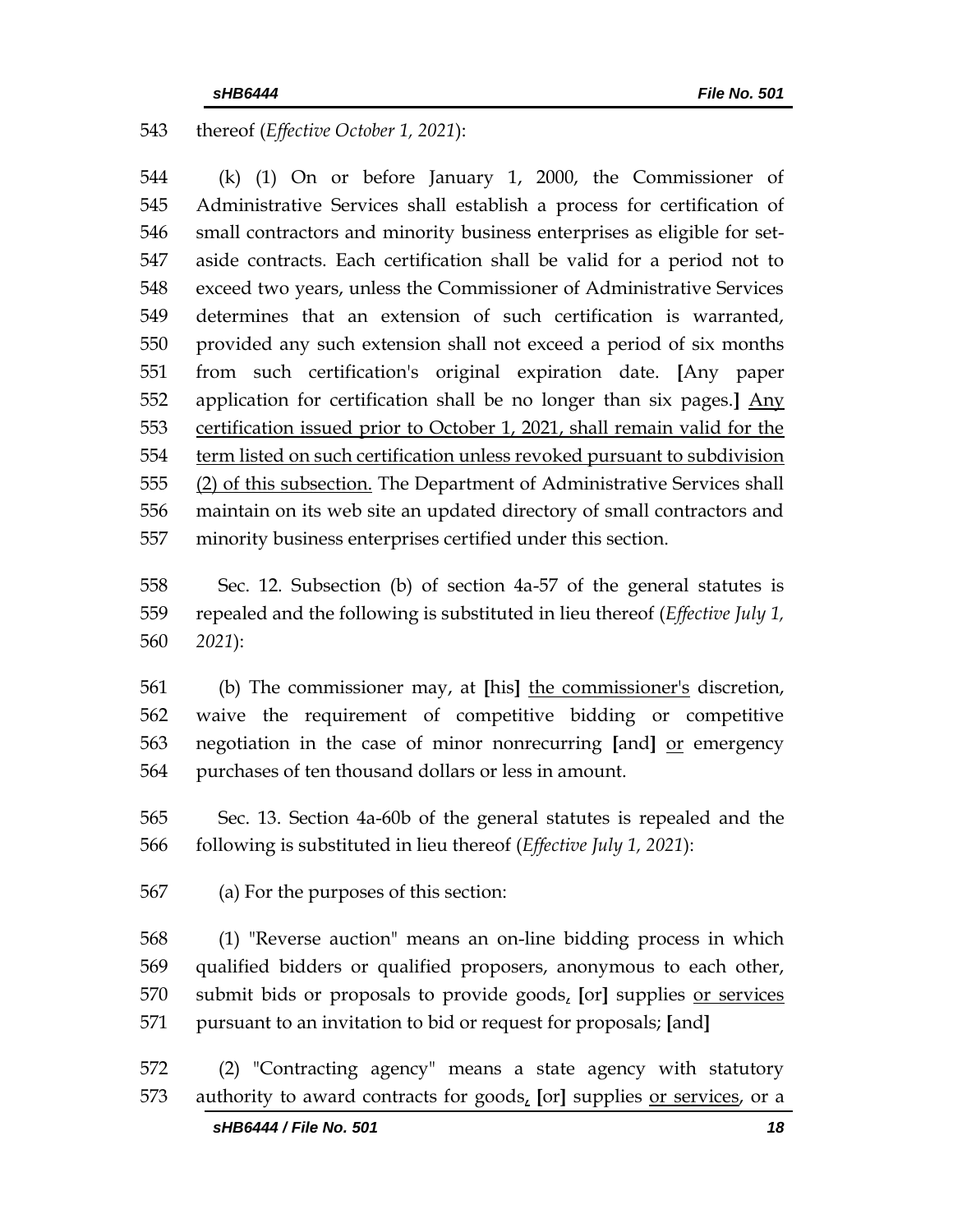political subdivision of the state or school district; **[**.**]** and

 (3) "Services" does not include construction or construction-related services.

 (b) Notwithstanding any provision of the general statutes, whenever a contracting agency determines that the use of a reverse auction is advantageous to the contracting agency and will ensure a competitive contract award, the contracting agency may use a reverse auction to award a contract for goods, **[**or**]** supplies or services, in accordance with any applicable requirement of the general statutes and policies of the contracting agency. The contracting agency may contract with a third party to prepare and manage any such reverse auction.

 Sec. 14. Section 32-39e of the general statutes is repealed and the following is substituted in lieu thereof (*Effective July 1, 2021*):

 (a) If, in the exercise of its powers under section 32-39, Connecticut Innovations, Incorporated (1) finds that the use of a certain technology, 589 product or process  $(A)$  would promote public health and safety, environmental protection or economic development, or (B) with regard to state services, would promote efficiency, reduce administrative burdens or otherwise improve such services, and (2) determines such technology, product or process was developed by a business (A) domiciled in this state to which the corporation has provided financial assistance or in which the corporation has invested, or (B) which has 596 been certified as a small contractor or minority business enterprise by the Commissioner of Administrative Services under section 4a-60g, as amended by this act, the corporation, upon application of such business, may recommend to the Secretary of the Office of Policy and Management that an agency of the state, including, but not limited to, any constituent unit of the state system of higher education, be **[**directed**]** authorized to test such technology, product or process by employing it in the operations of such agency on a trial basis. The purpose of such test program shall be to validate the commercial viability of such technology, product or process provided no business in which Connecticut Innovations, Incorporated has invested shall be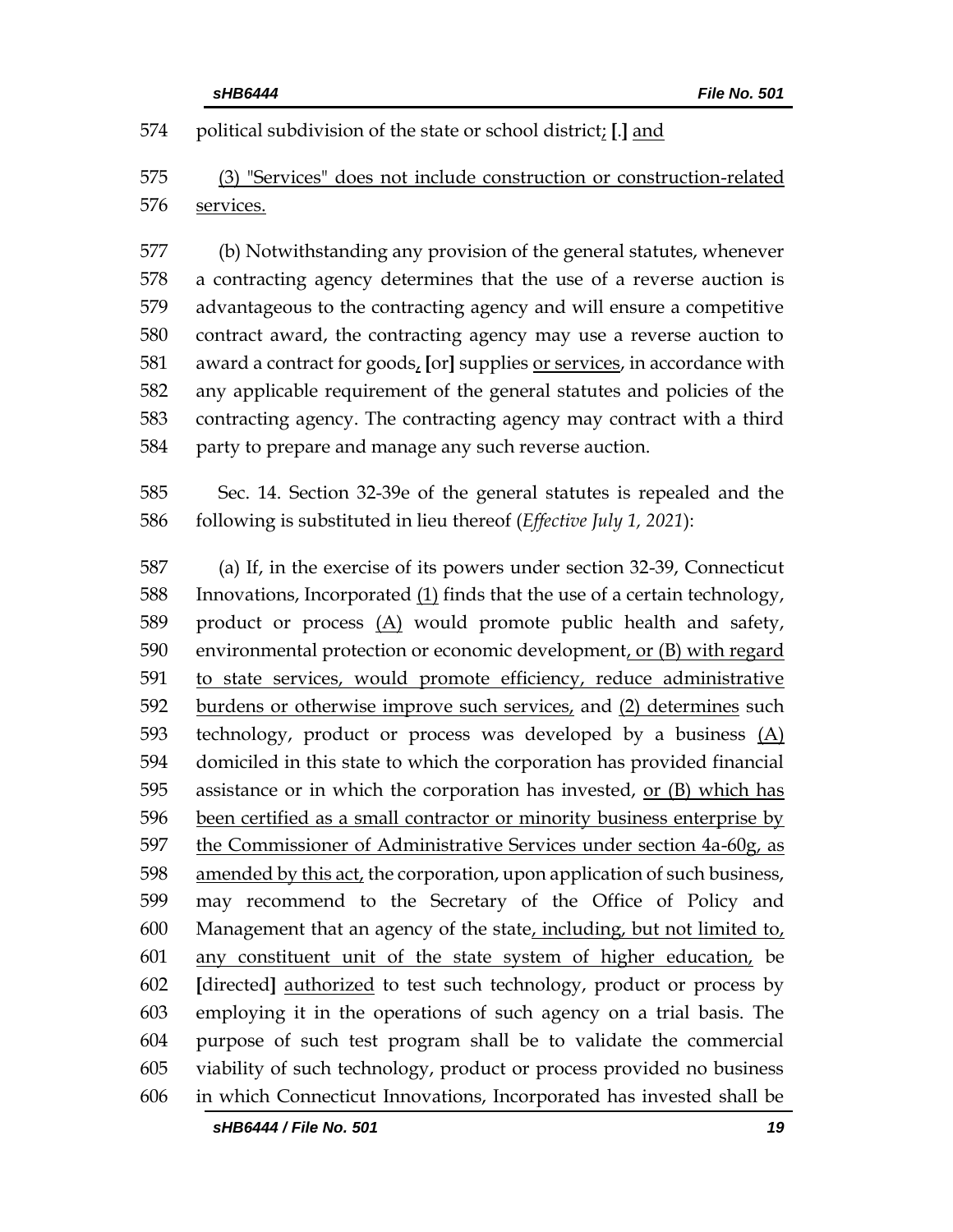## required to participate in such program. **[**No**]**

 (b) Connecticut Innovations, Incorporated shall make no such recommendation **[**may be made**]** unless such business has submitted a viable business plan to Connecticut Innovations, Incorporated for manufacturing and marketing such technology, product or process and such business demonstrates that (1) **[**will manufacture or produce such technology, product or process in this state, (2) demonstrates that**]** the usage of such technology, product or process by the state agency will not adversely affect safety, **[**(3) demonstrates that**]** (2) sufficient research and development has occurred to warrant participation in the test program, **[**and (4) demonstrates that**]** (3) the technology, product or process has potential for commercialization not later than two years following the completion of any test program involving a state agency under this section, and (4) such technology, product or process will have a positive economic impact in the state, including the prospective addition of jobs and economic activity upon such commercialization.

 **[**(b)**]** (c) If the Secretary of the Office of Policy and Management finds that employing such technology, product or process would be feasible in the operations of a state agency and would not have any detrimental effect on such operations, said secretary, notwithstanding the requirement of chapter 58, may direct an agency of the state to accept delivery of such technology, product or process and to undertake such a test program. **[**Any**]** The Secretary of the Office of Policy and Management, in consultation with the Commissioner of Administrative Services, the chief executive officer of Connecticut Innovations, Incorporated and the department head of the testing agency, shall determine, on a case-by-case basis, whether the costs associated with the acquisition and use of such technology, product or process by the testing agency shall be borne by Connecticut Innovations, Incorporated, the business or by any investor or participant in such business. The acquisition of any technology, product or process for purposes of the test program established pursuant to this section shall not be deemed to be a purchase under the provisions of the state procurement policy. The testing agency, on behalf of Connecticut Innovations, Incorporated shall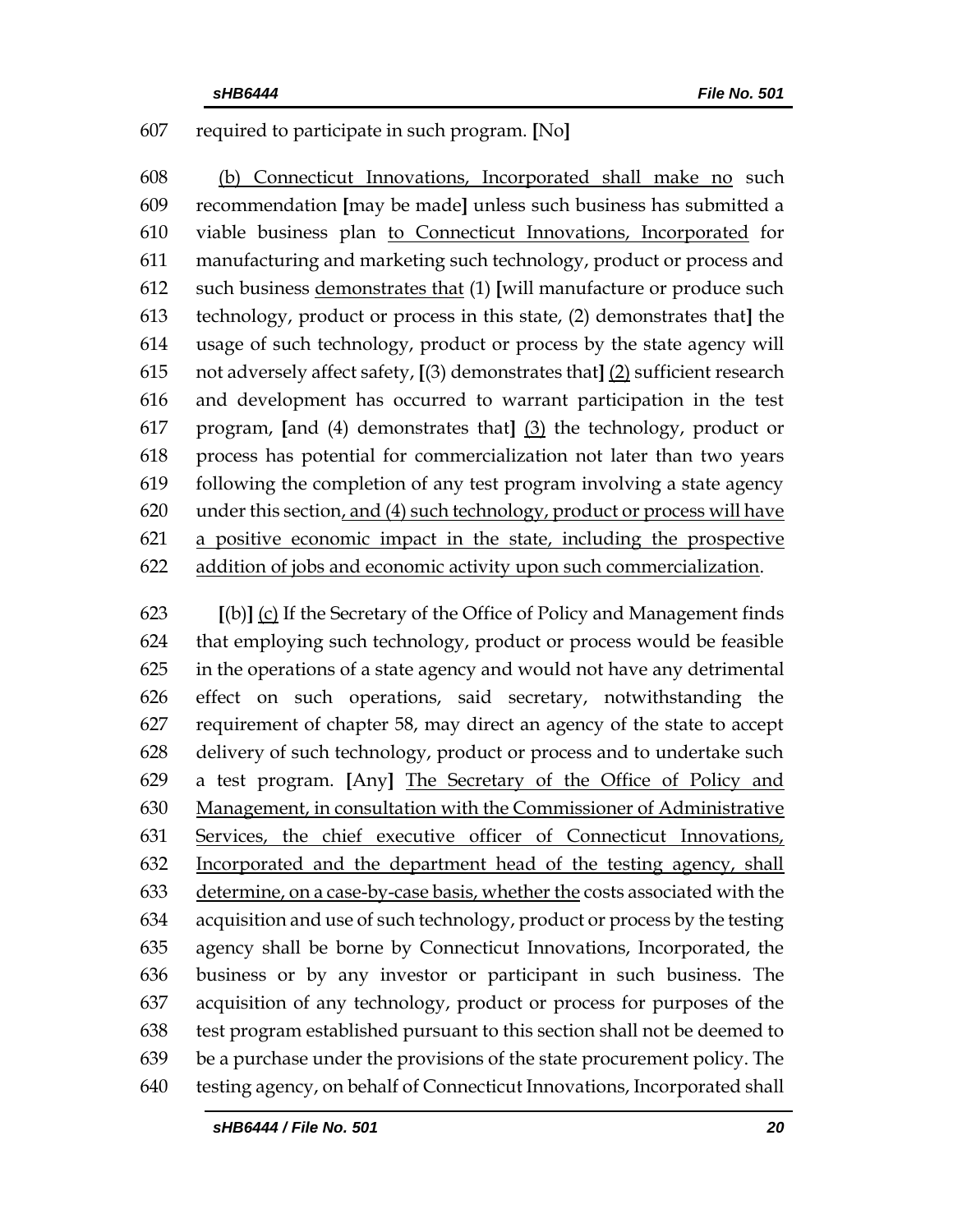maintain records related to such test program, as requested by Connecticut Innovations, Incorporated and shall make such records and any other information derived from such test program available to Connecticut Innovations, Incorporated and the business. Any proprietary information derived from such test program shall be exempt from the provisions of subsection (a) of section 1-210.

 (d) If the Secretary of the Office of Policy and Management, in consultation with the Commissioner of Administrative Services, the chief executive officer of Connecticut Innovations, Incorporated and the department head of the testing agency, determines that the test program sufficiently demonstrates that the technology, product or process promotes public health and safety, environmental protection, economic development or efficiency, reduces administrative burdens or otherwise improves state services, the Commissioner of Administrative Services may procure such technology, product or process for use by any or all state agencies pursuant to subsection (b) of section 4a-58.

 **[**(c)**]** (e) The Secretary of the Office of Policy and Management, the Commissioner of Administrative Services and Connecticut Innovations, Incorporated may develop a program to recognize state agencies that help to promote public health and safety, environmental protection, **[**or**]** economic development or efficiency, reduce administrative burdens or improve state services by participating in a testing program under this section. Such program may include the creation of a fund established with savings accrued by the testing agency during its participation in the testing program established under this section. Such fund shall only be used to implement the program of recognition established by the Secretary of the Office of Policy and Management, the Commissioner of Administrative Services and Connecticut Innovations, Incorporated, under the provisions of this subsection.

 Sec. 15. Section 4a-53 of the general statutes is repealed and the following is substituted in lieu thereof (*Effective July 1, 2021*):

 (a) The Commissioner of Administrative Services may join with federal agencies, other state governments, political subdivisions of this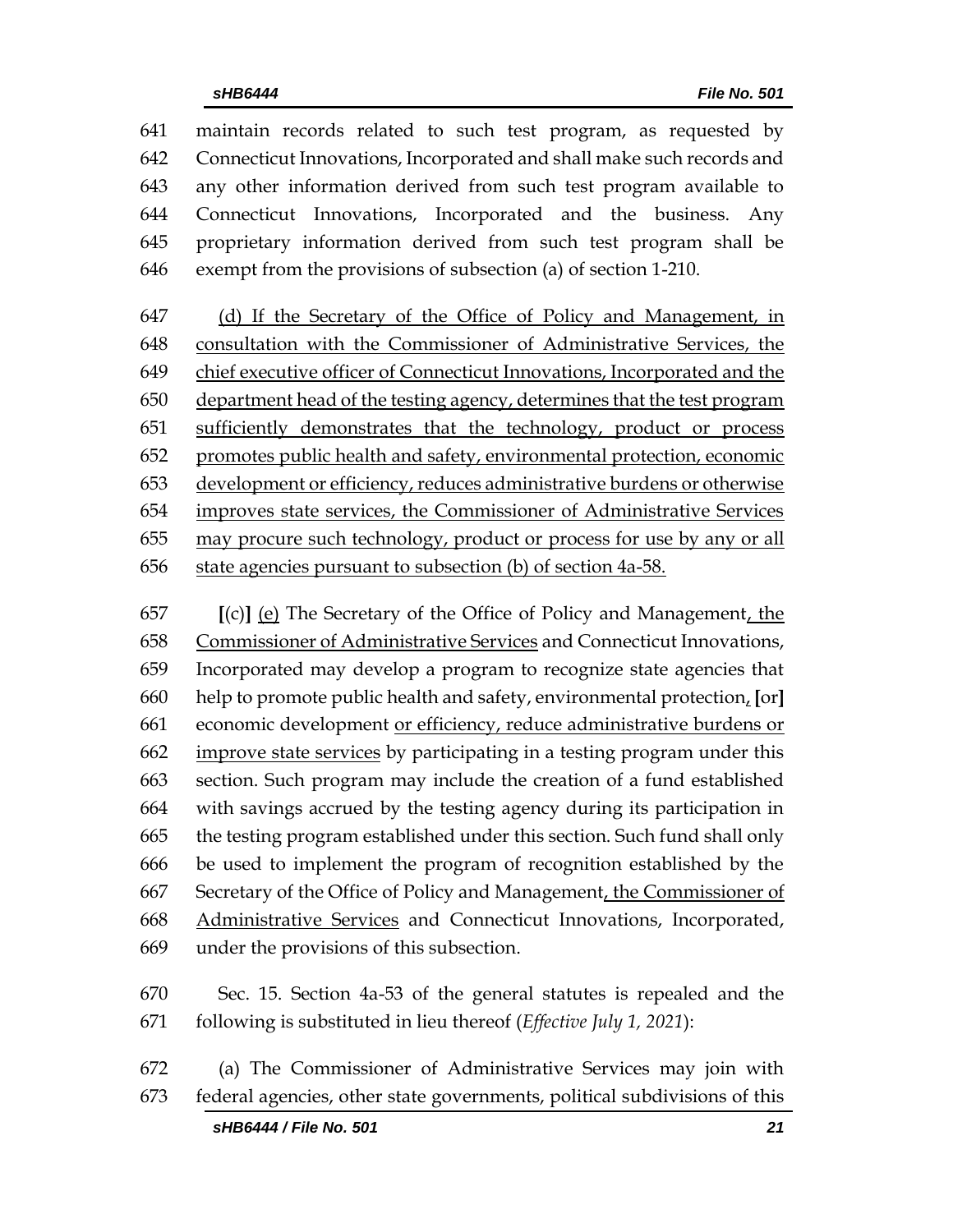state or nonprofit organizations in cooperative purchasing plans when the best interests of the state would be served thereby.

 (b) **[**The state, through**]** Any state agency, with the approval of the Commissioner of Administrative Services or his or her designee, may purchase equipment, supplies, materials and services from a person who has a contract to sell such property or services to other state governments, other branches, divisions or departments of this state, political subdivisions of this state, nonprofit organizations or public purchasing consortia, in accordance with the terms and conditions of such contract.

 (c) The Commissioner of Administrative Services, in conjunction with the Department of Energy and Environmental Protection and within available appropriations, shall make known to the chief executive officer of each municipality the existence of cooperative plans for the purchase of recycled paper.

 Sec. 16. Section 4a-19 of the general statutes is repealed and the following is substituted in lieu thereof (*Effective July 1, 2021*):

 There shall be a State Insurance and Risk Management Board consisting of **[**twelve**]** nine persons whom the Governor shall appoint subject to the provisions of section 4-9a. **[**Four**]** Three of such appointees shall be public members and **[**eight**]** six shall be qualified by training and experience to carry out their duties under the provisions of sections 4a-20 and 4a-21. The Comptroller shall be an ex-officio voting member of said board and may designate another person to act in his or her place. Not more than **[**eight**]** five appointed members of said board shall, at any time, be members of the same political party. Said appointed members shall receive no compensation for the performance of their duties as such but shall be reimbursed for their necessary expenses. The board shall meet at least once during each calendar quarter and at such other times as the chairperson deems necessary. Special meetings shall be held on the request of a majority of the board after notice in accordance with the provisions of section 1-225. **[**A majority**]** Five of the members of the board shall constitute a quorum. Any member who fails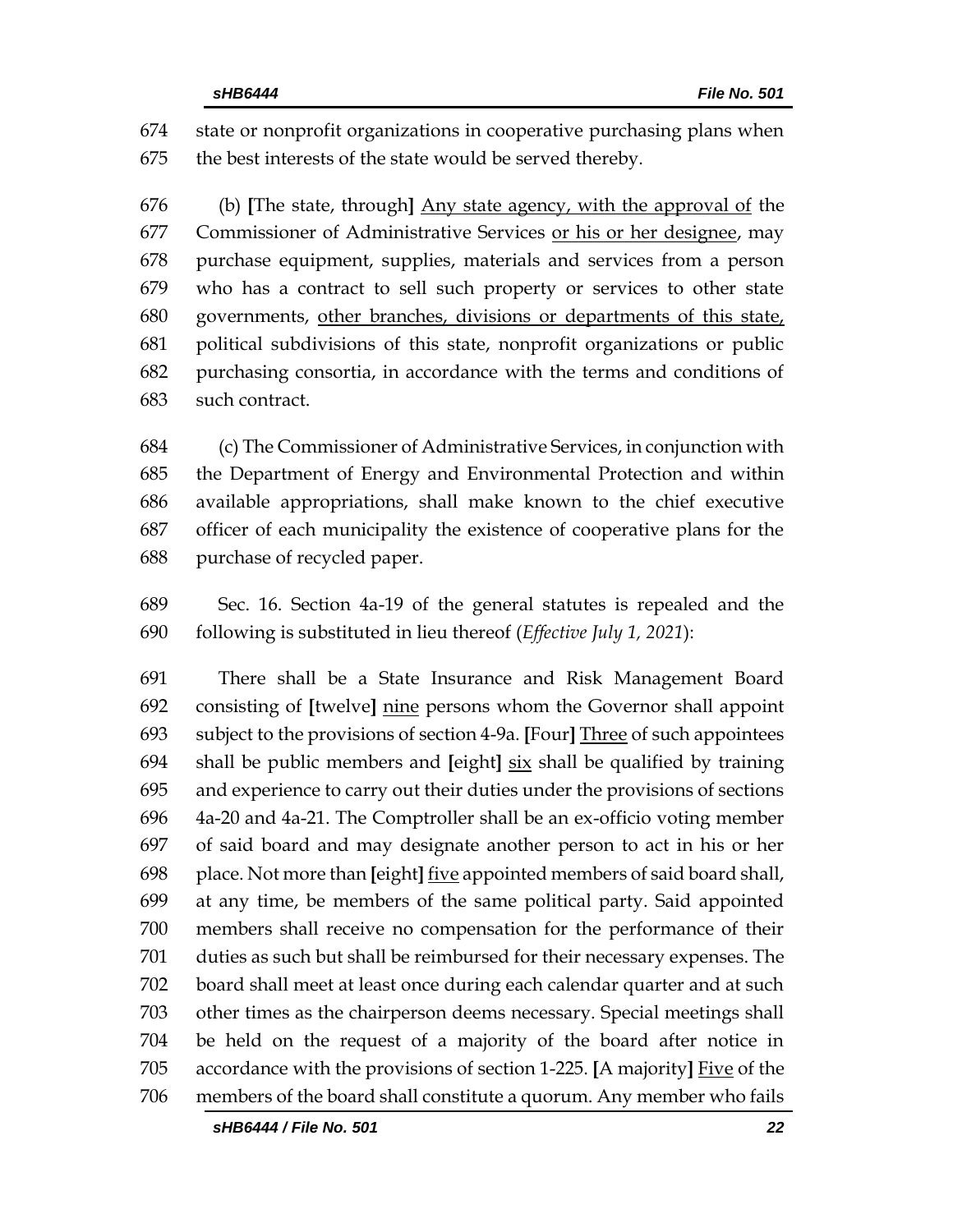to attend three consecutive meetings or who fails to attend fifty per cent of all meetings held during any calendar year shall be deemed to have resigned from office. Said board shall be within the Department of Administrative Services, provided the board shall have independent decision-making authority. Said department shall provide staff support for the board.

 Sec. 17. (NEW) (*Effective July 1, 2021*) (a) As used in this section, "agency" means each state board, authority, commission, department, office, institution, council or other agency of the state including, but not limited to, each constituent unit and each public institution of higher education, and "quasi-public agency" has the same meaning as provided in section 1-120 of the general statutes. Notwithstanding any provision of the general statutes or public or special act, but subject to the provisions of chapter 15 of the general statutes, any payment of fees due to an agency or quasi-public agency may be made by any means of electronic funds transfer adopted by such agency or quasi-public agency.

 (b) Notwithstanding any provision of the general statutes or public or special act, but subject to the provisions of chapter 15 of the general statutes, any correspondence or communication required to be delivered to an agency or quasi-public agency by registered or certified mail, return receipt requested, may be delivered by electronic means with proof of a delivery receipt, in accordance with the provisions of chapter 15 of the general statutes.

 (c) Notwithstanding any provision of the general statutes or public or special act, but subject to the provisions of chapter 15 of the general statutes, any correspondence or communication required to be delivered to an agency or quasi-public agency by United States mail or facsimile may be delivered by electronic means, provided such agency or quasi-public agency has determined such electronic delivery is appropriate for such correspondence or communication.

 (d) Notwithstanding any provision of the general statutes or public or special act, but subject to the provisions of chapter 15 of the general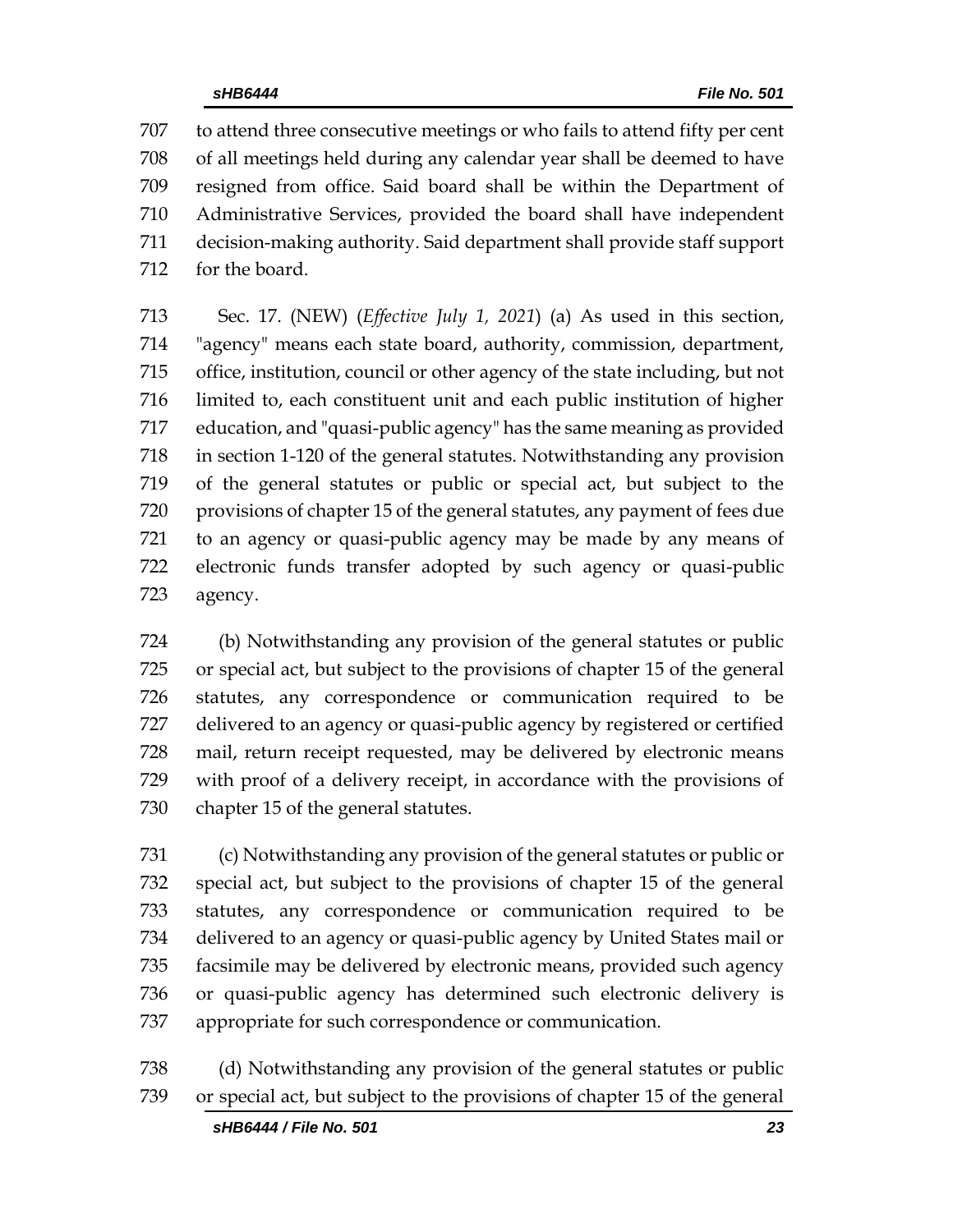statutes, any requirement that an agency or quasi-public agency insert an advertisement of a legal notice in a newspaper shall include posting such notice on the agency's or quasi-public agency's Internet web site or other electronic portal of the agency which is available to the general public.

 Sec. 18. Subsection (b) of section 4d-7 of the general statutes is repealed and the following is substituted in lieu thereof (*Effective July 1, 2021*):

 (b) In order to facilitate the development of a fully integrated state- wide information services and telecommunication system that effectively and efficiently supports data processing and telecommunication requirements of all state agencies, the strategic plan shall include: (1) Guidelines and standards for the architecture for information and telecommunication systems that support state agencies, including, but not limited to, standards for digital identity verification under section 1-276 that are consistent with industry standards and best practices; (2) plans for a cost-effective state-wide telecommunication network to support state agencies, which network may consist of different types of transmission media, including wire, fiber and radio, and shall be able to support voice, data, electronic mail, video and facsimile transmission requirements and any other form of information exchange that takes place via electromagnetic media; (3) identification of annual expenditures and major capital commitments for information and telecommunication systems; (4) identification of all state agency technology projects; (5) a description of the efforts of executive branch state agencies to use e-government solutions to deliver state services and conduct state programs, including the feedback and demands of clients of such agencies received by such agencies and such agencies' plans to address client concerns by using online solutions, when such solutions are determined feasible by such agencies; and (6) potential opportunities for increasing the efficiency or reducing the costs of the state's information and telecommunication systems.

Sec. 19. Section 4a-67d of the general statutes is repealed and the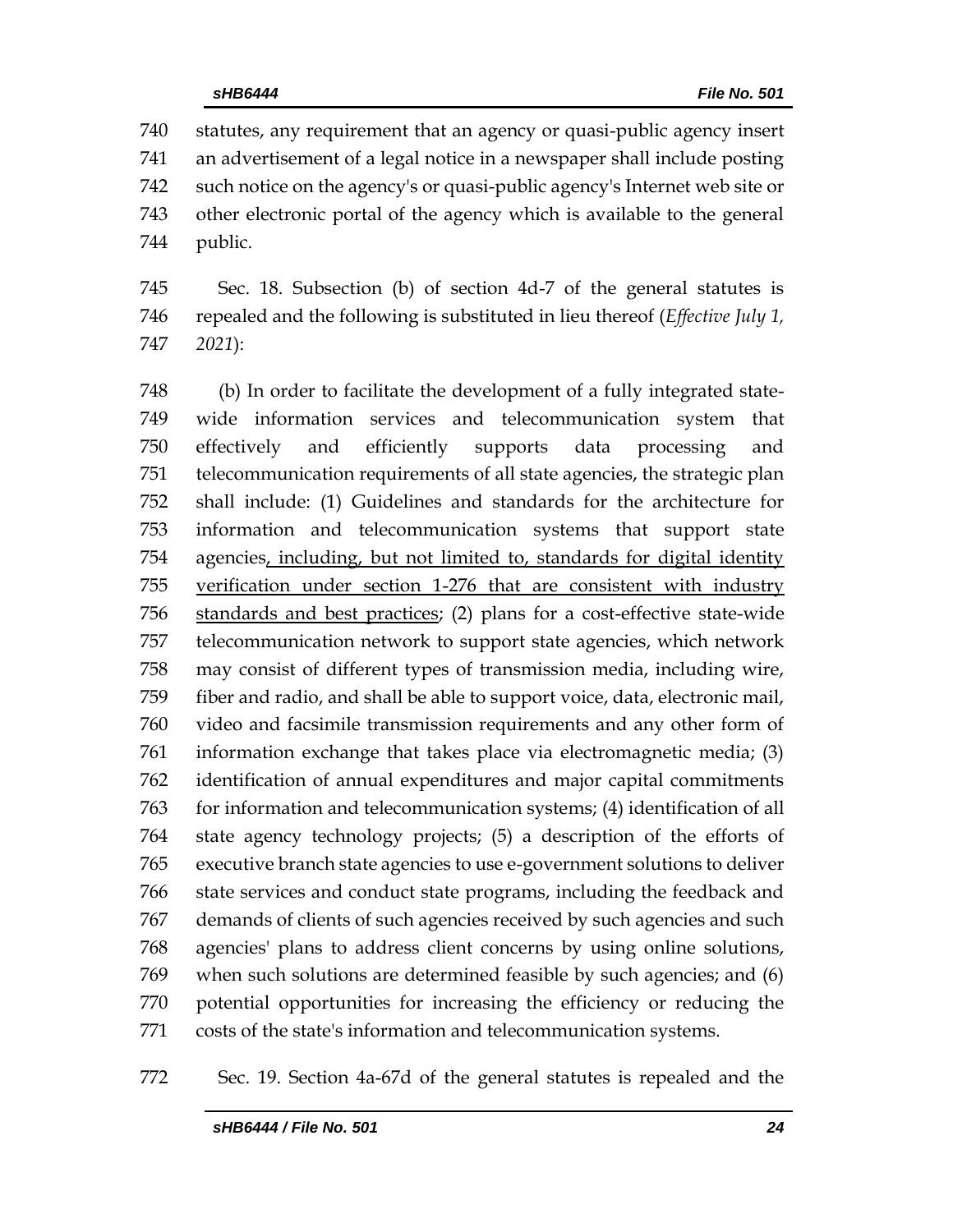### following is substituted in lieu thereof (*Effective July 1, 2021*):

 (a) The fleet average for cars or light duty trucks purchased by the state shall: (1) On and after October 1, 2001, have a United States Environmental Protection Agency estimated highway gasoline mileage rating of at least thirty-five miles per gallon and on and after January 1, 2003, have a United States Environmental Protection Agency estimated highway gasoline mileage rating of at least forty miles per gallon, (2) comply with the requirements set forth in 10 CFR 490 concerning the percentage of alternative-fueled vehicles required in the state motor vehicle fleet, and (3) obtain the best achievable mileage per pound of carbon dioxide emitted in its class. The alternative-fueled vehicles purchased by the state to comply with said requirements shall be capable of operating on natural gas or electricity or any other system acceptable to the United States Department of Energy that operates on fuel that is available in the state.

 (b) Notwithstanding any other provisions of this section, (1) on and after January 1, 2008: (A) At least fifty per cent of all cars and light duty trucks purchased or leased by the state shall be alternative-fueled, hybrid electric or plug-in electric vehicles, (B) all alternative-fueled vehicles purchased or leased by the state shall be certified to the California Air Resources Board's Low Emission Vehicle II Ultra Low Emission Vehicle Standard, and (C) all gasoline-powered light duty and hybrid vehicles purchased or leased by the state shall, at a minimum, be certified to the California Air Resource Board's Low Emission Vehicle II Ultra Low Emission Vehicle Standard, (2) on and after January 1, 2012, one hundred per cent of such cars and light duty trucks shall be alternative-fueled, hybrid electric or plug-in electric vehicles, and (3) on and after January 1, 2030, at least fifty per cent of such cars and light duty trucks shall be zero-emission vehicles.

- (c) On and after January 1, 2030, at least thirty per cent of all buses purchased or leased by the state shall be zero-emission buses.
- **[**(d) If the Commissioner of Administrative Services determines that the vehicles required by the provisions of subsections (b) and (c) of this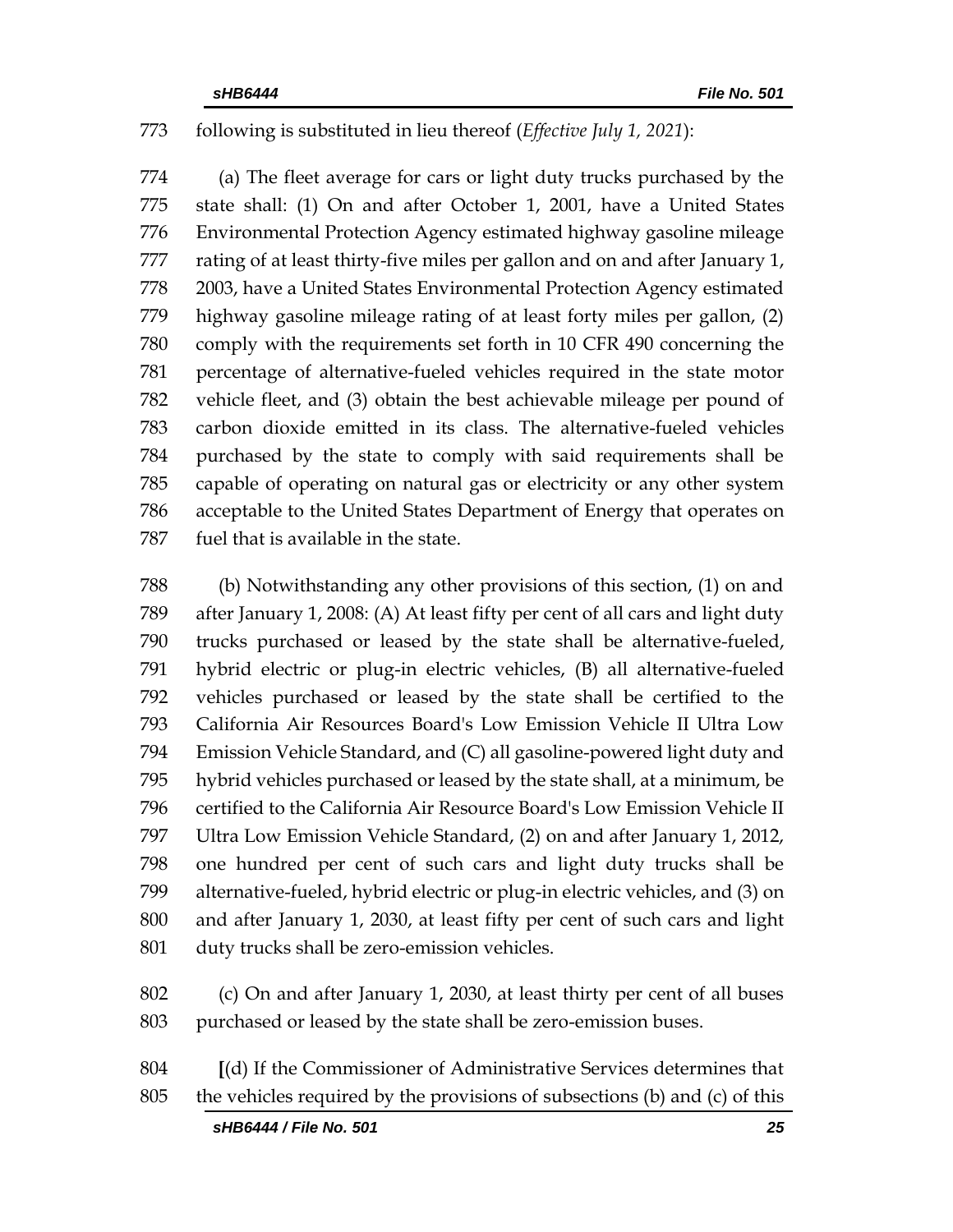section are not available for purchase or lease, the Commissioner of Administrative Services shall include an explanation of such determination in the annual report described in subsection (g) of this section.**]**

 **[**(e)**]** (d) The provisions of subsections (a) to (c), inclusive, of this section shall not apply to any emergency vehicle.

 **[**(f)**]** (e) As used in this section, (1) "emergency vehicle" means a vehicle used by the Department of Motor Vehicles, Department of Emergency Services and Public Protection, Department of Energy and Environmental Protection, Department of Correction, Office of State Capitol Police, Department of Mental Health and Addiction Services, Department of Developmental Services, Department of Social Services, Department of Children and Families, Department of Transportation, Judicial Department, Board of Pardons and Paroles, Board of Regents for Higher Education, The University of Connecticut or The University of Connecticut Health Center for law enforcement or emergency response purposes, (2) "hybrid" means a passenger car that draws acceleration energy from two on-board sources of stored energy that consists of either an internal combustion or heat engine which uses combustible fuel and a rechargeable energy storage system, and, for any passenger car or light duty truck with a model year of 2004 or newer, that is certified to meet or exceed the California Air Resources Board's LEV (Low Emission Vehicle) II LEV Standard, (3) "zero-emission vehicle" means a battery electric vehicle, hybrid electric vehicle, range- extended electric vehicle and any vehicle that is certified by the executive officer of the California Air Resources Board to produce zero emissions of any criteria pollutant under all operational modes and conditions, and (4) "zero-emission bus" means any urban bus certified by the executive officer of the California Air Resources Board to produce zero emissions of any criteria pollutant under all operational modes and conditions.

 **[**(g) On or before January 1, 2008, and annually thereafter, the Commissioner of Administrative Services, in consultation with the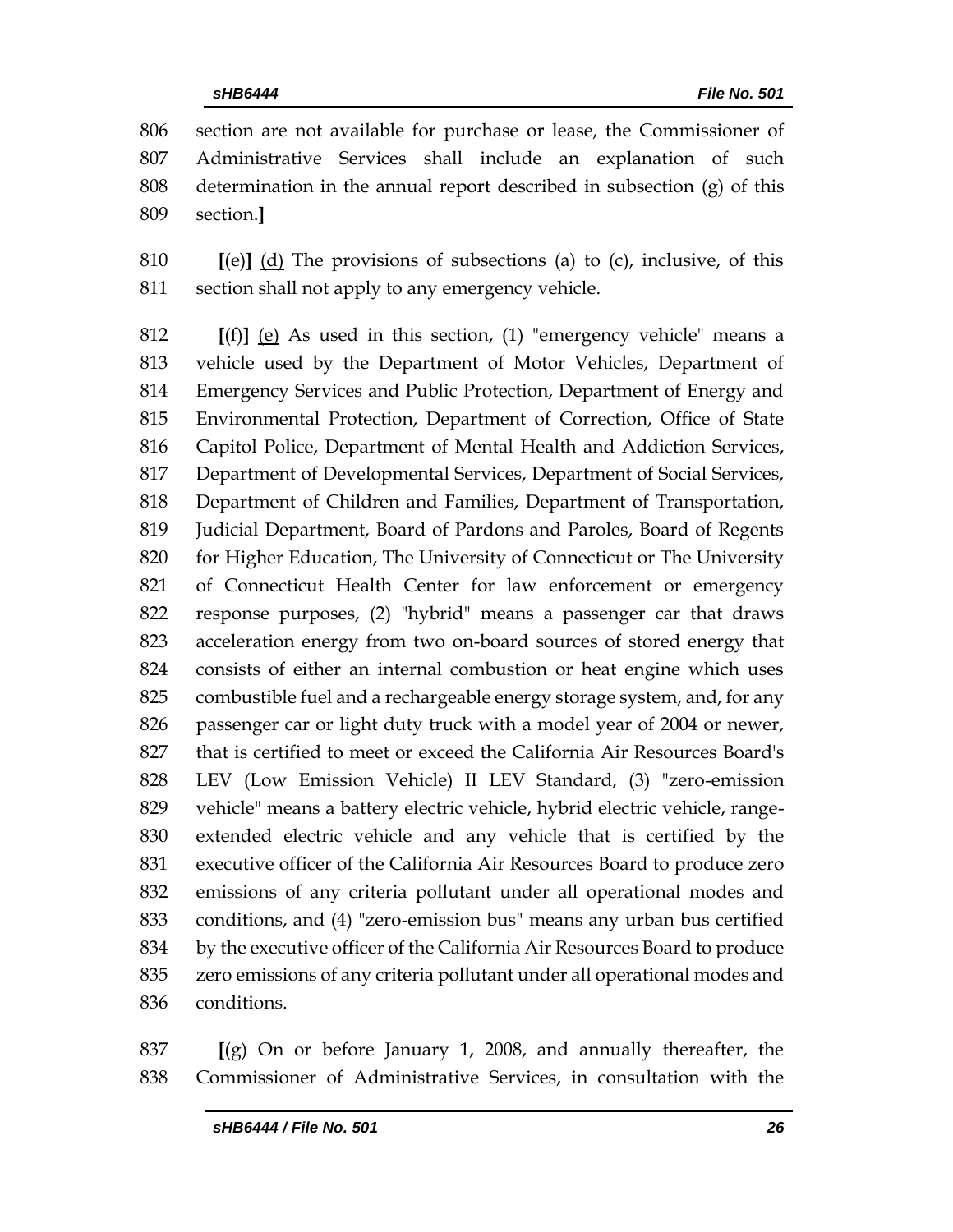Commissioner of Transportation, shall file a report with the joint standing committees of the General Assembly having cognizance of matters relating to government administration, the environment and energy that includes: (1) Details on the composition of the state fleet, including, but not limited to, a listing of all vehicles owned, leased or used by the Departments of Transportation and Emergency Services and Public Protection, the make, model and fuel type of vehicles that compose the state fleet and the amount of fuel, including alternative fuels, that each vehicle uses, (2) any changes to the determination made by the Commissioner of Energy and Environmental Protection pursuant to subsection (a) of section 35 of public act 07-4 of the June special session or any update concerning the waiver application submitted pursuant to subsection (a) of section 35 of public act 07-4 of the June special session, as applicable, (3) any changes or amendments to the plan required by subsection (b) of section 35 of public act 07-4 of the June special session, (4) any changes or amendments to the plan required by subsection (c) of section 35 of public act 07-4 of the June special session, (5) a vehicle purchasing and procurement three-year plan that aligns with the requirements of subdivision (3) of subsection (b) of this section and subsection (c) of this section, and (6) an assessment of the availability of zero-emission medium and heavy duty trucks and the feasibility of the state purchasing or leasing zero-emission medium and heavy duty trucks. The Departments of Transportation and Emergency Services and Public Protection shall submit all data requested of said departments by the Department of Administrative Services in connection with the preparation of such report.

 (h) The Commissioner of Administrative Services may enter into any agreement necessary to carry out the provisions of subsection (g) of this section.**]**

 **[**(i)**]** (f) In performing the requirements of this section, the Commissioners of Administrative Services, Energy and Environmental Protection and Transportation shall, whenever possible, consider the use of and impact on Connecticut-based companies.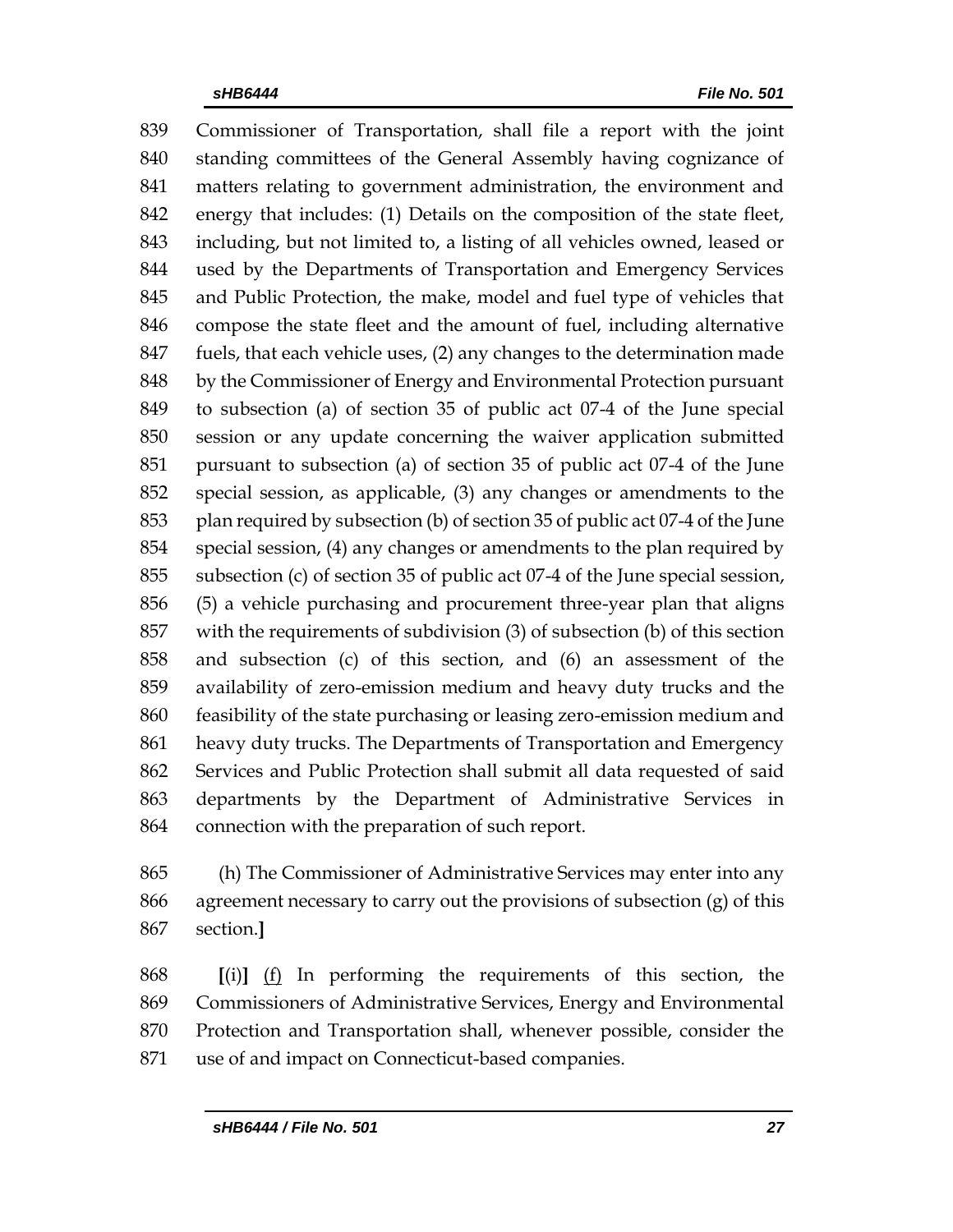**[**(j)**]** (g) The Commissioner of Administrative Services, in consultation with the Commissioner of Transportation, shall study the feasibility of creating a competitive bid process for the aggregate procurement of zero-emission vehicles and zero-emission buses and determine whether such aggregate procurement would achieve a cost savings on the purchase of such vehicles and buses and related administrative costs. On or before January 1, 2020, the Commissioner of Administrative Services shall report, in accordance with the provisions of section 11-4a, on the results of such study to the joint standing committees of the General Assembly having cognizance of matters relating to government administration and transportation. The Commissioner of Administrative Services may proceed with such aggregate procurement if the commissioner determines such aggregate procurement would achieve a cost savings.

 Sec. 20. Subsection (e) of section 4a-52a of the general statutes is repealed and the following is substituted in lieu thereof (*Effective July 1, 2021*):

 (e) Notwithstanding the provisions of sections 4a-51 and 4a-52, the Commissioner of Administrative Services may delegate authority to any state agency to purchase supplies, materials, equipment and contractual services, consistent with section 4a-67c, if the commissioner determines, in writing, that (1) such delegation would reduce state purchasing costs or result in more efficient state purchasing, and (2) the agency has employees with experience and expertise in state purchasing statutes, regulations and procedures. In determining which agencies to delegate such purchasing authority to, the commissioner shall give preference to agencies which have exceeded the set-aside requirements of section 4a- $60g<sub>1</sub>$  as amended by this act. An agency to whom such authority is delegated shall comply with all such statutes, regulations and procedures. **[**and shall submit annual reports to the Commissioner of Administrative Services on its purchase orders, in a format prescribed by the commissioner.**]** The Commissioner of Administrative Services or his or her designee shall periodically review each such delegation of purchasing authority and may revoke or modify a delegation upon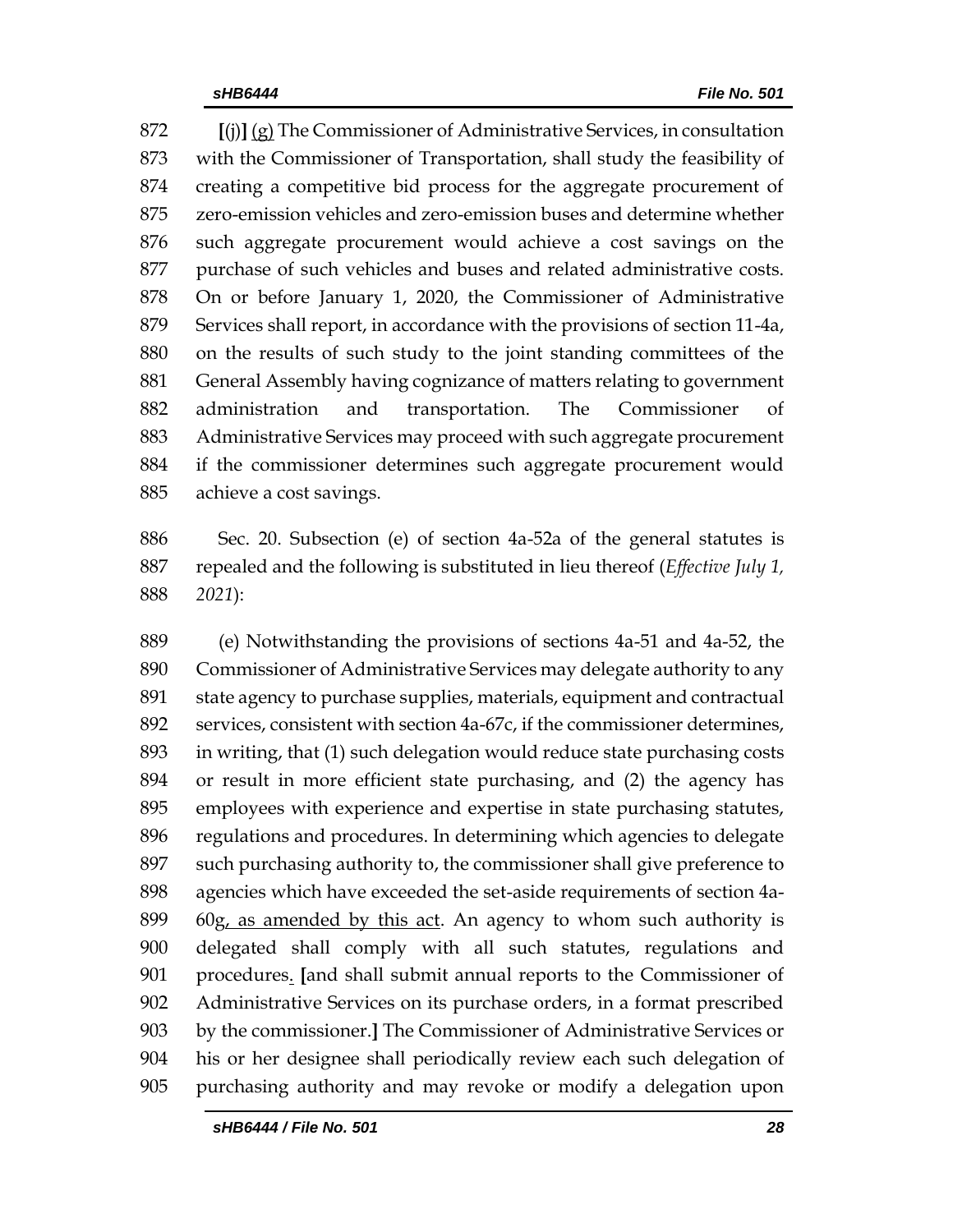determining that the agency has violated any provision of the delegation or that there is evidence of insufficient competition in the competitive bidding or competitive negotiation process.

 Sec. 21. Section 4a-6 of the general statutes is repealed and the following is substituted in lieu thereof (*Effective July 1, 2021*):

 **[**(a)**]** No state agency shall enter into any agreement, whether oral or written, or renew any agreement for the leasing of any personal property, except upon approval of the Commissioner of Administrative Services and subject to such procedures as the commissioner may establish respecting the leasing of personal property. The commissioner shall cause to be kept a complete record of all personal property leased by state agencies, the location of each item of such property and a copy of all leasing agreements and renewals thereof.

 **[**(b) On or before the fourth Wednesday after the convening of each regular session of the General Assembly, the commissioner shall file with the joint standing committee of the General Assembly having cognizance of matters relating to appropriations and the budgets of state agencies, a complete listing of all items of personal property leased by state agencies, indicating each item leased, the lessee agency, the lessor and the annual rental thereof.**]**

 Sec. 22. Section 4b-2 of the general statutes is repealed and the following is substituted in lieu thereof (*Effective July 1, 2021*):

The Commissioner of Administrative Services shall:

 **[**(1) Submit to the board on September first of each year a report which shall include all pertinent data on his operations concerning realty acquisitions and the projected needs of the state. On or before October first of each year, the board shall submit such report with recommendations, comments, conclusions or other pertinent information to the Governor and the members of the joint standing committees of the General Assembly having cognizance of matters relating to appropriations and the budgets of state agencies and to state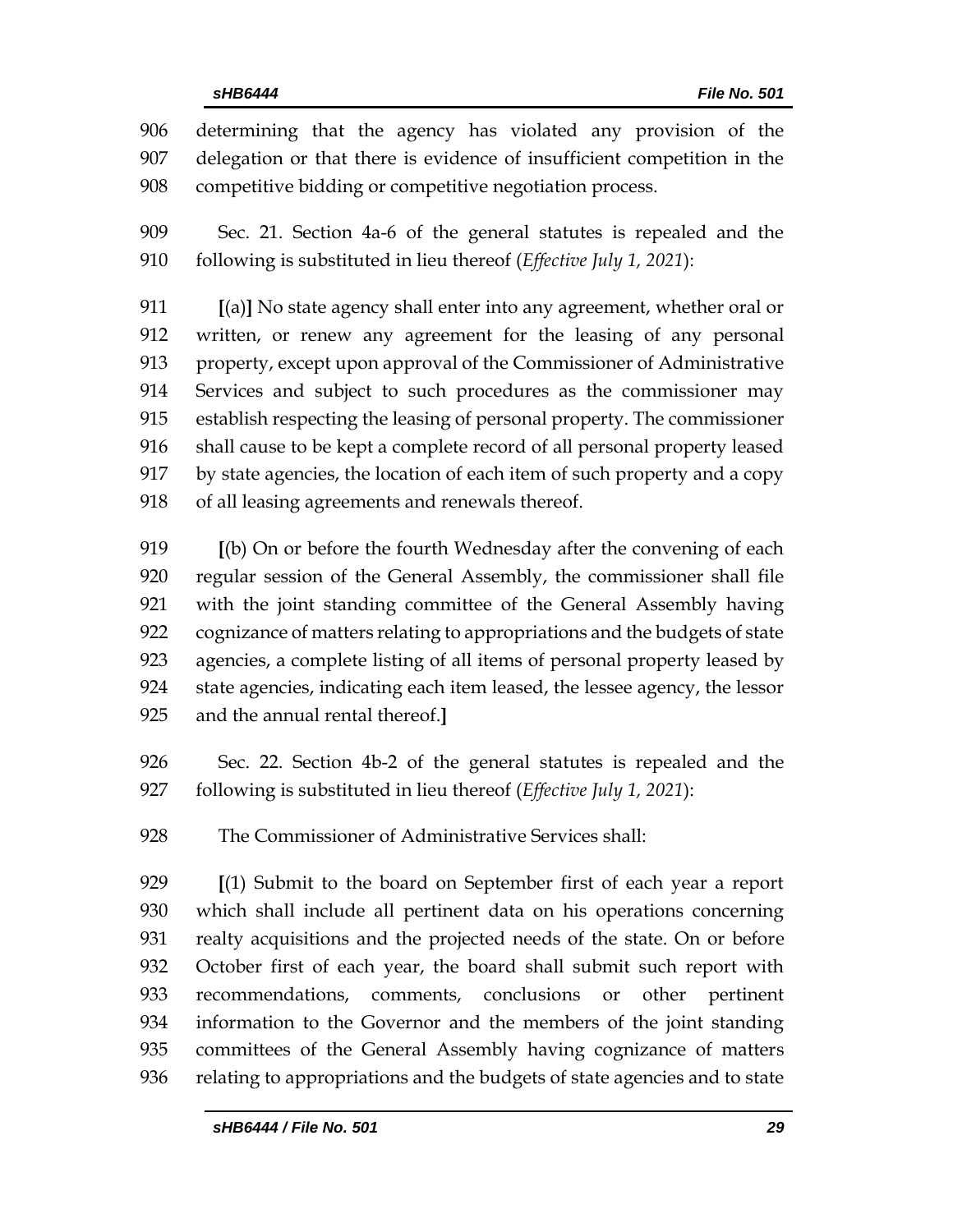finance, revenue and bonding.**] [**(2)**]** (1) Consult and cooperate with professional bodies and groups concerning the purposes of sections 2-90, 4b-2 to 4b-5, inclusive, 4b-23, 4b-24, 4b-26, 4b-27 and 4b-32; **[**.**]** and **[**(3)**]** (2) Keep and maintain proper financial records with respect to real estate acquisition activities for use in calculating the costs of **[**his**]** the commissioner's operation. Sec. 23. Section 29-251a of the general statutes is repealed and the following is substituted in lieu thereof (*Effective July 1, 2021*): As used in this section, "program requirements" means any program or part of a program which is required by law. The Commissioner of Administrative Services, in consultation with the Codes and Standards Committee, shall conduct a review of existing regulations of each state agency to determine whether any provision of such regulations conflicts with the State Building Code, the Fire Safety Code, the State Fire Prevention Code or any other fire safety regulation adopted under this chapter. The commissioner shall make recommendations to the department head of any state agency which has regulations that are in conflict with the State Building Code, the Fire Safety Code, the State Fire Prevention Code or any other fire safety regulation adopted under this chapter for the amendment of such regulations so they no longer are in conflict with said codes or any such fire safety regulations. Not later than ninety days following receipt of such recommendations, the department head of such state agency shall initiate the process under chapter 54 to amend or repeal such regulation in order to bring such regulation into compliance with the State Building Code, the Fire Safety Code, the State Fire Prevention Code or any other fire safety regulation adopted under this chapter as the case may be, unless the amendment or repeal of such regulation would result in a conflict with the applicable agency's program requirements. **[**The Commissioner of Administrative Services, in consultation with the Codes and Standards Committee, shall report such recommendations to the joint standing committee of the General Assembly having cognizance of matters relating to public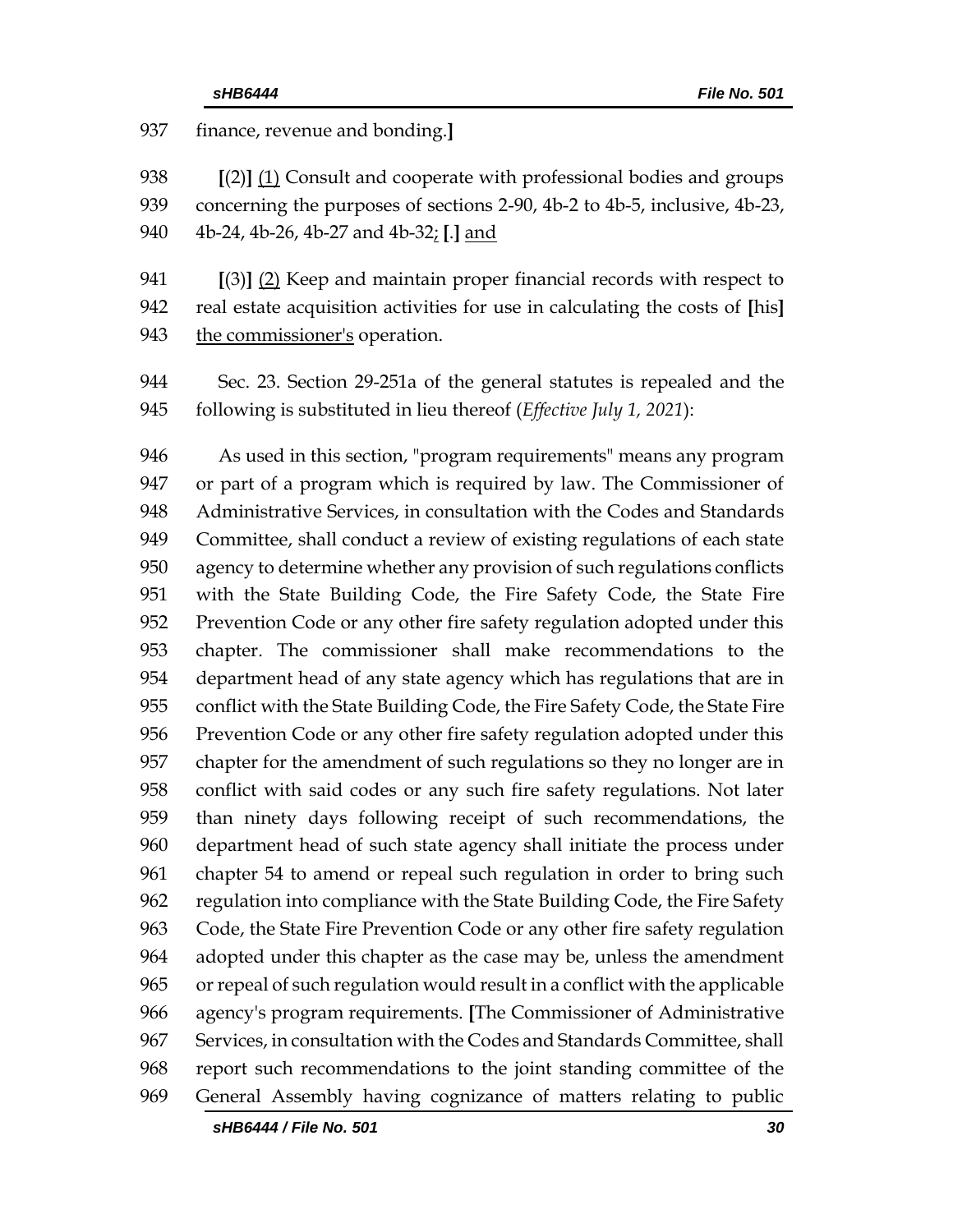safety.**]**

 Sec. 24. Section 29-418 of the general statutes is repealed and the following is substituted in lieu thereof (*Effective July 1, 2021*):

 (a) All testing by or on behalf of a holder of a cigarette manufacturer's license or by or on behalf of the Office of the State Fire Marshal to determine a cigarette's compliance with the performance standard specified in this section shall be conducted in accordance with the following requirements:

978 (1) Testing of cigarettes shall be conducted in accordance with the American Society of Testing and Materials or "ASTM" standard E2187- 04, "Standard Test Method for Measuring the Ignition Strength of Cigarettes" or a subsequent ASTM Standard Test Method for Measuring the Ignition Strength of Cigarettes upon a finding by the State Fire Marshal that such subsequent method does not result in a change in the percentage of full-length burns exhibited by any tested cigarette when compared to the percentage of full-length burns the same cigarette would exhibit when tested in accordance with ASTM standard E2187- 04 and the performance standard in subdivision (3) of this subsection;

(2) Testing shall be conducted on ten layers of filter paper;

 (3) Not more than twenty-five per cent of the cigarettes tested in a test trial in accordance with this section shall exhibit full-length burns. Forty replicate tests shall comprise a complete test trial for each cigarette tested;

 (4) The performance standard required by this section shall only be applied to a complete test trial;

 (5) Written certifications shall be based upon testing conducted by a laboratory that has been accredited pursuant to standard ISO or IEC 17025 of the International Organization for Standardization or such other comparable accreditation standard as the Office of the State Fire Marshal may require by regulation;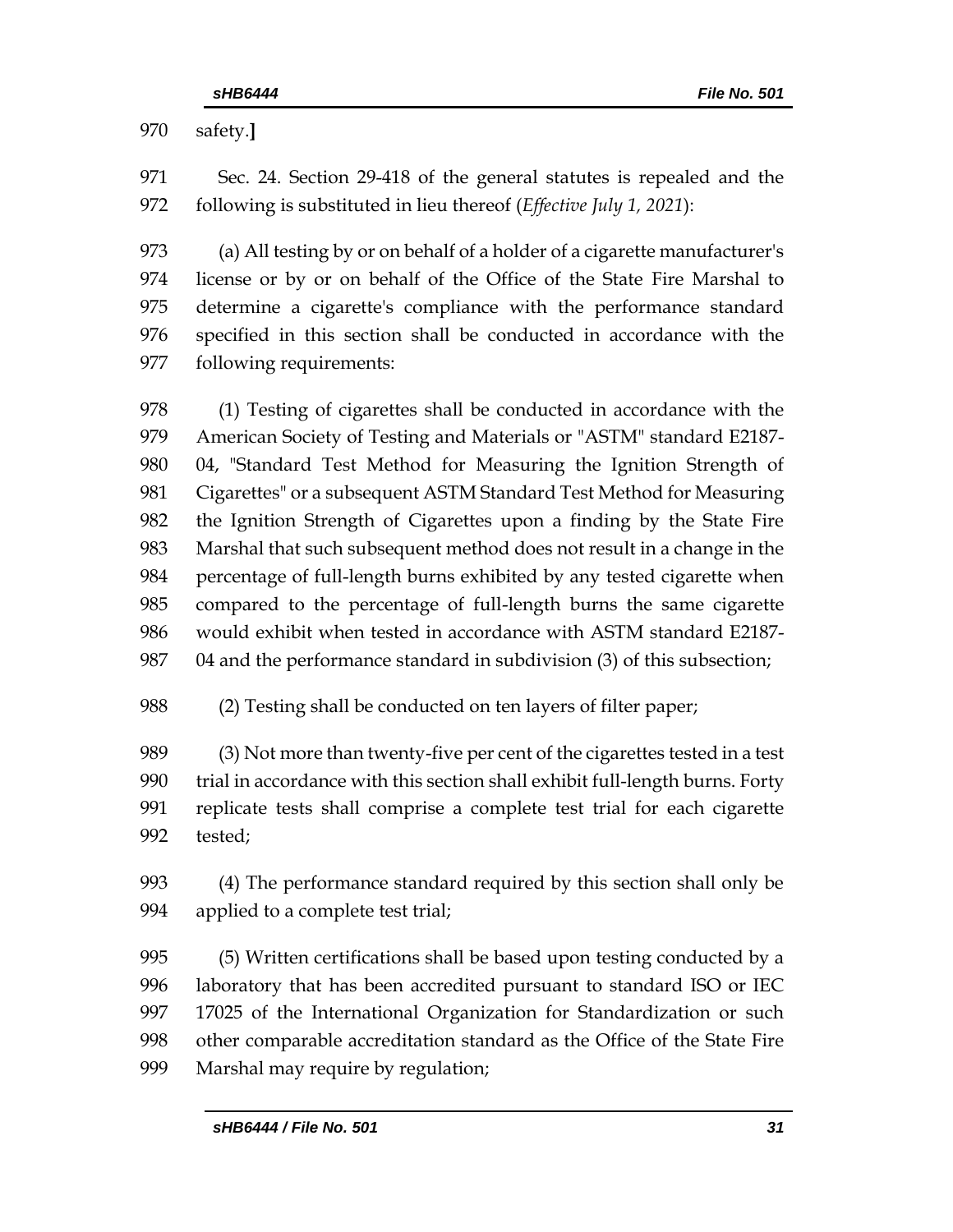(6) Laboratories conducting testing in accordance with this section shall implement a quality control and quality assurance program that includes a procedure that will determine the repeatability of the testing results. The repeatability value shall be no greater than 0.19. Such program ensures that the testing repeatability remains within the required repeatability value set forth in this subdivision for all test trials used to certify cigarettes in accordance with this section and section 29- 419; and

 (7) No additional testing under this section is required if cigarettes are tested consistent with this section for any other purpose.

 (b) Each cigarette that uses lowered permeability bands in the cigarette paper to achieve compliance with the performance standard set forth in this section shall have not less than two nominally identical bands on the paper surrounding the tobacco column. At least one complete band shall be located not less than fifteen millimeters from the lighting end of the cigarette. For cigarettes on which the bands are positioned by design, there shall be not less than two bands fully located at least fifteen millimeters from the lighting end and ten millimeters from the filter end of the tobacco column, or ten millimeters from the labeled end of the tobacco column for nonfiltered cigarettes.

 (c) A holder of a cigarette manufacturer's license that manufactures a cigarette that the State Fire Marshal determines cannot be tested in accordance with the test method prescribed in subdivision (1) of subsection (a) of this section may propose an alternate test method and performance standard for the cigarette to the State Fire Marshal. Upon approval and a determination by the State Fire Marshal that the performance standard proposed by the holder is equivalent to the performance standard prescribed in subdivision (3) of subsection (a) of this section, the holder may employ such test method and performance standard to certify such cigarette pursuant to section 29-419. If the State Fire Marshal determines that another state has enacted reduced cigarette ignition propensity standards that include a test method and performance standard that are the same as those contained in this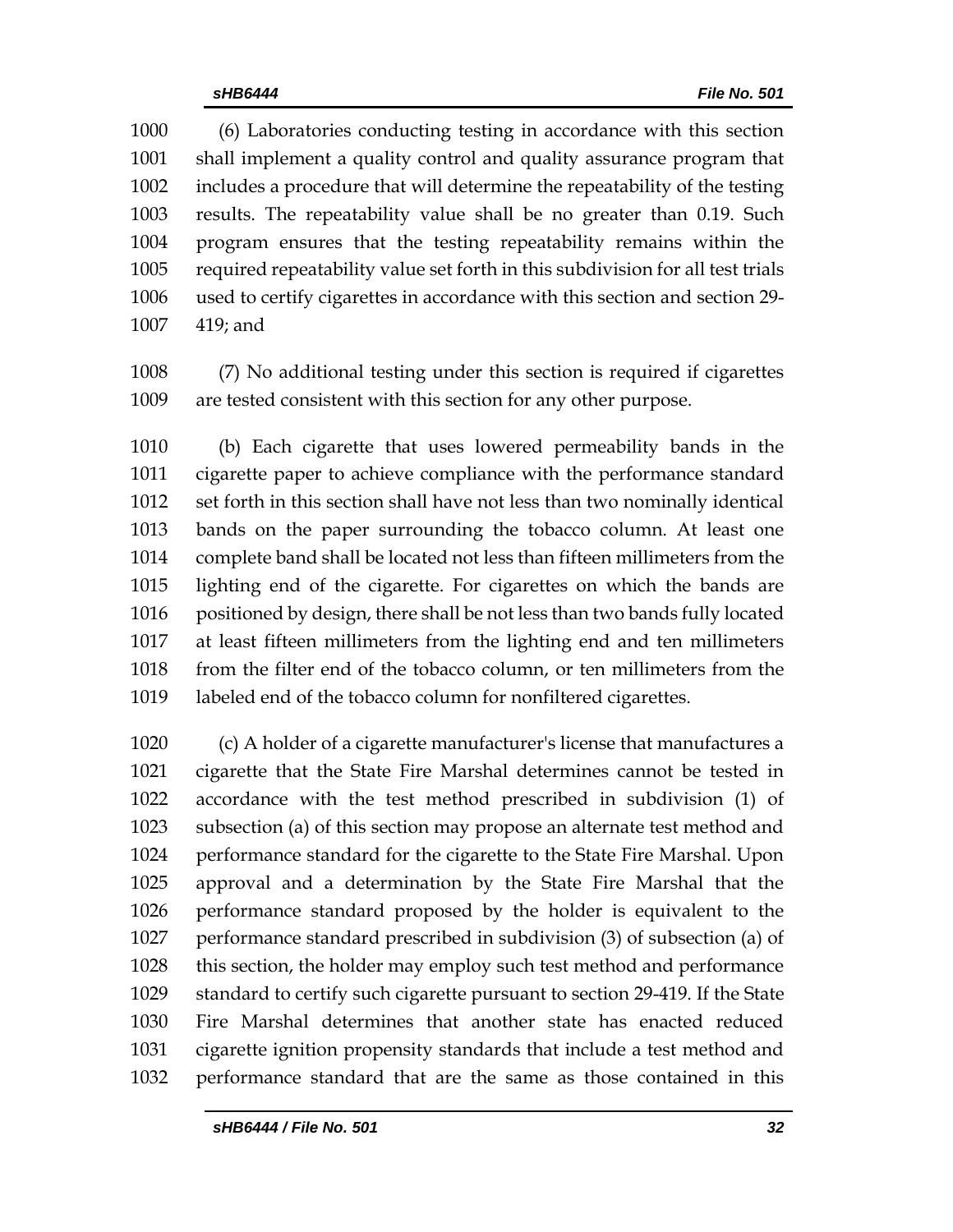section, and the State Fire Marshal finds that the officials responsible for implementing those requirements have approved the proposed alternative test method and performance standard for a particular cigarette proposed by a holder as meeting the reduced cigarette ignition propensity standards of that state's law or regulations under a legal provision comparable to this section, then the State Fire Marshal shall authorize that holder to employ the alternative test method and performance standard to certify that cigarette for sale in this state, unless the State Fire Marshal has a reasonable basis for deciding that the alternative test should not be accepted under said sections. All other applicable requirements of this section shall apply to the holder.

 (d) Each holder of a cigarette manufacturer's license shall maintain copies of the reports of all tests conducted on all cigarettes with respect to which such holder has submitted written certification in accordance with the provisions of section 29-419. Such holder shall provide copies of the reports available to the Office of the State Fire Marshal and to the office of the Attorney General upon written request. Any holder that fails to provide such copies not later than sixty days after receiving a written request shall be subject to a civil penalty not to exceed ten thousand dollars for each day after the sixtieth day that the holder does not make such copies available.

 **[**(e) The State Fire Marshal shall review the effectiveness of the implementation of this section and shall submit a report to the joint standing committee of the General Assembly having cognizance of matters relating to public safety, in accordance with section 11-4a, containing the State Fire Marshal's findings and, if appropriate, recommendations for legislation to improve the effectiveness of this section. Such report shall be submitted not later than June 30, 2011, and every three years thereafter.**]**

 Sec. 25. Subsection (a) of section 1-83 of the general statutes is repealed and the following is substituted in lieu thereof (*Effective July 1, 2021*):

*sHB6444 / File No. 501 33* (a) (1) All state-wide elected officers, members of the General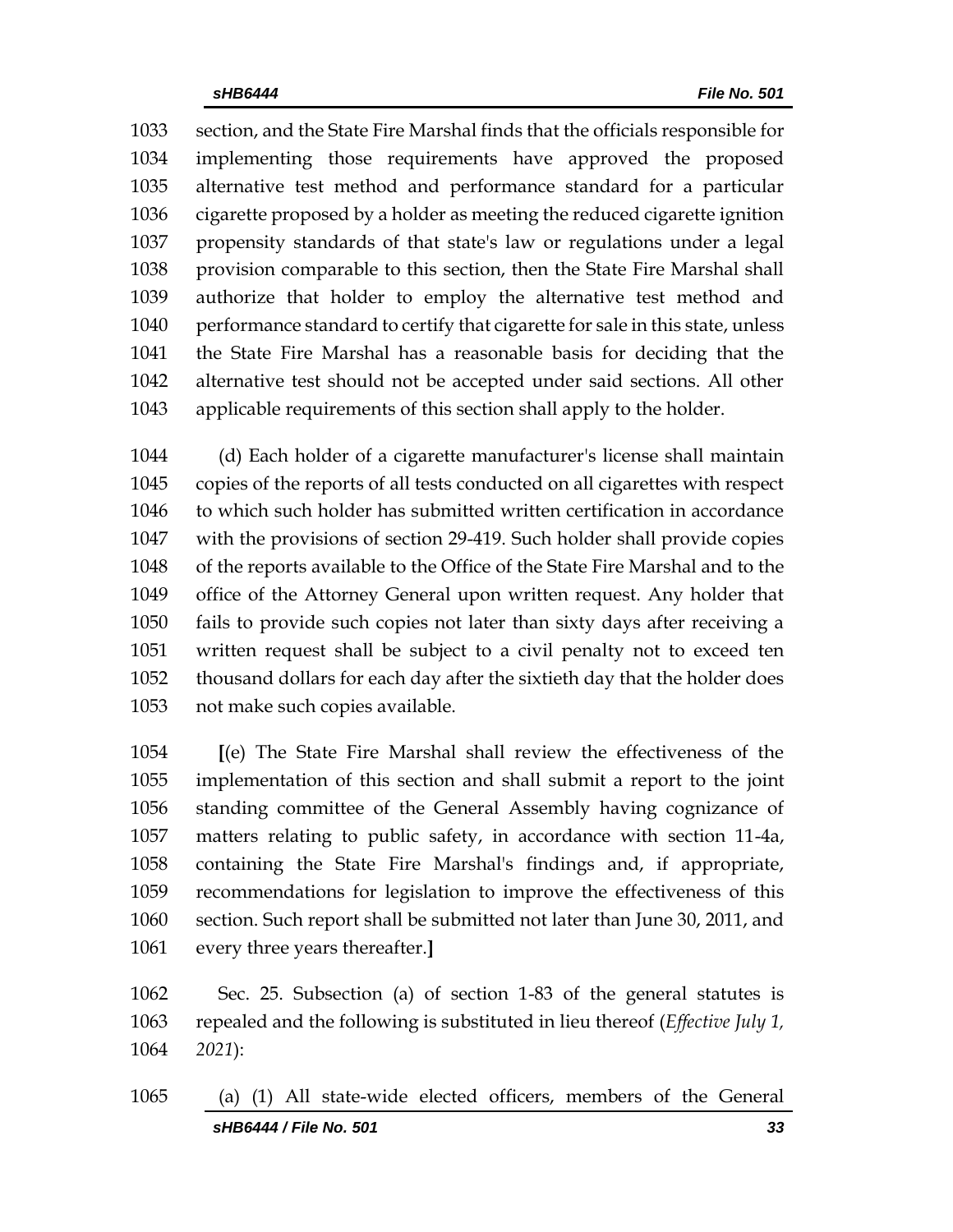Assembly, department heads and their deputies, members or directors of each quasi-public agency, members of the Investment Advisory Council and such members of the Executive Department and such employees of quasi-public agencies as the Governor shall require, shall file, under penalty of false statement, a statement of financial interests for the preceding calendar year with the Office of State Ethics on or before the May first next in any year in which they hold such an office or position. If, in any year, May first falls on a weekend or legal holiday, such statement shall be filed not later than the next business day. Any such individual who leaves his or her office or position shall file a statement of financial interests covering that portion of the year during which such individual held his or her office or position. The Office of State Ethics shall notify such individuals of the requirements of this subsection not later than sixty days after their departure from such office or position. Such individuals shall file such statement not later 1081 than sixty days after receipt of the notification.

 (2) Each state agency, department, board and commission shall develop and implement, in cooperation with the Office of State Ethics, an ethics statement as it relates to the mission of the agency, department, board or commission. The executive head of each such agency, department, board or commission shall be directly responsible for the development and enforcement of such ethics statement and shall file a copy of such ethics statement with **[**the Department of Administrative Services and**]** the Office of State Ethics.

| This act shall take effect as follows and shall amend the following<br>sections: |              |               |  |  |  |
|----------------------------------------------------------------------------------|--------------|---------------|--|--|--|
| Section 1                                                                        | July 1, 2021 | $1-101$ qq    |  |  |  |
| Sec. 2                                                                           | July 1, 2021 | $4 - 252$     |  |  |  |
| Sec. 3                                                                           | July 1, 2021 | $4-252a$      |  |  |  |
| Sec. 4                                                                           | July 1, 2021 | $4a-81$       |  |  |  |
| Sec. 5                                                                           | July 1, 2021 | $9-612(f)(2)$ |  |  |  |
| Sec. 6                                                                           | July 1, 2021 | $4a-60(c)$    |  |  |  |
| Sec. 7                                                                           | July 1, 2021 | $4a-60a(b)$   |  |  |  |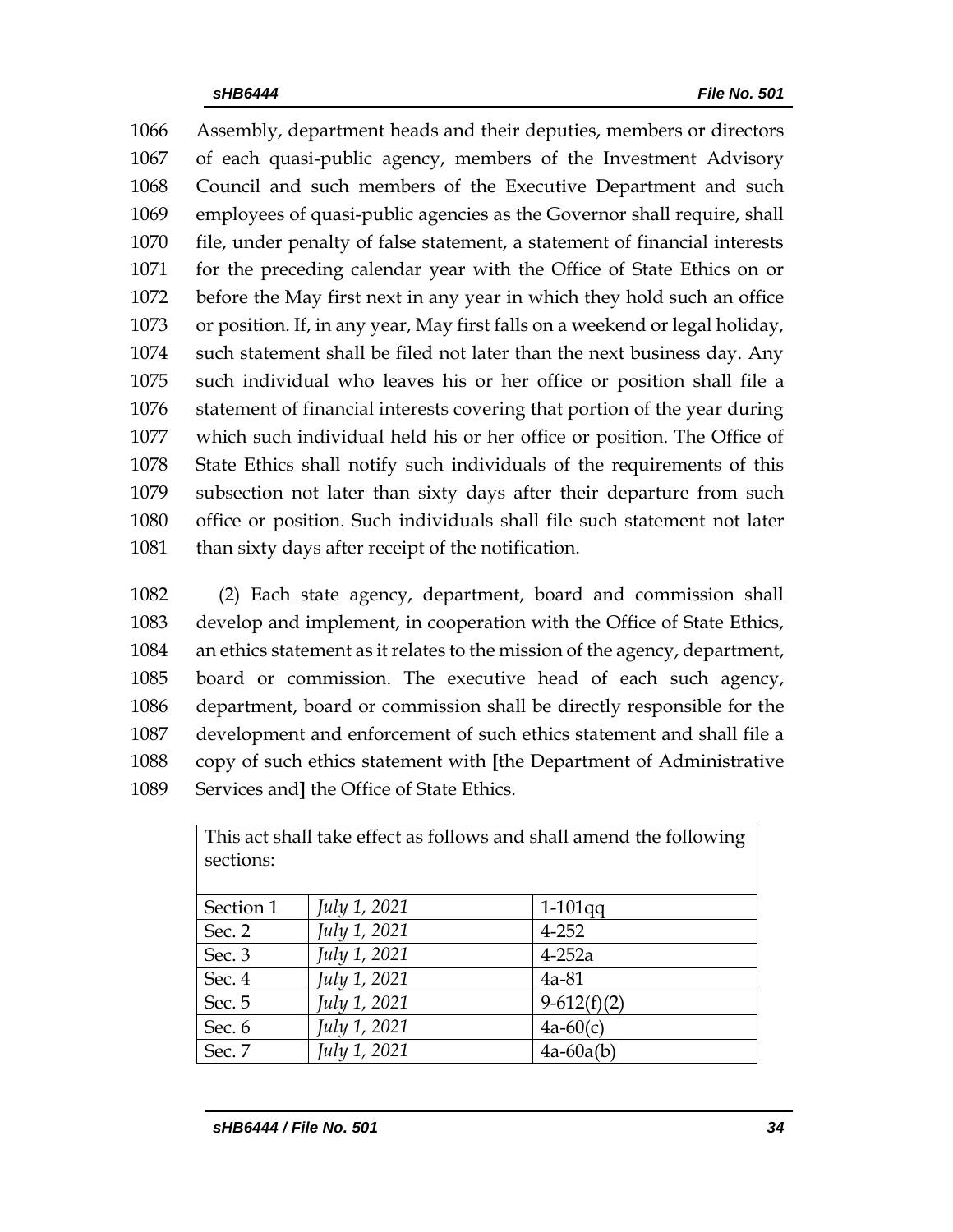| Sec. 8  | October 1, 2021, and         | $4a-60g(a)(1)$ |
|---------|------------------------------|----------------|
|         | applicable to certifications |                |
|         | issued or renewed on or      |                |
|         | after said date              |                |
| Sec. 9  | October 1, 2021, and         | $4a-60g(a)(9)$ |
|         | applicable to certifications |                |
|         | issued or renewed on or      |                |
|         | after said date              |                |
| Sec. 10 | October 1, 2021              | $4a-60g(f)$    |
| Sec. 11 | October 1, 2021              | $4a-60g(k)(1)$ |
| Sec. 12 | July 1, 2021                 | $4a-57(b)$     |
| Sec. 13 | July 1, 2021                 | $4a-60b$       |
| Sec. 14 | July 1, 2021                 | 32-39e         |
| Sec. 15 | July 1, 2021                 | $4a-53$        |
| Sec. 16 | July 1, 2021                 | $4a-19$        |
| Sec. 17 | July 1, 2021                 | New section    |
| Sec. 18 | July 1, 2021                 | $4d-7(b)$      |
| Sec. 19 | July 1, 2021                 | $4a-67d$       |
| Sec. 20 | July 1, 2021                 | $4a-52a(e)$    |
| Sec. 21 | July 1, 2021                 | $4a-6$         |
| Sec. 22 | July 1, 2021                 | $4b-2$         |
| Sec. 23 | July 1, 2021                 | 29-251a        |
| Sec. 24 | July 1, 2021                 | 29-418         |
| Sec. 25 | July 1, 2021                 | $1-83(a)$      |

## *GAE Joint Favorable Subst.*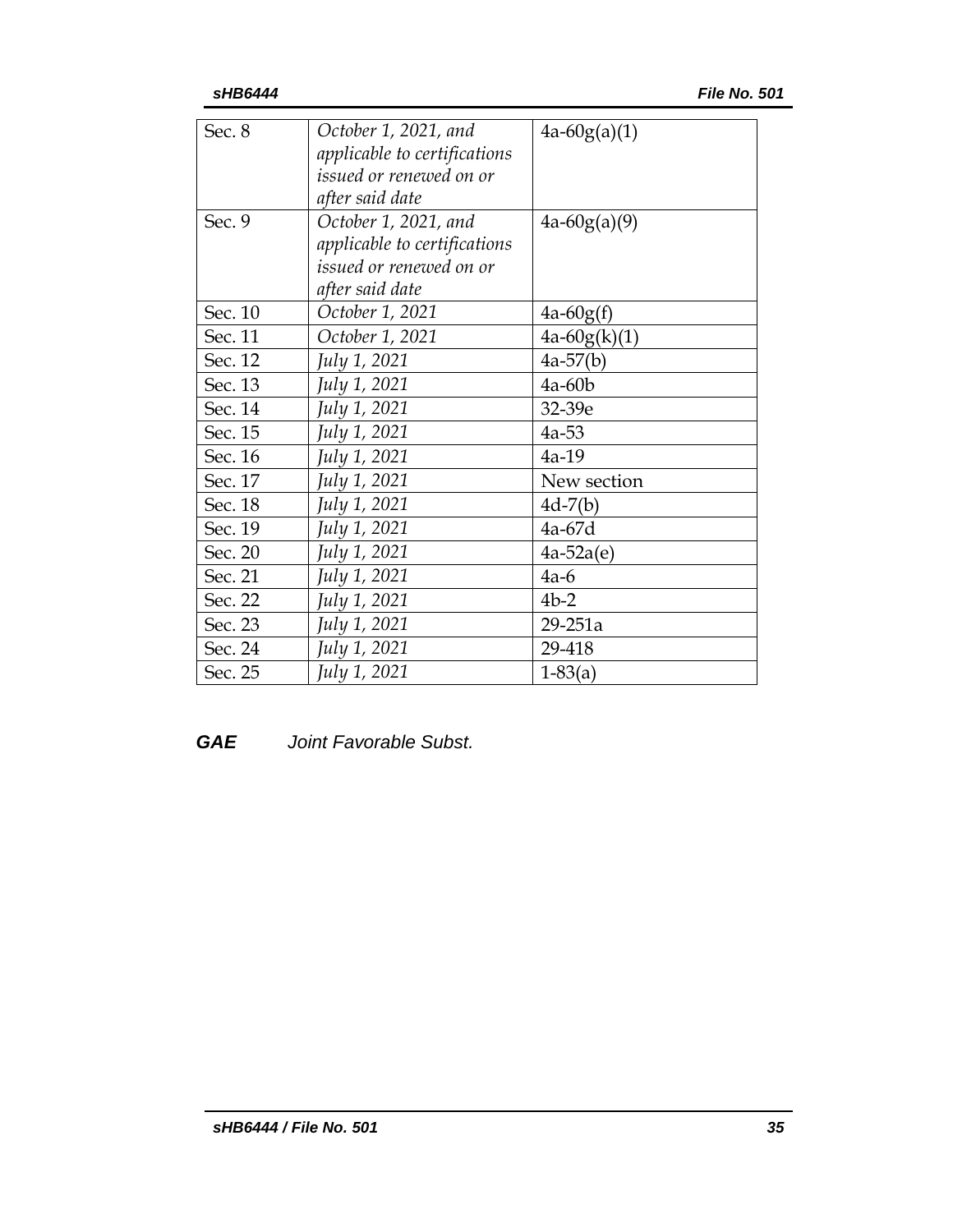*The following Fiscal Impact Statement and Bill Analysis are prepared for the benefit of the members of the General Assembly, solely for purposes of information, summarization and explanation and do not represent the intent of the General Assembly or either chamber thereof for any purpose. In general, fiscal impacts are based upon a variety of informational sources, including the analyst's professional knowledge. Whenever applicable, agency data is consulted as part of the analysis, however final products do not necessarily reflect an assessment from any specific department.*

## *OFA Fiscal Note*

#### *State Impact:*

| <b>Agency Affected</b> | <b>Fund-Effect</b> | $FY$ 22 $$$ | FY 23 \$  |
|------------------------|--------------------|-------------|-----------|
| Admin. Serv., Dept.    | GF - Savings       | See Below   | See Below |
| Note: GF=General Fund  |                    |             |           |

#### *Municipal Impact:* None

#### *Explanation*

The bill allows the certification of a Connecticut-based business to qualify as a small business, by utilizing the industry-specific standards as defined by the federal Small Business Administration. This would improve the efficiency of the certification program allowing the Department of Administrative Services (DAS) to avoid the responsibility of creating size standards for qualification.

The bill expands this authority to include purchases from a person who contracts with another branch, division, or department in state government. It also eliminates the requirement that these purchases be made through the DAS commissioner and instead allows any state agency to make them if approved by the DAS commissioner or his designee.

The bill allows for the use of online services for payment. It proposes replacing the communication mandate of responding by mail requiring a return receipt. It permits digital communication including a digital verification of receipt. It also allows agencies the choice to use online payment methods as opposed to cash payments or a check. This will result in a savings in postage.

The bill eliminates the requirements to provide reports on the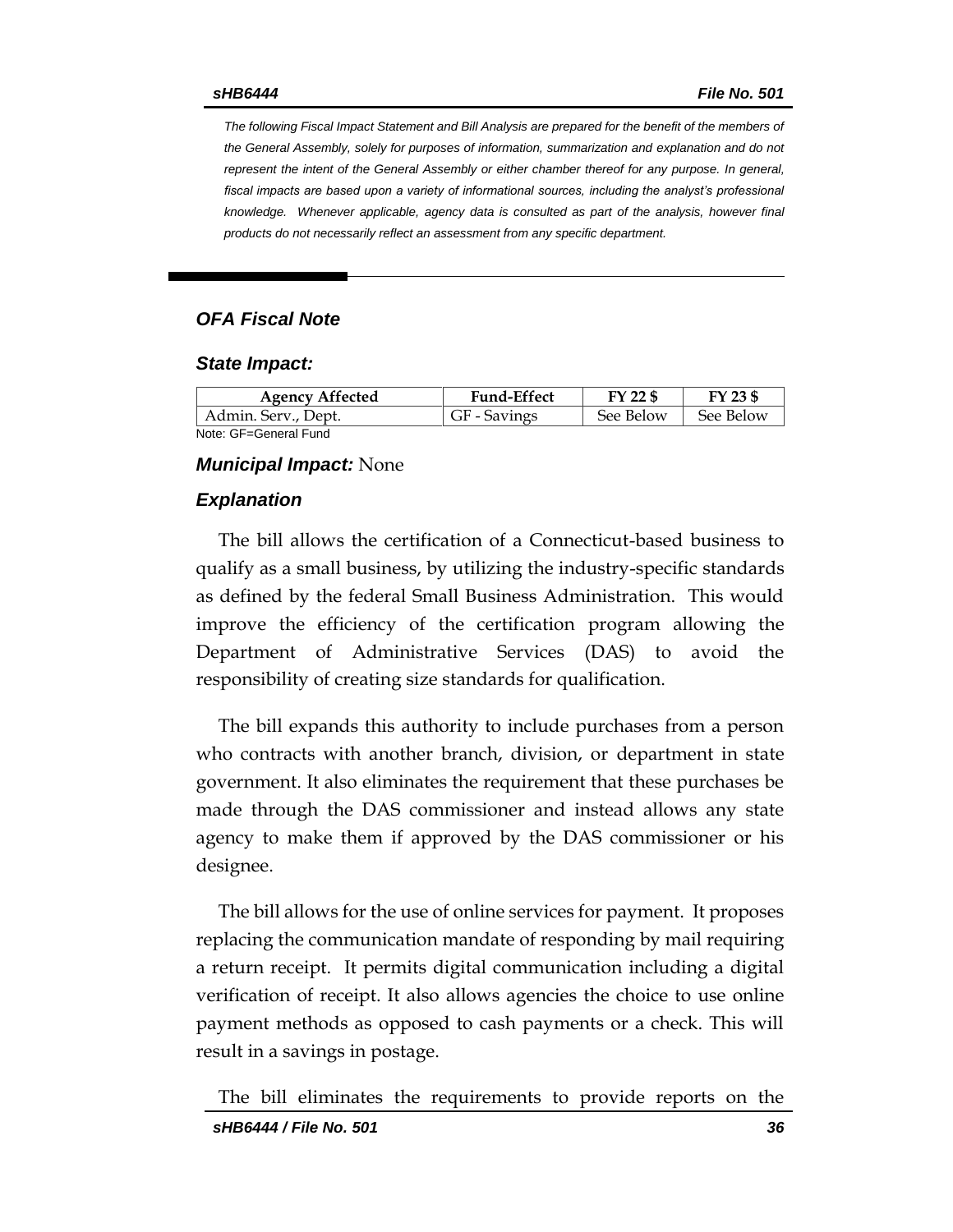composition of the state's fleet of vehicles, reports to the Commissioner on purchase orders related to his delegation of purchasing authority, made under the leasing of personal property, and concerning real property acquisitions, or reported and readily available through various electronic platforms.

## *The Out Years*

The annualized ongoing fiscal impact identified above would continue into the future subject to inflation.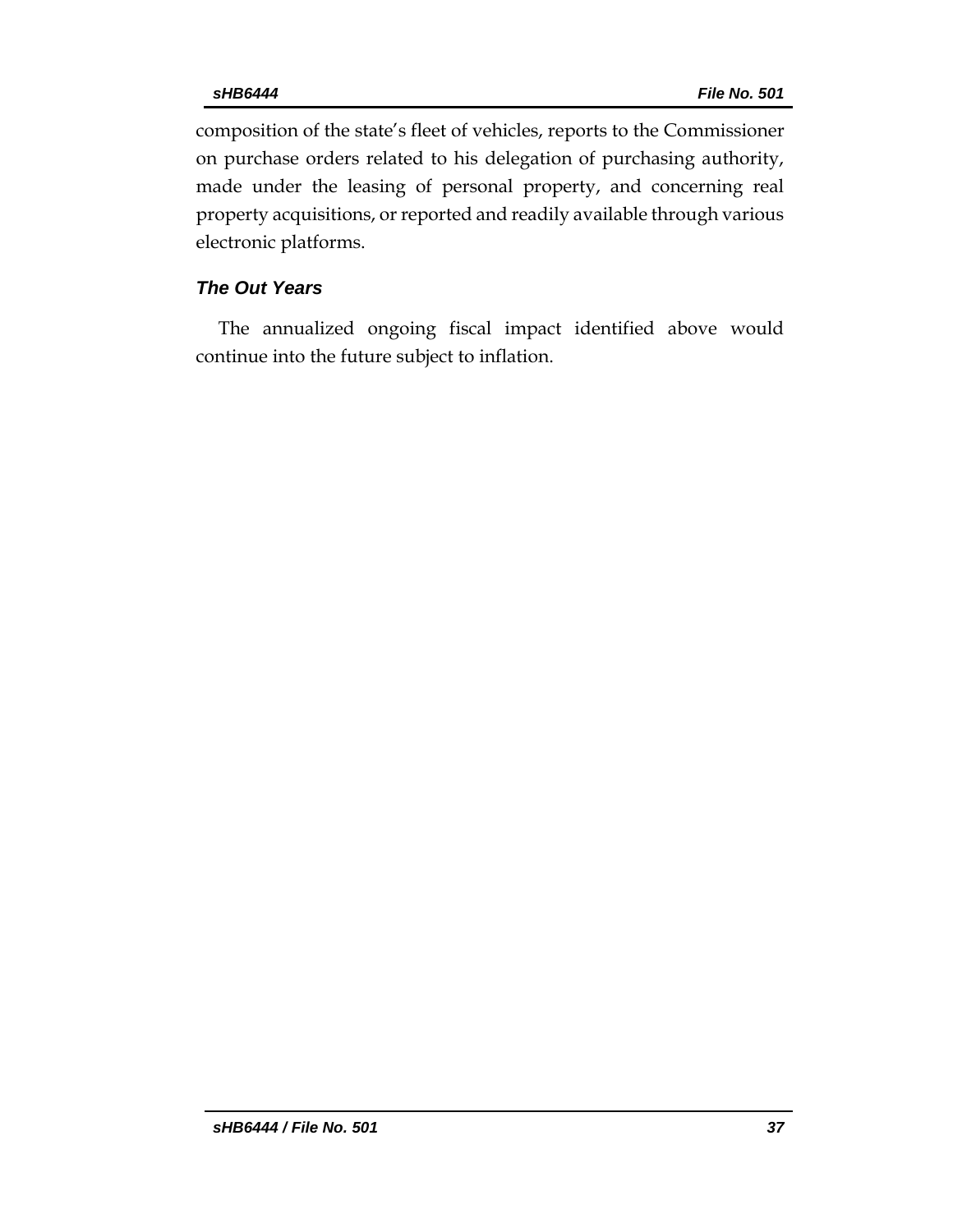#### **OLR Bill Analysis**

**sHB 6444**

### *AN ACT CONCERNING THE MODERNIZATION OF STATE SERVICES.*

### TABLE OF CONTENTS:

#### §§ 1-7 — [CONTRACTING](#page-38-0) AFFIDAVITS

*[Generally eliminates requirements that contractors submit documentation \(e.g., affidavits](#page-38-1)  [and certifications\) about their compliance with certain contracting laws and instead](#page-38-1)  [requires that they incorporate the applicable requirements into the contracts](#page-38-1)*

#### §§ 8-11 — [SET-ASIDE PROGRAM](#page-43-0)

*[Revamps program's eligibility requirements by requiring that for-profit entities be certified](#page-43-1)  [with the federal SBA to participate in the program](#page-43-1)*

#### § 12 — [COMPETITIVE BIDDING WAIVERS](#page-44-0)

*[Clarifies DAS commissioner's authority to waive competitive bidding requirements](#page-44-1)*

#### § 13 — [REVERSE AUCTIONS FOR SERVICES](#page-44-2)

*Allows use of reverse [auctions to purchase services other than construction or construction](#page-44-3)[related services](#page-44-3)*

#### § 14 — [PRE-MARKET PRODUCT TESTING BY STATE AGENCIES](#page-45-0)

*[Expands the types of eligible businesses and products eligible for pre-market testing by state](#page-45-1)  [agencies](#page-45-1)*

#### § 15 — [PURCHASES FROM EXISTING CONTRACTS](#page-47-0)

*[Expands the state's "piggyback" purchasing authority to include purchases from contracts](#page-47-1)  [with another state agency or branch; allows agencies to make these purchases directly if](#page-47-1)  [approved by DAS](#page-47-1)*

#### § 16 — [STATE INSURANCE AND RISK MANAGEMENT BOARD](#page-48-0)

*[Reduces the board's size from 13 members to 10 and makes conforming changes](#page-48-1)*

#### § 17 — [BUSINESS ACTIVITIES CONDUCTED ONLINE](#page-48-2)

*[Allows state and quasi-public agencies to conduct certain business activities electronically](#page-48-3)*

### § 18 — [INFORMATION AND TELECOMMUNICATION](#page-49-0) SYSTEMS [STRATEGIC PLAN](#page-49-0)

*[Requires that DAS's annual information and telecommunication systems strategic plan](#page-49-1)  [include standards for digital identity verification](#page-49-1)*

#### §§ 19-25 — [ELIMINATED REPORTING REQUIREMENTS](#page-49-2)

*[Eliminates various reporting requirements](#page-49-3)*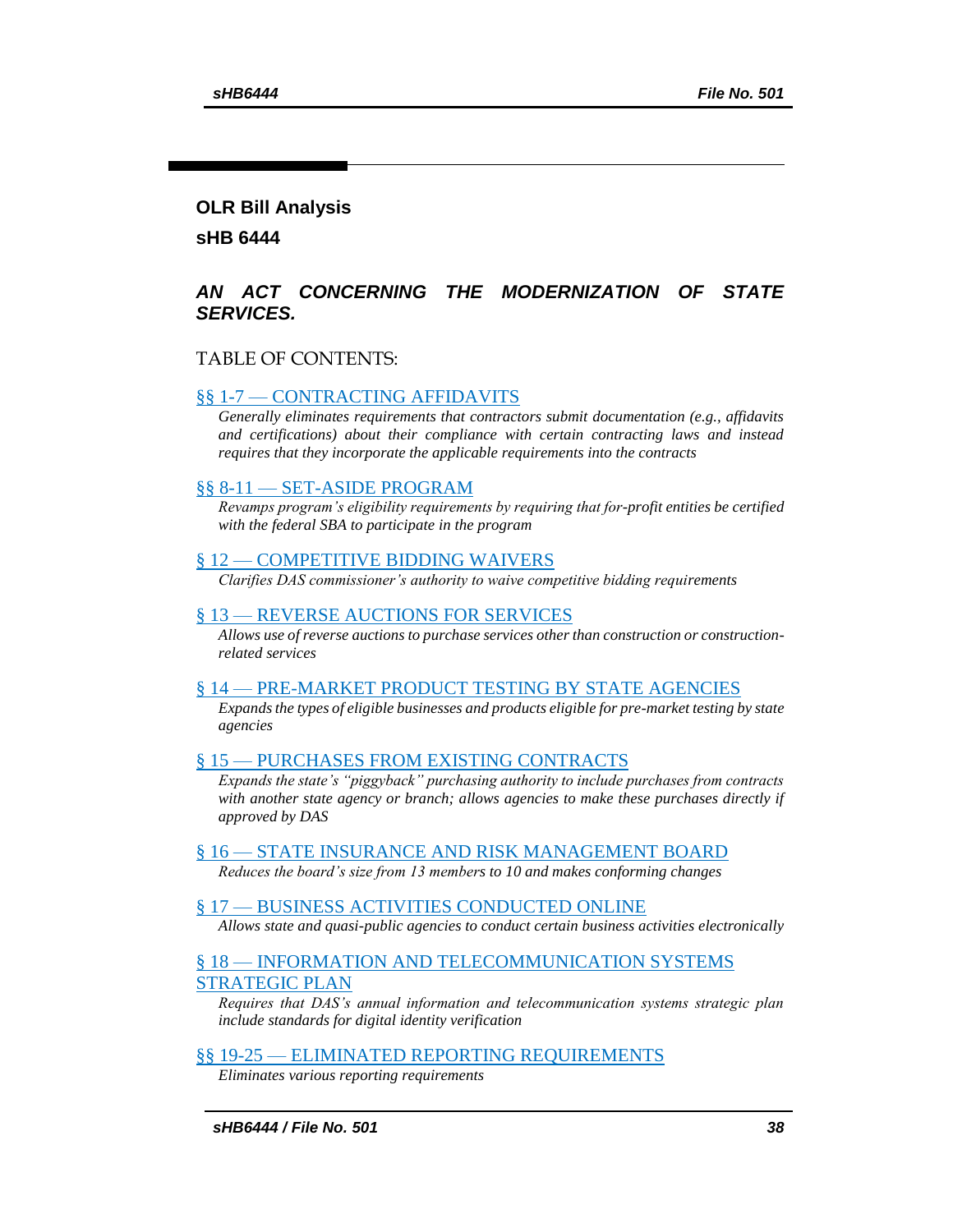## **[BACKGROUND](#page-50-0)**

## <span id="page-38-0"></span>**§§ 1-7 — CONTRACTING AFFIDAVITS**

<span id="page-38-1"></span>*Generally eliminates requirements that contractors submit documentation (e.g., affidavits and certifications) about their compliance with certain contracting laws and instead requires that they incorporate the applicable requirements into the contracts*

The bill modifies contract compliance requirements for certain state, municipal, and quasi-public agency contracts. It generally eliminates requirements that contractors submit documentation (e.g., affidavits and certifications) about their compliance with certain contracting laws and instead requires that they incorporate the applicable requirements into the contracts.

The bill's provisions concern contractors' compliance with (1) state ethics laws; (2) restrictions on gifts, investments, political contributions and solicitations, and use of consultants; and (3) nondiscrimination and affirmative action requirements. It also codifies and expands upon provisions in an existing executive order that require certain state contractors to disclose any campaign contributions.

The bill's provisions on ethics laws, gift restrictions, consultant use, and nondiscrimination and affirmative action requirements do not apply to qualifying UConn and Board of Regents for Higher Education contracts, as these contracts are subject to different requirements under existing law.

Lastly, the bill makes technical and conforming changes.

EFFECTIVE DATE: July 1, 2021

### *State Ethics Laws (§ 1)*

Under current law, contractors and bidders for large state construction or procurement contracts (i.e., valued at more than \$500,000) must affirm, in writing or electronically, that (1) they received a state ethics law summary from the contracting state or quasi-public agency and (2) their key personnel read and understood the summary and agreed to comply with the ethics laws. Similarly, large state construction or procurement contractors must obtain these affirmations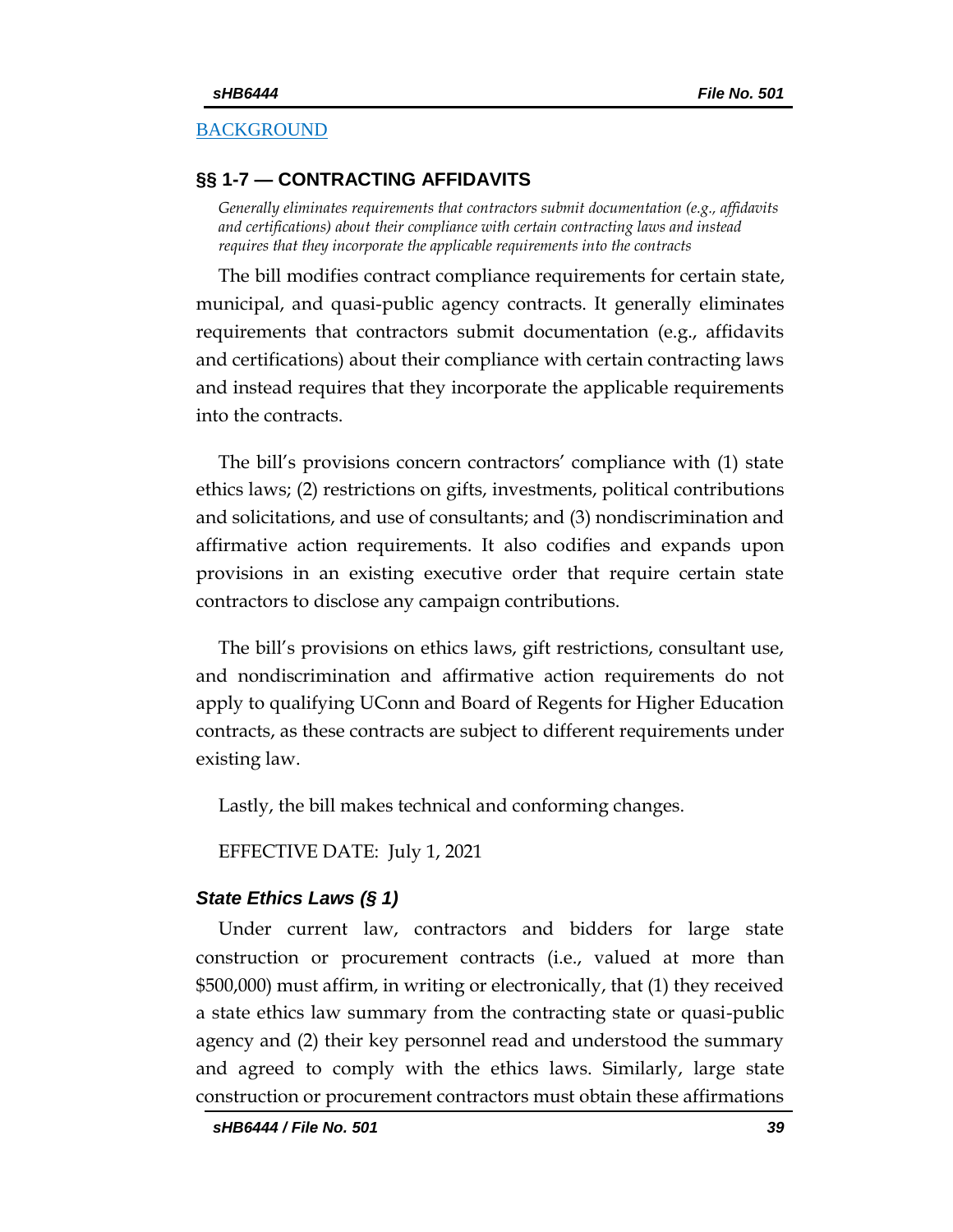from their subcontractors and consultants and provide them to the state contracting agency. Failure to submit the affirmation disqualifies the contractors, bidders, subcontractors, and consultants from the contract.

Rather than requiring the above affirmations, the bill establishes a different requirement for these contracts. Specifically, it prohibits a state agency or quasi-public agency from entering into a large state construction or procurement contract unless the contract contains a representation that the chief executive officer or authorized signatory of the contract and all key employees have read and understood the summary and agreed to comply with the ethics laws' provisions. It similarly requires large state construction or procurement contractors to include this representation in each of their contracts entered into on or after July 1, 2021, with subcontractors and consultants. Under the bill, failure to do so is cause for terminating the contract.

## *Gifts (§ 2)*

Under current law, any principal or key personnel of a person, firm, or corporation that submits bids or proposals for a large state contract (i.e., valued more than \$500,000 in a calendar or fiscal year) must certify that (1) no gifts were given in connection with the contract; (2) there were no attempts to circumvent the gift prohibition; and (3) the bids or proposals are being submitted without fraud or collusion. The certifications must be sworn as true to the certifier's best knowledge and belief, under penalty of false statement.

In addition, current law requires the agency official or employee responsible for executing the contract to certify that the selection process was devoid of collusion, gift giving (received or promised), compensation, fraud, or inappropriate influence.

The bill replaces these required certifications with requirements that the contracts contain representations to the same effect. An existing executive order subjects state contracts with a value of \$50,000 or more in a calendar or fiscal year to the gift certification requirements that apply to contracts with a value of \$500,000 or more (Executive Order 49,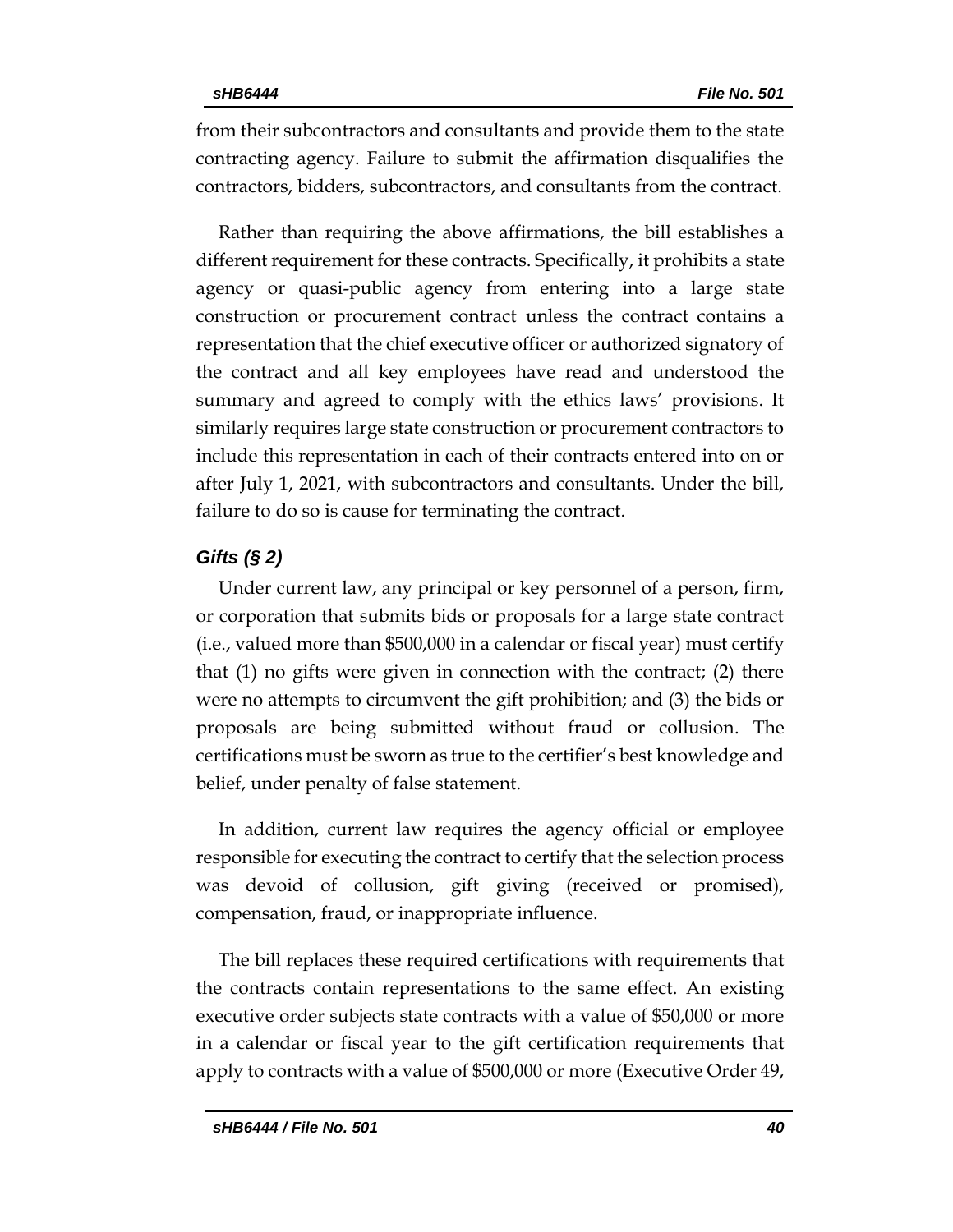see BACKGROUND). Thus, the bill's requirements also appear to apply to contracts with an annual value of \$50,000 or more.

Under the bill, state and quasi-public agencies must include notice of the representation requirements in the bid specifications or request for proposals (RFP), and failure to agree to them disqualifies the bidder or proposer from the contract. The same requirements apply with respect to the certifications under current law.

### *Investments in Iran (§ 3)*

Under current law, state and quasi-public agencies are prohibited from entering into, renewing, or amending a large state contract (i.e., valued at more than \$500,000 in a calendar or fiscal year) with an entity that (1) fails to certify that such entity has not directly invested \$20 million or more in Iran's energy sector or (2) certifies that it has made, renewed, or increased such an investment. Iran's energy sector, as defined by federal law, includes activities to develop petroleum or natural gas resources or nuclear power in Iran. The certification must be sworn as true to the entity's best knowledge and belief, subject to the penalties for false statement with a penalty exception for affiants who make a good faith effort to verify whether they have made a prohibited investment. Bidders and proposers must submit the certification before submitting a bid or proposal for a large state contract.

The bill instead prohibits state and quasi-public agencies from entering into, renewing, or amending a large state contract unless the contract contains the entity's certification that it has not made a prohibited investment in Iran. Agencies must include notice of these representation requirements in bid specifications or RFPs for these contracts, just as they must for current law's certification requirements.

As under current law for the certifications, the representation requirements do not apply to any contract of the state treasurer in his role as trustee of the Connecticut retirement plans and trust funds.

### *Consulting Agreements (§ 4)*

The bill replaces certain required affidavits about consulting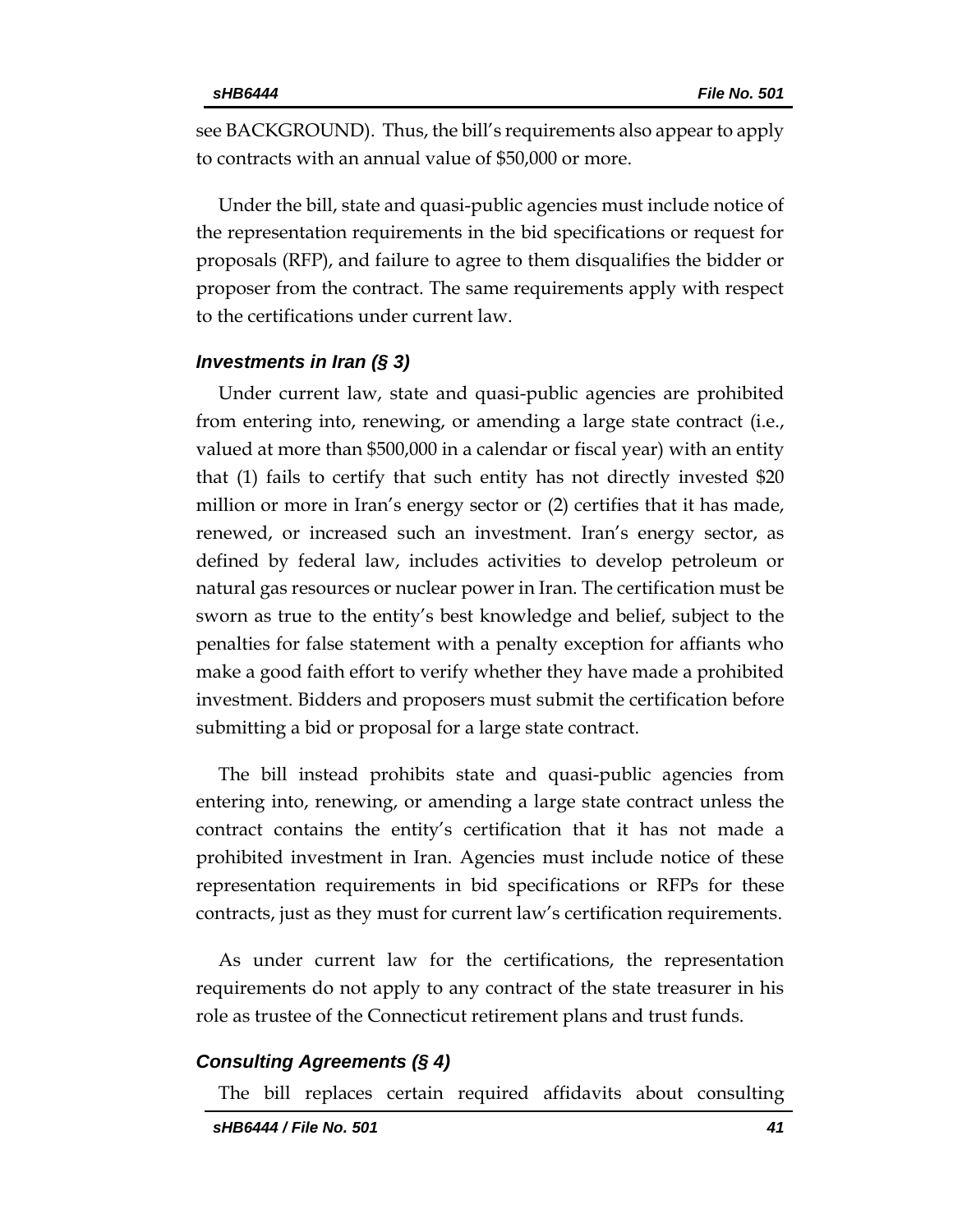agreements with representations that must be included in the contracts. Under the current requirements, any principal or key personnel of a person, firm, or corporation that submits bids or proposals for a goods and services contract with a total value of \$50,000 or more in a calendar or fiscal year must attest to whether a consulting agreement has been entered into in connection with the contract. Under the bill, the contract must include a representation to this same effect.

As is currently required for the affidavits, the representation must include specified information about any such agreement, including its basic terms, as well as the consultant's name and status as a former state employee or public official. It must be sworn as true to the best knowledge and belief of the person signing the contract and is subject to the penalties of false statement. Each state and quasi-public agency must include a notice of the representation requirements in the bid specifications or RFPs for these contracts as is required under current law for the affidavits. Failure to submit the affidavit under current law, or agree to the representation under the bill, disqualifies the bidder or proposer from the contract.

## *Political Contributions (§ 5)*

Current law requires state and quasi-public agencies to (1) distribute a written notice advising contractors and prospective contractors of the restrictions on contributing to, or soliciting for, statewide or legislative candidates, certain political committees, and party committees and (2) obtain a written acknowledgment of the notice receipt.

The bill instead requires state and quasi-public agencies to include a copy of, or Internet link to, the notice in the bid specifications or RFPs for a state contract.

The bill also prohibits such agencies from executing any state contract, as described below, unless it contains a representation that the chief executive officer or authorized signatory of the contract has received the notice. The campaign finance law generally defines "state contract" as an agreement or contract with a state agency in the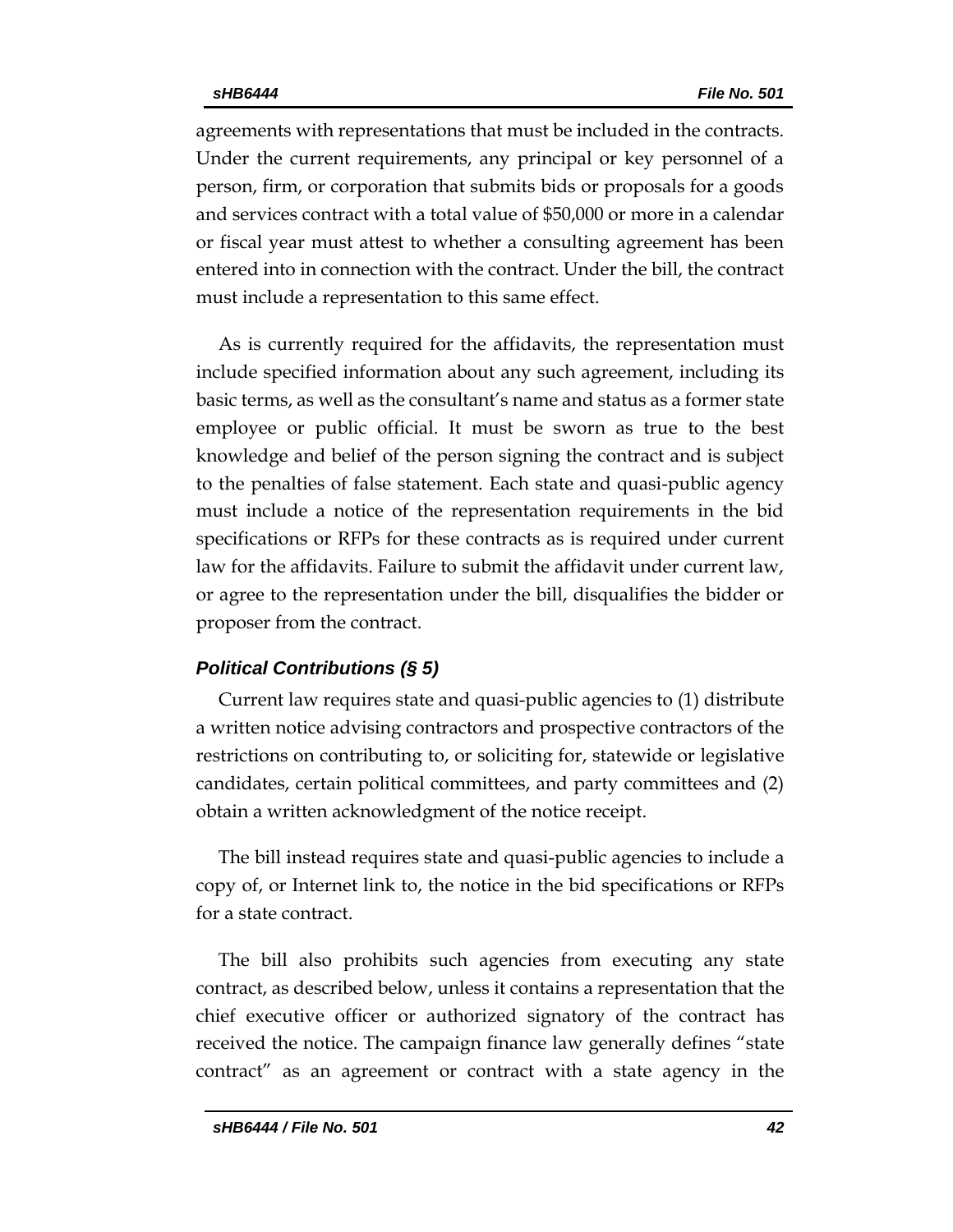executive or legislative branch of government or any quasi-public agency valued at \$50,000 or more, or a combination or series of agreements or contracts having a value of \$100,000 or more in a calendar year.

Under the bill, any principal of the state contractor or prospective state contractor submitting a bid or proposal for a state contract must certify, under penalty of false statement, that in the previous four years neither the contractor or prospective state contractor, nor any of its principals, have made or solicited any prohibited political contributions unless there were mitigating circumstances found to exist concerning the violation. Similar requirements apply to contractors submitting bids or proposals for state contracts valued at more than \$50,000 under an existing executive order (Executive Order 49, see BACKGROUND).

Each certification must be sworn as true to the best knowledge and belief of the person signing the certification. The bill requires the person to submit an updated certification if there is a change in the most recently filed certification, either within 30 days after the effective date of the change or upon submitting a new bid or proposal for a state contract, whichever is earlier.

Under the bill, any principal of the state contractor or prospective state contractor submitting a bid or proposal for a state contract must disclose on the certification all contributions made by its principals to any party committee, exploratory committee, statewide or legislative candidate, or candidate committee for a period of four years prior to the signing of the contract or date of the response to the bid, whichever is longer, and certify that all contributions have been disclosed.

The bill prohibits state and quasi-public agencies from executing a state contract unless first obtaining the written certification. Each state agency and quasi-public agency must include in its bid specifications or RFPs for a state contract a notice of the certification requirements.

## *Nondiscrimination and Affirmative Action (§§ 6 & 7)*

Under current law, contractors that enter into contracts with the state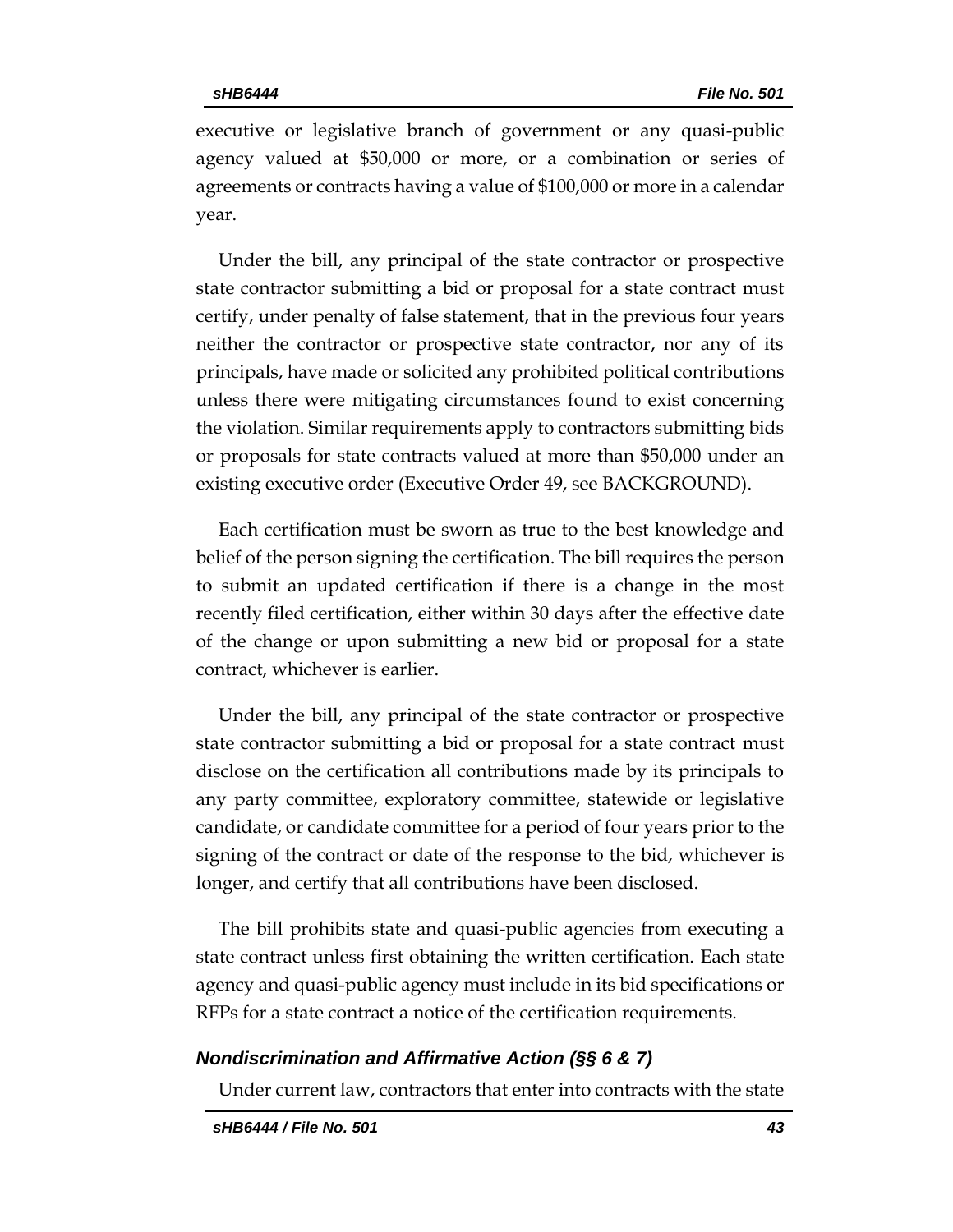or one of its political subdivisions, other than a municipality, or who are a party to a municipal public works contract or quasi-public agency project contract, must indicate that they comply with state nondiscrimination and affirmative action laws by filing (1) a written or electronic representation for contracts valued less than \$50,000 for each year or (2) certain documentation for contracts valued at \$50,000 or more for each year.

The bill instead requires the contracts, regardless of their value, to contain a nondiscrimination affirmation provision to certify that the contractor (1) understands the law's nondiscrimination and affirmative action obligations and (2) will maintain a nondiscrimination policy for the duration of the contract. Under the bill, the authorized signatory of the contract must demonstrate his or her understanding of this obligation by either (1) providing an affirmative response in the required online bid or RFP or (2) initialing the affirmation provision in the contract.

## <span id="page-43-0"></span>**§§ 8-11 — SET-ASIDE PROGRAM**

<span id="page-43-1"></span>*Revamps program's eligibility requirements by requiring that for-profit entities be certified with the federal SBA to participate in the program*

The bill revamps the state set-aside program's eligibility requirements for small contractors and minority business enterprises (MBEs). With respect to for-profit entities, it defines a "small contractor" as one that is certified as a small business with the federal Small Business Administration (SBA) (see BACKGROUND). This requirement replaces provisions in current law requiring, among other things, that these entities have annual gross revenues of \$20 million or less and be independent. (By law, unchanged by the bill, MBEs are small contractors owned by women, minorities, or people with disabilities.)

The bill makes conforming changes, including allowing awarding authorities to require documentation of a contractor's or subcontractor's (1) SBA certification if they are awarded a contract or contract portion under the set-aside program and (2) principal place of business in the state. It also specifies that program certifications awarded before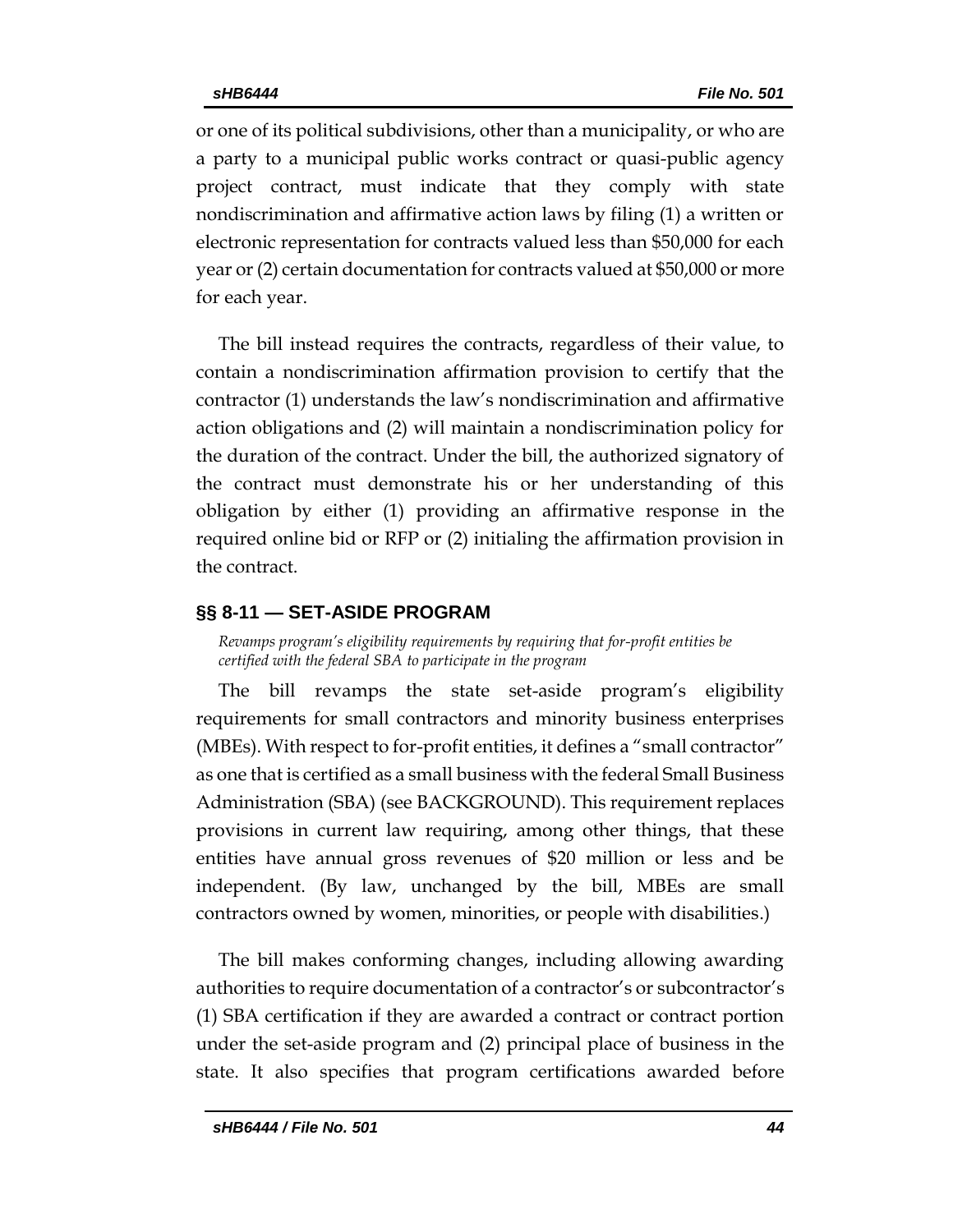October 1, 2021, remain valid for their original term unless revoked for cause.

The bill retains existing law's eligibility requirements for nonprofit entities (e.g., that they have annual gross revenues of \$20 million or less and be independent). It additionally specifies that these entities must have a federal tax exemption in order to participate.

Under existing law, the Department of Administrative Services (DAS) commissioner must establish a process to certify small contractors and MBEs as eligible for set-aside contracts. Presumably, the commissioner must revise this process to conform to the bill's requirements that for-profit entities be certified with SBA. The bill retains existing law's validity period for set-aside program certifications (i.e., they are valid for up to two years, except that the commissioner may extend them for up to six months).

EFFECTIVE DATE: October 1, 2021, with the changes to the eligibility criteria applicable to certifications issued or renewed on or after that date.

## <span id="page-44-0"></span>**§ 12 — COMPETITIVE BIDDING WAIVERS**

<span id="page-44-1"></span>*Clarifies DAS commissioner's authority to waive competitive bidding requirements*

Current law allows the DAS commissioner to waive competitive bidding or competitive negotiation at his discretion for minor nonrecurring and emergency purchases of \$10,000 or less. The bill clarifies that the authority applies to minor nonrecurring or emergency purchases of \$10,000 or less.

EFFECTIVE DATE: July 1, 2021

## <span id="page-44-2"></span>**§ 13 — REVERSE AUCTIONS FOR SERVICES**

<span id="page-44-3"></span>*Allows use of reverse auctions to purchase services other than construction or construction-related services*

Existing law allows state contracting agencies to use reverse auctions to purchase goods and supplies. The bill expands reverse auction authority to include services other than construction or construction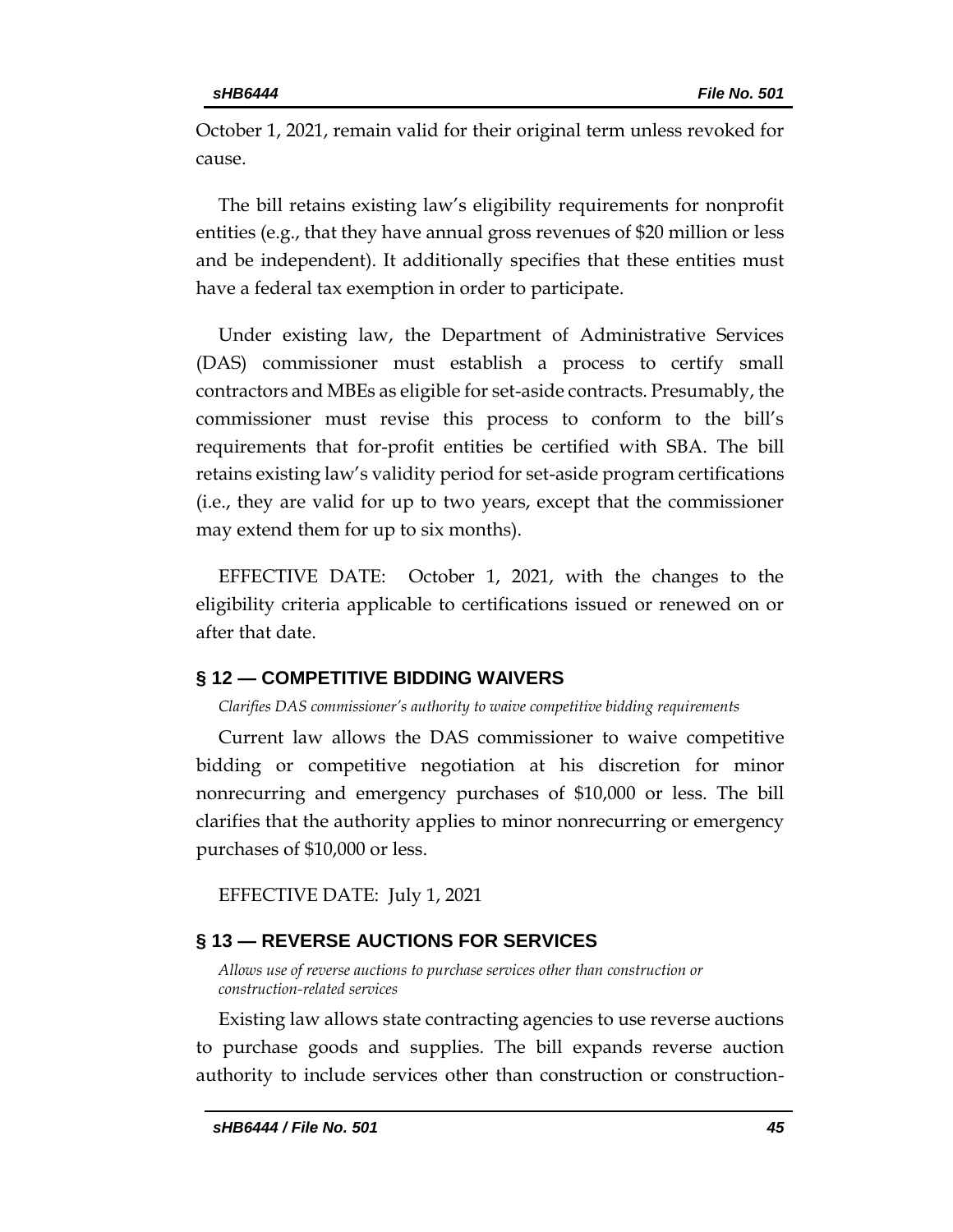related services. As under existing law for goods and supplies, contracting agencies may (1) use reverse auctions for services when they determine it is advantageous and will ensure a competitive contract award and (2) contract with a third party to prepare and manage the auction.

By law, a reverse auction is an online bidding process in which qualified bidders or proposers, unknown to each other, submit bids or proposals pursuant to an online bid invitation or request for proposals.

EFFECTIVE DATE: July 1, 2021

## <span id="page-45-0"></span>**§ 14 — PRE-MARKET PRODUCT TESTING BY STATE AGENCIES**

<span id="page-45-1"></span>*Expands the types of eligible businesses and products eligible for pre-market testing by state agencies*

The bill expands the types of technologies, products, and processes eligible for pre-market testing by state agencies. It allows the DAS commissioner to procure them for use by all state agencies if the Office of Policy and Management (OPM) secretary, in consultation with the commissioner, Connecticut Innovations, Inc. (CI) chief executive officer, and testing agency head, determines that the test demonstrates specified objectives.

Additionally, the bill makes minor changes concerning the process for participating in testing, the testing's costs, and a related recognition program for participating agencies. Lastly, the bill makes technical and conforming changes.

EFFECTIVE DATE: July 1, 2021

## *Eligibility*

Current law allows CI-funded businesses located in Connecticut to test their technology, product, or process in state agencies in order to study its commercial viability if it meets certain criteria. Specifically, it must (1) promote public health and safety, environmental protection, or economic development; (2) be manufactured in Connecticut and be safe; and (3) have the potential for commercialization within two years after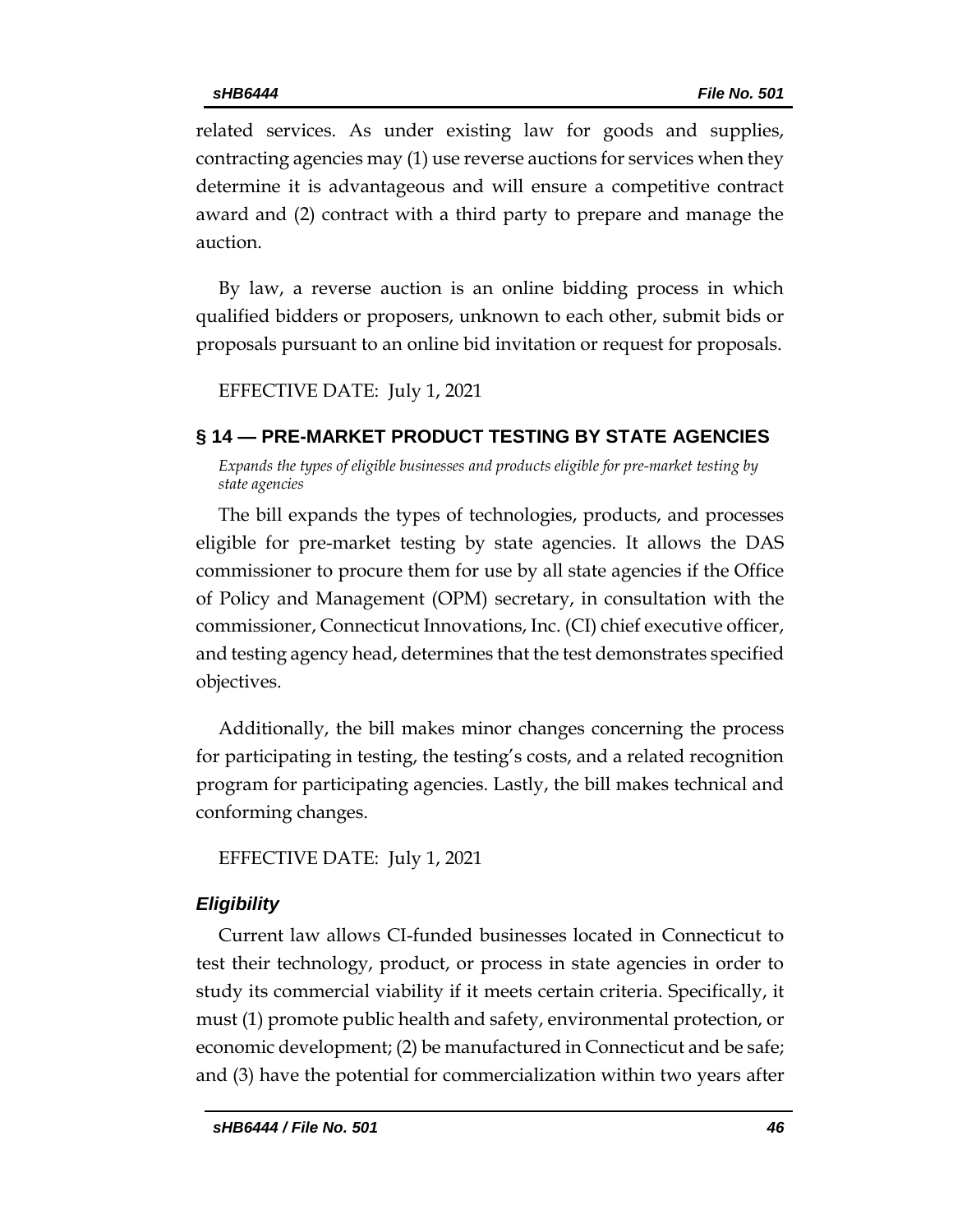completing the test.

The bill extends testing eligibility to small and minority business enterprises certified under the state's set-aside program. It also expands the types of eligible products to include those that CI finds would reduce administrative burdens or promote efficiency in state services, or otherwise improve them. It eliminates a requirement that the technology, product, or process be manufactured or produced in Connecticut and instead requires that it have a positive economic impact on the state, including prospective job growth and economic activity upon commercialization.

## *Participation and Costs*

Upon an eligible business's application, current law allows CI to recommend that the OPM secretary direct a state agency to test the technology, product, or process in the agency's operations on a trial basis. The bill instead allows CI to recommend that OPM allow (rather than direct) agencies to participate in testing. (However, it retains OPM's authority to direct agencies to participate.) It also specifically includes public higher education institutions as state agencies for purposes of this program.

Under current law, CI, the business, or an investor in the business must pay for the cost of providing the technology, product, or process to the testing agency. The bill requires the OPM secretary, in consultation with the DAS commissioner, CI executive director, and testing agency head, to determine on a case-by-case basis which of the above entities must bear these costs.

## *Procurement*

The bill allows the DAS commissioner to procure the product, process, or technology for use by all state agencies if the OPM secretary, in consultation with the commissioner, CI chief executive officer, and testing agency head, determines that the test demonstrates specified objectives. (Presumably, this would occur after the test concludes.) These objectives are (1) promoting public health and safety,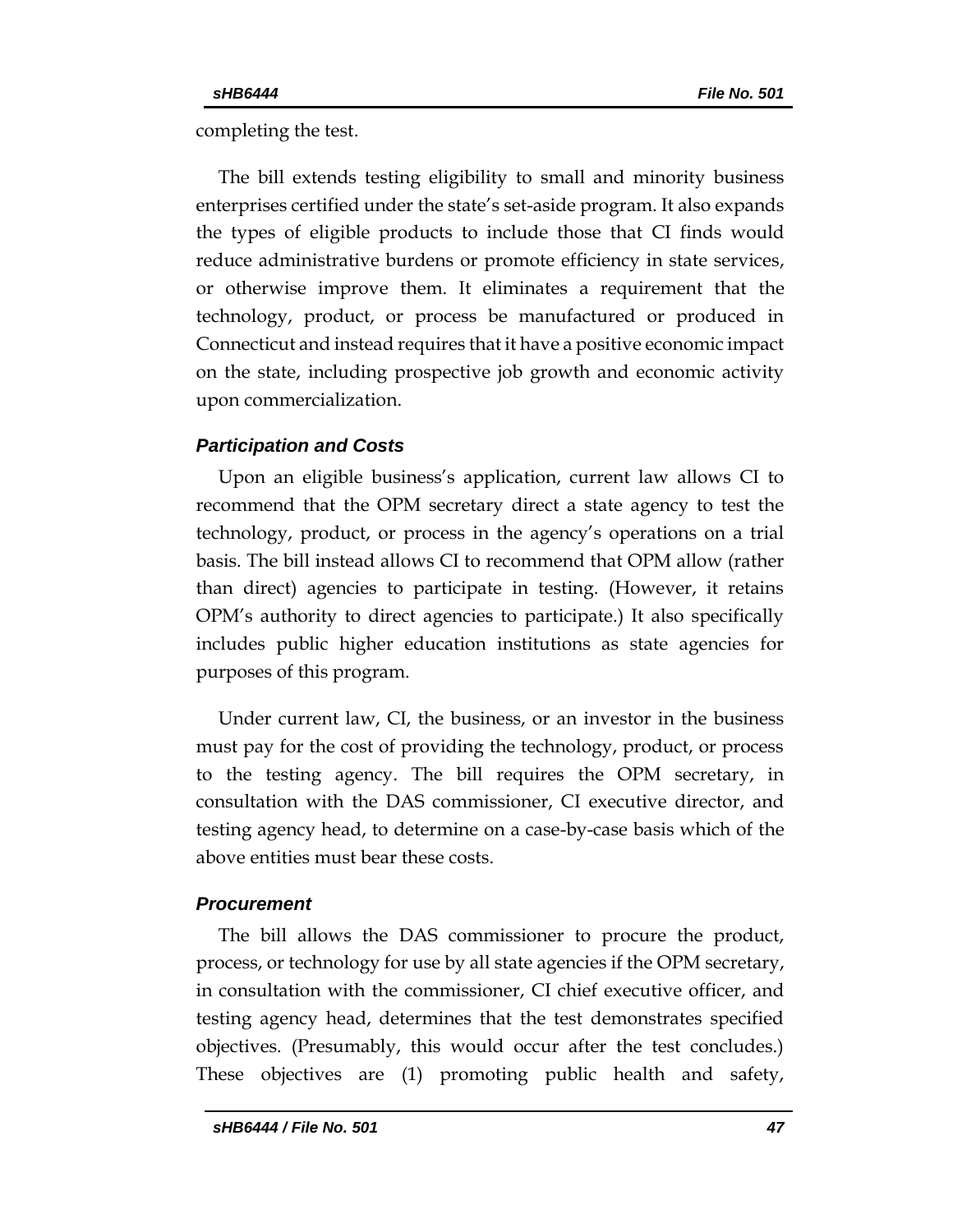environmental protection, economic development, or efficiency; (2) reducing administrative burdens; or (3) otherwise improving state services.

In procuring the product, process, or technology, the bill allows the DAS commissioner to waive competitive bidding requirements. If the procurement is estimated to cost \$50,000 or more, the waiver must be approved by the Standardization Committee, which consists of the commissioner, the state comptroller and treasurer or their designees, and other department heads (or their agents) designated by the governor.

## *Recognition Program*

Current law allows OPM and CI to develop a program to recognize state agencies that promote public health and safety, environmental protection, or economic development by participating in testing. The bill (1) also makes DAS responsible for developing the recognition program (which remains permissive under the bill) and (2) adds promoting efficiencies, reducing service burdens, and improving state services as activities eligible for recognition. As under existing law, the recognition program may include a fund for any savings achieved by testing agencies using the technologies, products, or processes. The fund must be used only for the recognition program.

## <span id="page-47-0"></span>**§ 15 — PURCHASES FROM EXISTING CONTRACTS**

<span id="page-47-1"></span>*Expands the state's "piggyback" purchasing authority to include purchases from contracts with another state agency or branch; allows agencies to make these purchases directly if approved by DAS*

Existing law allows the state to purchase, through the DAS commissioner, goods and services from a person that has a contract to sell the goods and services to a political subdivision of the state (e.g., a municipality), nonprofit organization, public purchasing consortium, or other state government (i.e., "piggyback").

The bill expands this authority to include purchases from a person who contracts with another branch, division, or department in state government. It also eliminates the requirement that these purchases be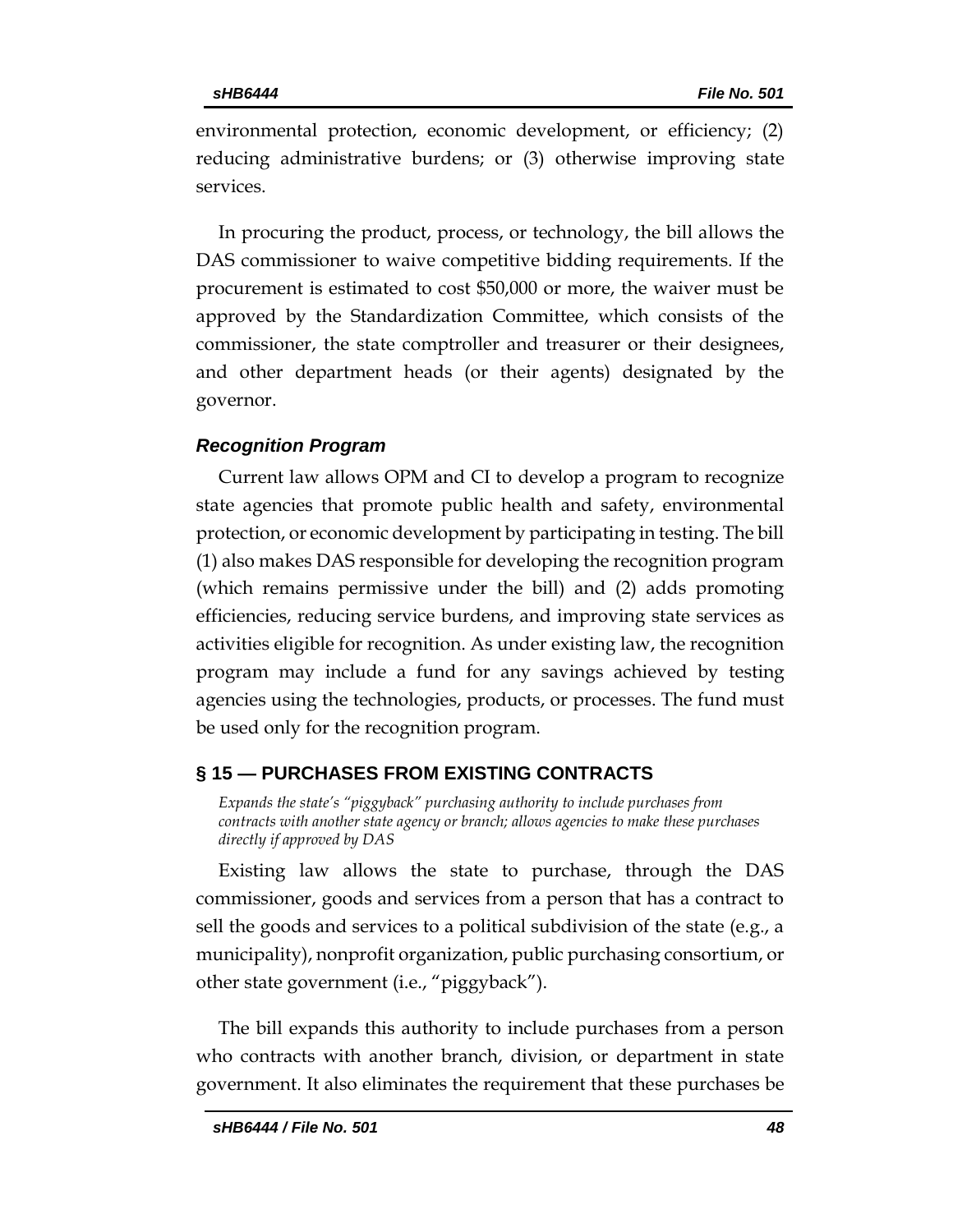made through the DAS commissioner and instead allows any state agency to make them if approved by the DAS commissioner or his designee.

EFFECTIVE DATE: July 1, 2021

### <span id="page-48-0"></span>**§ 16 — STATE INSURANCE AND RISK MANAGEMENT BOARD**

<span id="page-48-1"></span>*Reduces the board's size from 13 members to 10 and makes conforming changes*

The bill eliminates three gubernatorial appointments from the State Insurance and Risk Management Board, reducing its size from 13 members to 10. (By law, the board consists of gubernatorial appointees and the state comptroller (or his designee) as an ex-officio member.)

The bill makes conforming changes by reducing the number of (1) public members from four to three, (2) members qualified by training from eight to six, and (3) members who may be from the same political party from eight to five. It specifies that five members, rather than a majority of members as current law provides, constitute a quorum.

EFFECTIVE DATE: July 1, 2021

### <span id="page-48-2"></span>**§ 17 — BUSINESS ACTIVITIES CONDUCTED ONLINE**

<span id="page-48-3"></span>*Allows state and quasi-public agencies to conduct certain business activities electronically*

The bill allows state and quasi-public agencies to conduct various business activities electronically. Specifically, they may do the following:

- 1. accept fee payments by any means of electronic funds transfer they adopt;
- 2. receive, by electronic means with proof of delivery receipt, any communication or correspondence that must be delivered under current law by registered or certified mail, return receipt requested;
- 3. receive, by electronic means, any communication or correspondence that must be delivered under current law by U.S. mail or fax (as long as the agency determines that electronic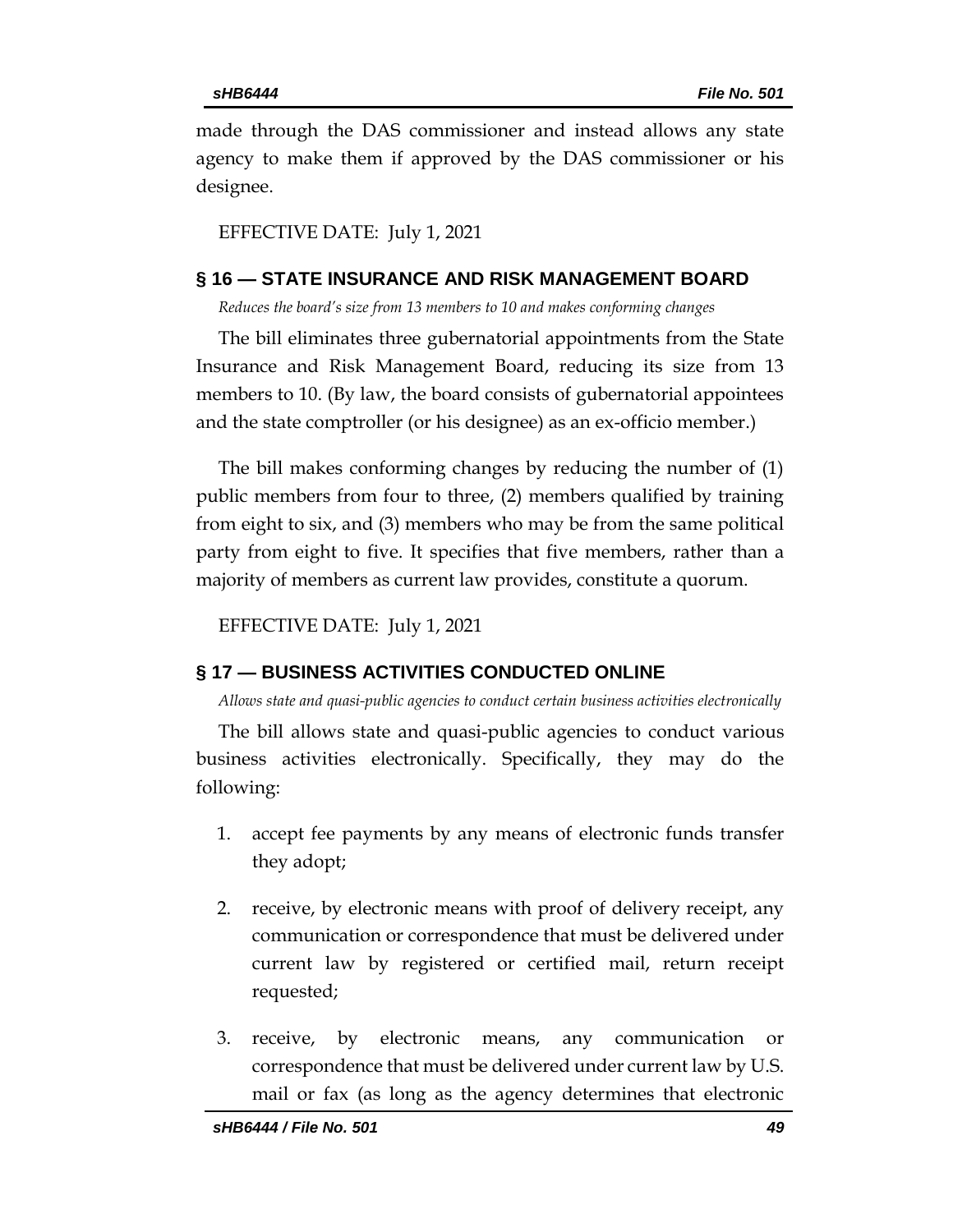delivery is appropriate); and

4. post, on their website or another electronic portal available to the general public, any legal notice that must be advertised in a newspaper under current law.

Under the bill, each of these activities must comply with the Connecticut Uniform Electronic Transactions Act (CUETA) if conducted electronically (e.g., the parties must agree to conduct the transaction electronically) (see BACKGROUND).

EFFECTIVE DATE: July 1, 2021

## <span id="page-49-0"></span>**§ 18 — INFORMATION AND TELECOMMUNICATION SYSTEMS STRATEGIC PLAN**

<span id="page-49-1"></span>*Requires that DAS's annual information and telecommunication systems strategic plan include standards for digital identity verification*

Existing law requires the DAS commissioner to develop, publish, and annually update an information and telecommunication systems strategic plan. Among other things, the plan must include architecture guidelines and standards for these systems that support state agencies.

The bill requires that the plan specifically include standards for digital identity verification under CUETA that are consistent with industry standards and best practices. Among other things, CUETA provides that if a signature or record must be notarized, acknowledged, verified, or made under oath, the requirement is satisfied by an electronic signature from the person authorized to perform these acts (along with any other information required by the applicable law).

EFFECTIVE DATE: July 1, 2021

## <span id="page-49-2"></span>**§§ 19-25 — ELIMINATED REPORTING REQUIREMENTS**

<span id="page-49-3"></span>*Eliminates various reporting requirements*

The bill eliminates several reporting requirements by DAS to the legislature, or from state agencies to DAS, as shown in Table 1.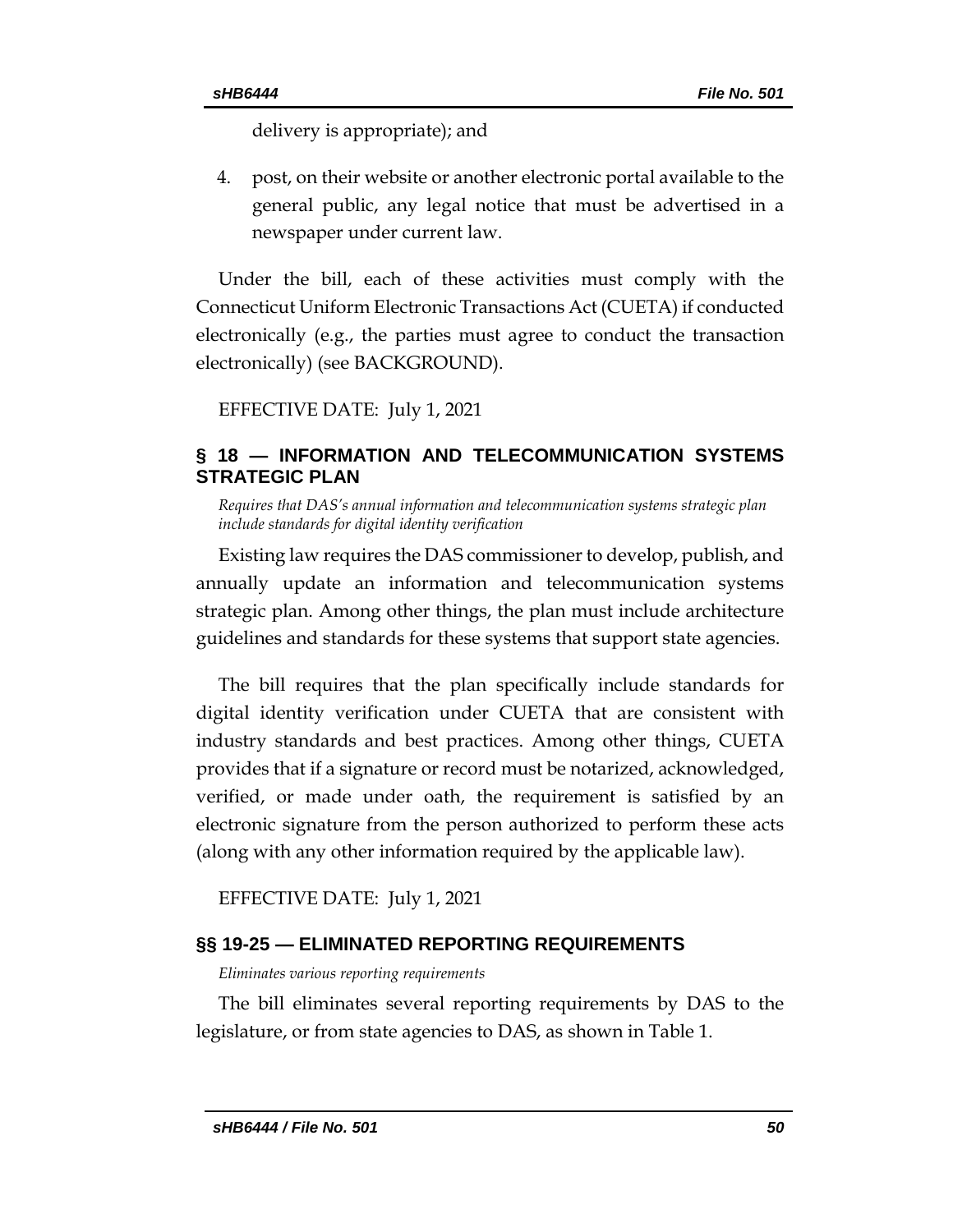| ş  | <b>Reporting Requirement</b>                                                                                                                                                                                                                                                 |
|----|------------------------------------------------------------------------------------------------------------------------------------------------------------------------------------------------------------------------------------------------------------------------------|
| 19 | Annual report by DAS to the Environment, Government Administration and<br>Elections, and Transportation committees on the state vehicle fleet                                                                                                                                |
| 20 | Annual reports by state agencies to DAS on purchase orders made by the<br>agency under purchasing authority delegated by DAS                                                                                                                                                 |
| 21 | Annual report by DAS to the Appropriations Committee listing personal property<br>items leased by state agencies                                                                                                                                                             |
| 22 | Annual report by DAS to the State Properties Review Board (SPRB) on realty<br>transactions                                                                                                                                                                                   |
| 22 | Annual report by SPRB to the governor and the Appropriations and Finance,<br>Revenue and Bonding committees with recommendations and other<br>information on realty transactions                                                                                             |
| 23 | Annual report by DAS and the Codes and Standards Committee to the Public<br>Safety and Security Committee with recommendations for amending state<br>agency regulations that conflict with the State Building Code or fire safety<br>regulations (e.g., the State Fire Code) |
| 24 | Triennial report by the state fire marshal to the Public Safety and Security<br>Committee on the effectiveness of state law's provisions on fire-safe cigarette<br>testing                                                                                                   |
| 25 | Annual filing by state agencies of ethics statements with DAS (the bill retains<br>the requirement that they be filed with the Office of State Ethics)                                                                                                                       |

EFFECTIVE DATE: July 1, 2021

## <span id="page-50-0"></span>**BACKGROUND**

## *Related Bill*

HB 6601 (File 178), reported favorably by the Commerce Committee, contains identical provisions concerning pre-market product testing (§ 14 of this bill).

## *Executive Order 49*

In May 2015, Governor Malloy issued Executive Order 49, which (1) subjects state contracts with a value of \$50,000 or more in a calendar or fiscal year to the gift certification requirements that apply to contracts with a value of \$500,000 or more and (2) requires state contractors subject to the gift certification requirements to also disclose in an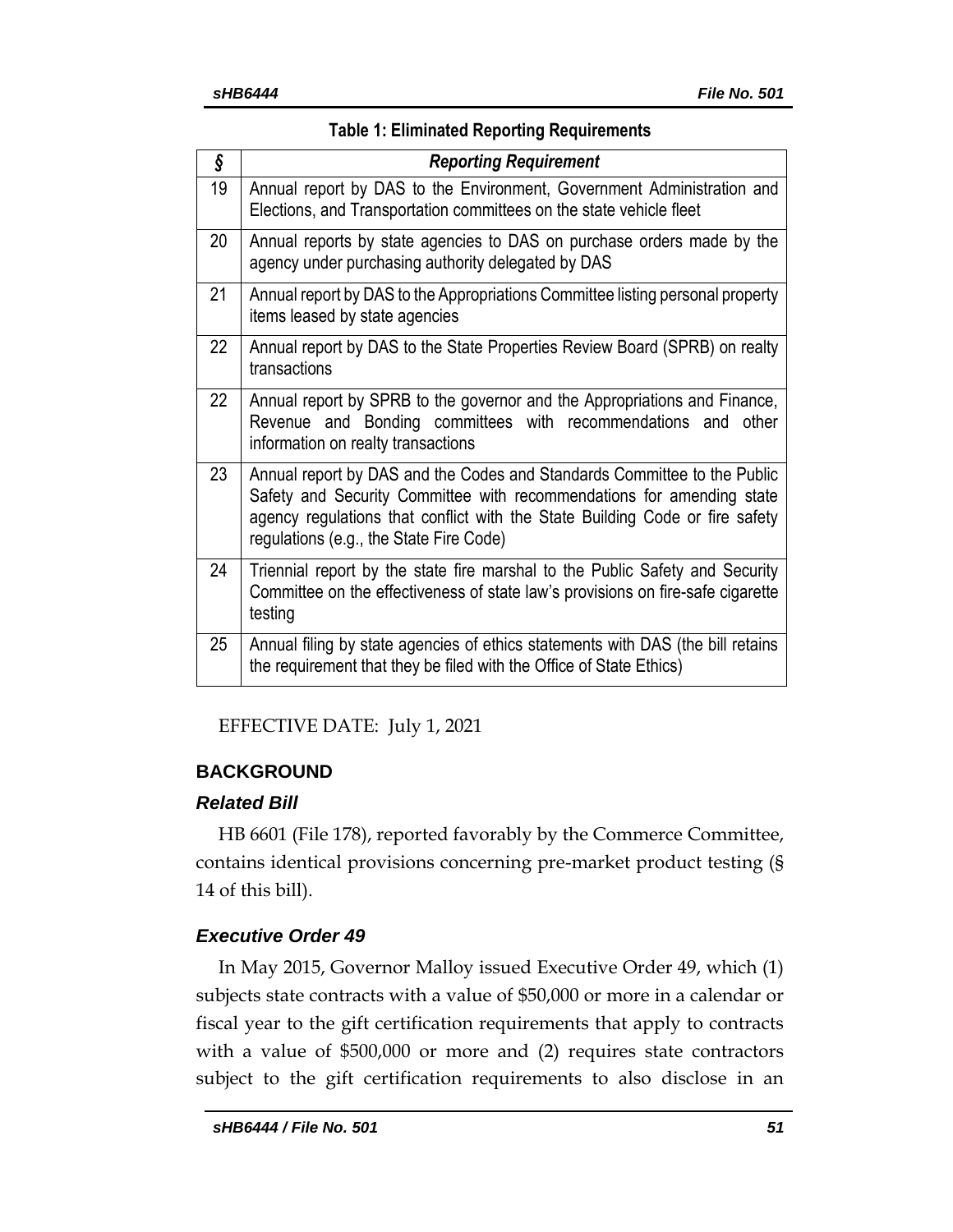affidavit all campaign contributions made to statewide office or legislative candidates.

## *Penalty of False Statement*

By law, giving a false statement is a class A misdemeanor, punishable by up to one year in prison, up to a \$2,000 fine, or both (CGS § 53a-157b).

## *Ban on Campaign Contributions by State Contractors*

By law, for current and prospective state contractors, the existing ban is government branch specific. This means that for principals of contractors with executive branch or quasi-public agency contracts or contract solicitations, the ban applies to statewide office candidates. For those with legislative branch contracts or contract solicitations, the ban applies to legislative candidates. For pre-qualified contractors, the ban applies to candidates running for office in either branch. Additionally, the ban prohibits principals from making qualifying contributions to any candidates participating in the Citizens' Election Program regardless of the branch (CGS § 9-704(e)).

## *Set-Aside Program*

The state set-aside program requires state agencies and political subdivisions (other than municipalities; see below) to set aside 25% of the total value of all contracts they let for construction, goods, and services each year for exclusive bidding by certified small contractors. The agencies must further reserve 25% of the set-aside value (6.25% of the total) for exclusive bidding by certified minority business enterprises. Contractors awarded municipal public works contracts must comply with these requirements if the (1) contract includes state financial assistance and (2) total contract value exceeds \$50,000.

## *SBA Certification*

SBA maintains several certification programs for small businesses (e.g., 8(a) Business Development, Women-Owned Small Business, Historically Underutilized Business Zones (HUBZones), etc.). Each program is targeted toward a specific population (e.g., businesses owned by a person who is socially and economically disadvantaged).